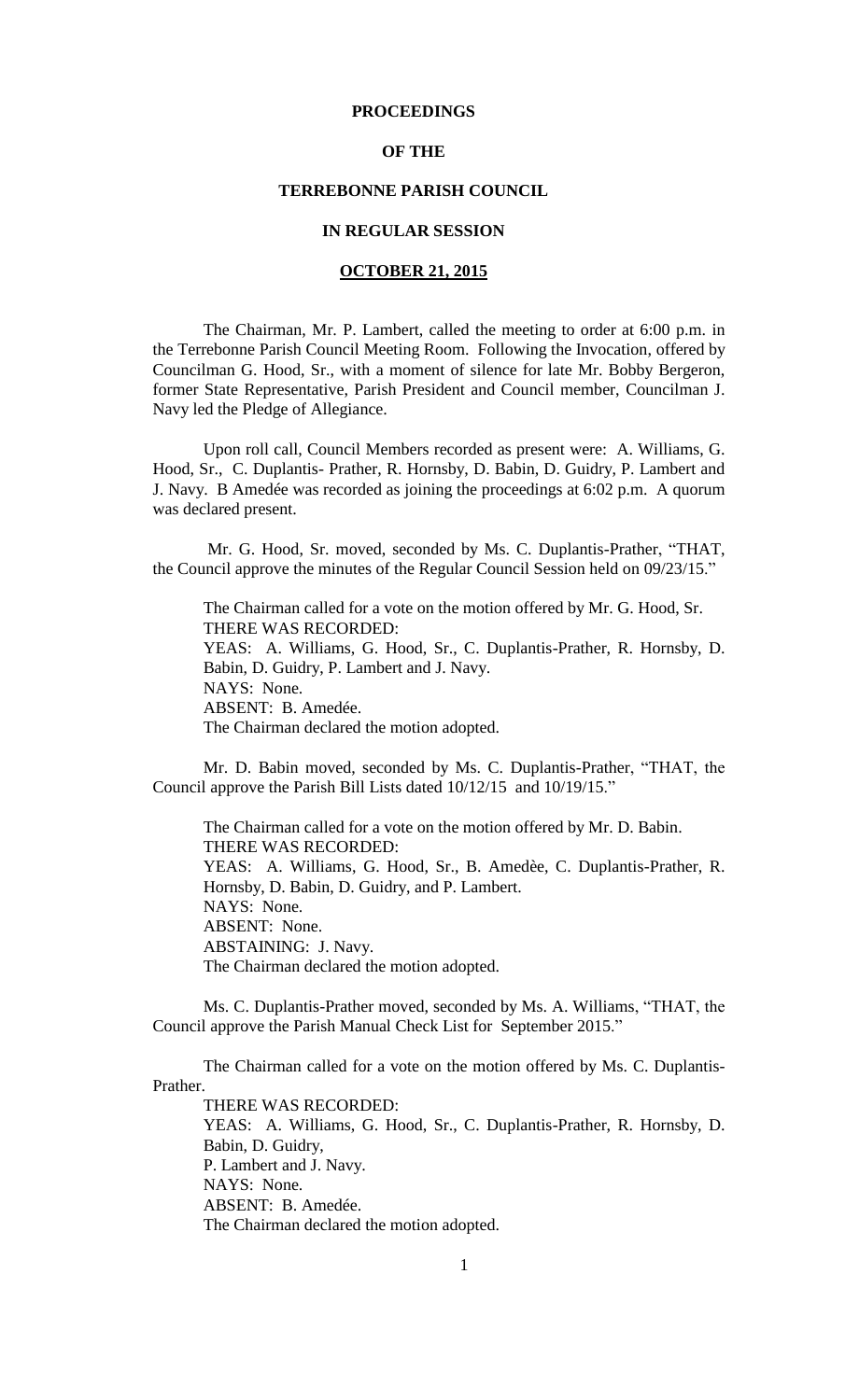Councilwoman B. Amedée was recorded as entering the proceedings at this time. (6:02 p.m.)

OFFERED BY: Ms. A. Williams SECONDED: Mr. G. Hood, Sr.

RESOLUTION NO. 15-520

## A RESOLUTION AUTHORIZING THE PARISH PRESIDENT TO EXECUTE A COOPERATIVE ENDEAVOR AGREEMENT BETWEEN THE TERREBONNE PARISH CONSOLIDATED GOVERNMENT AND THE SOUTH CENTRAL PLANNING AND DEVELOPMENT COMMISSION ("SCPDC")

WHEREAS, Article VII, Section 14 of the Louisiana Constitution provides that, "[F]or a public purpose, the state and its political subdivisions or political corporations may engage in cooperative endeavors with each other, with the United States or its agencies, or with any public or private association, corporation or individual"; and

WHEREAS, TPCG and the SCPDC seek to perform  $\&$  provide for public services and protection for the citizens, population, and businesses of Terrebonne Parish, so as to be better prepared in emergency situations in order to reduce the loss of life and property through an all-hazards emergency management program of prevention, mitigation, preparedness, response, and recovery, that would not otherwise be available to the citizens, population, and businesses of Terrebonne Parish; and

WHEREAS, SCPCD, in accordance with the Department of Homeland Security/GOHSEP Grant Number EMW-2014-SS-00045-SO1, desires to deliver possession and ownership to TPCG of search and rescue equipment, radios, pagers and accessories, tactical and medical equipment, hazmat equipment, body warn cameras, and other emergency preparedness equipment, in consideration of the TPCG immediately putting them to full use in such a manner to achieve the purpose described above; and

WHEREAS, the TPCG requires such equipment to be better prepared in emergency situations; and

WHEREAS, SCPCD would like to donate its equipment to the TPCG for the purpose listed above;

NOW THEREFORE, BE IT RESOLVED by the Terrebonne Parish Council on behalf of Terrebonne Parish Consolidated Government the Parish President, Michel Claudet, is hereby authorized to execute a Cooperative Endeavor Agreement with the South Central Planning and Development Commission, containing substantially the same terms as those contained within attached agreement.

THERE WAS RECORDED: YEAS: A. Williams, G Hood, Sr., B. Amedee C. Duplantis-Prather, R. Hornsby and D. Babin, D. Guidry, P. Lambert, and J. Navy. NAYS: None. ABSTAINING: None. ABSENT: None. The Chairman declared the resolution adopted on this the 21st day of October 2015.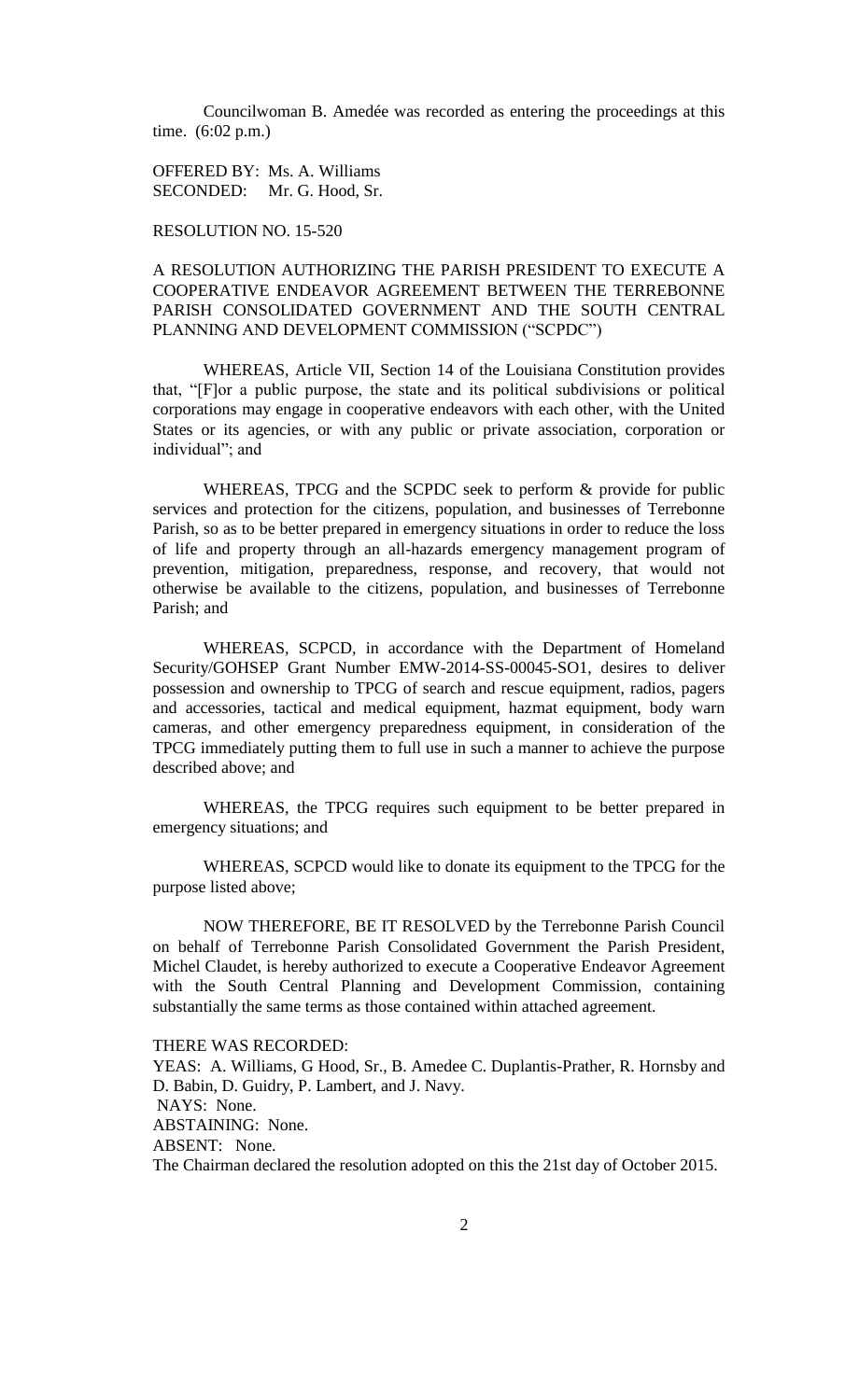#### RESOLUTION NO. 15-521

A resolution providing approval of an Assignment by Pride Oil & Gas Properties, Inc. to Square Mile Energy, L.L.C., assigning the Lease for Oil, Gas and Other Liquid or Gaseous Minerals by and between Terrebonne Parish Consolidated Government and Pride Oil & Gas Properties.

WHEREAS, the Terrebonne Parish Consolidated Government did enter into a Lease for Oil, Gas and Other Liquid or Gaseous Minerals with Pride Oil & Gas Properties, Inc. which was filed for record with the Recorder of Mortgages and Conveyances in Terrebonne Parish, Louisiana at Entries No. 1491688 and No. 1487781 (hereinafter, the "LEASES"); and

WHEREAS, Pride Oil & Gas Properties, Inc. will enter into an Assignment with Square Mile Energy, L.L.C., for the following properties:

PARCEL # 53658, WARD 8 LEGAL DESCRIPTION:

TRACT F-G-H-C-F PORTION OF TRACT 22-B OAK FOREST PLANTATION ESTATES CB 1812/671

PARCEL #53659, WARD 8 LEGAL DESCRIPTION: TRACT H-I-D-C-H PORTION OF TRACT 21 OAK FOREST PLANTATION ESTATES CB 1812/663

the said Assignment being attached hereto at Exhibit A and made a part of this resolution; and

WHEREAS, according to the terms of the LEASES, any assignment of the Lessee's rights under the LEASES shall not be valid unless approved by the Lessor; and

WHEREAS, TPCG approves and consents to the assignment of the LEASES by Pride Oil & Gas Properties, Inc. to Square Mile Energy, L.L.C effective with approval of this resolution, as provided in the Assignment Pride Oil & Gas Properties, Inc. to Square Mile Energy, L.L.C.; and

WHEREAS, Square Mile Energy, L.L.C. agrees to assume all duties, responsibilities, and liabilities, under the terms of the LEASES as assigned in the Assignment; and

WHEREAS, all other provisions of the LEASES between TPCG and Pride Oil

& Gas Properties, Inc., shall remain in full force and effect; and

NOW, THEREFORE BE IT RESOLVED that the Terrebonne Parish Council, on behalf of the Terrebonne Parish Consolidated Government, does hereby approve the Assignment by Pride Oil & Gas Properties, Inc. to Square Mile Energy, L.L.C., assigning the Leases for Oil, Gas and Other Liquid or Gaseous Minerals by and between Terrebonne Parish Consolidated Government and Pride Oil & Gas Properties, Inc.

BE IT FURTHER RESOLVED that a certified copy of the resolution be forwarded to Pride Oil and Gas Properties, Inc.

THERE WAS RECORDED: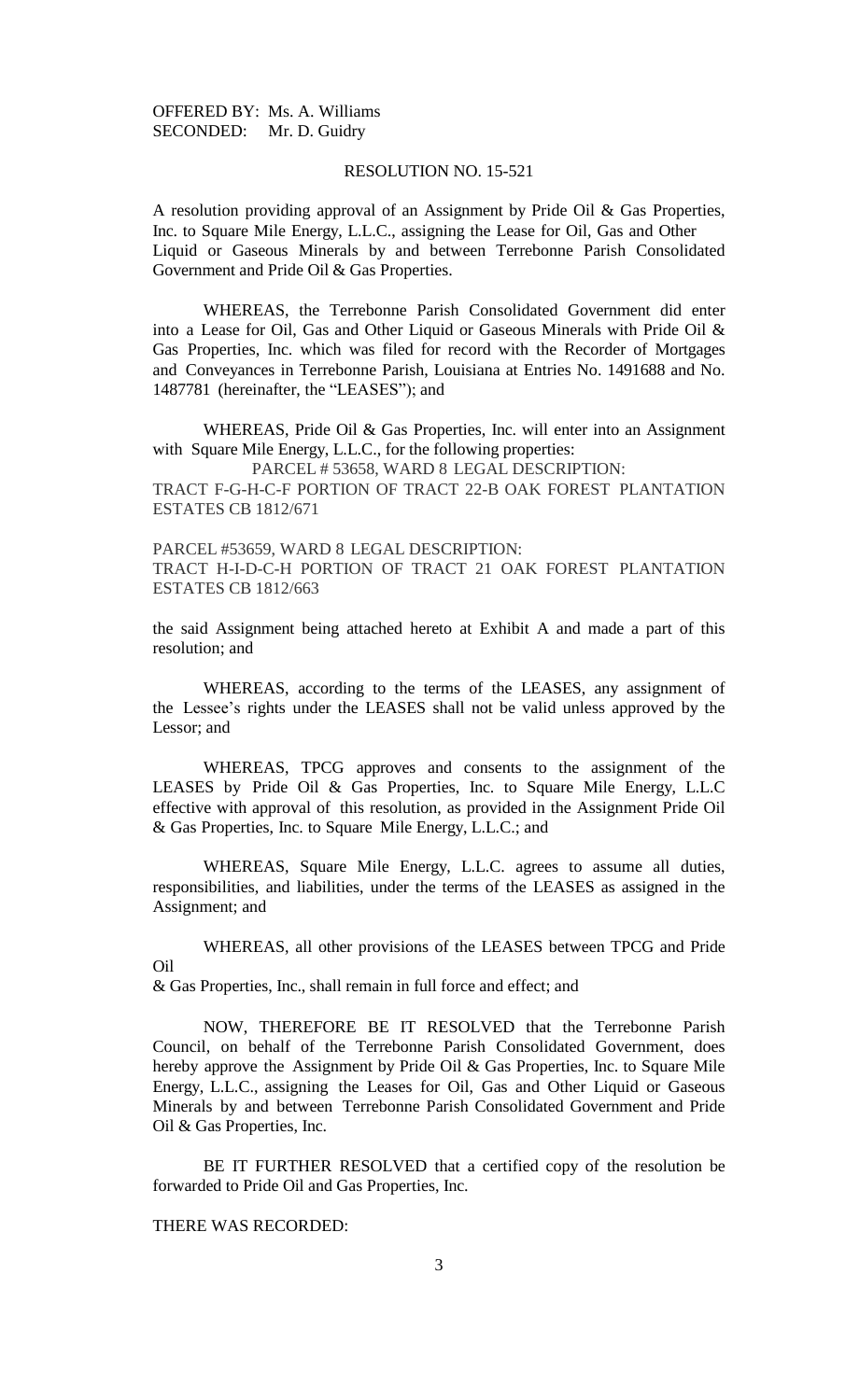YEAS: A. Williams, G Hood, Sr., B. Amedée, C. Duplantis-Prather, R. Hornsby and D. Babin, D. Guidry, P. Lambert, and J. Navy. NAYS: None. ABSTAINING: None. ABSENT: None. The Chairman declared the resolution adopted on this the 21st day of October 2015.

## **ASSIGNMENT OF OIL, GAS & MINERAL LEASES**

### STATE OF LOUISIANA

#### PARISH OF TERREBONNE

#### KNOW ALL MEN BY THESE PRESENTS:

THAT, **PRIDE OIL & GAS PROPERTIES, INC.**, a Louisiana corporation, represented herein by Thomas P. Mouton, its President, whose mailing address is P.O. Box 51777, Lafayette, Louisiana 70505, hereinafter referred to as "Assignor" for One Hundred Dollars and No/100 (\$100.00) cash, and other valuable consideration, the receipt and sufficiency of which is hereby acknowledged, does hereby assign, grant, transfer, convey and deliver unto **SQUARE MILE ENERGY, L.L.C.**, a Nevada Limited Liability Company, whose mailing address is 5847 San Felipe, Suite 2940, Houston, Texas 77057, hereinafter referred to as "Assignee", all of Assignor's rights, title and interest in and to those certain Oil, Gas and Mineral Leases affecting lands situated in Terrebonne Parish, Louisiana and more particularly described on Exhibit "A" attached hereto and made a part hereof.

TO HAVE AND TO HOLD unto said Assignee, subject to the following terms and provisions:

1. Assignor hereby binds itself to warrant and forever defend the title to said leases against all persons whomsoever claiming the same or any part thereof, by, through or under Assignor, but not otherwise.

2. All terms and provisions hereof shall be binding upon, and inure to the benefit of Assignor and Assignee, their heirs, successors and assigns.

3. This Assignment is made subject to the terms and provisions of said Leases, and Assignee agrees to be bound thereby and to indemnify and hold Assignor harmless in connection with any and all obligations relative thereto, the same as though Assignee had originally been named as Lessee in said Leases.

THUS DONE AND SIGNED in the presence of the undersigned competent witnesses on this 23 day of December, 2014, and is effective as of the effective date of each of the leases subject to the terms hereof.

WITNESSES: ASSIGNOR:

PRIDE OIL & GAS PROPERTIES, INC.

Bret Bailey

By:

i<br>L

Thomas P. Mouton

Michael J. Joubert

**\*\*\*\*\*\*\*\*\*\*\*\*\*\*\*\*\*\*\*\*\*\*\*\*\*\*\*\*\*\*\*\*\*\*\*\*\*\*\*\***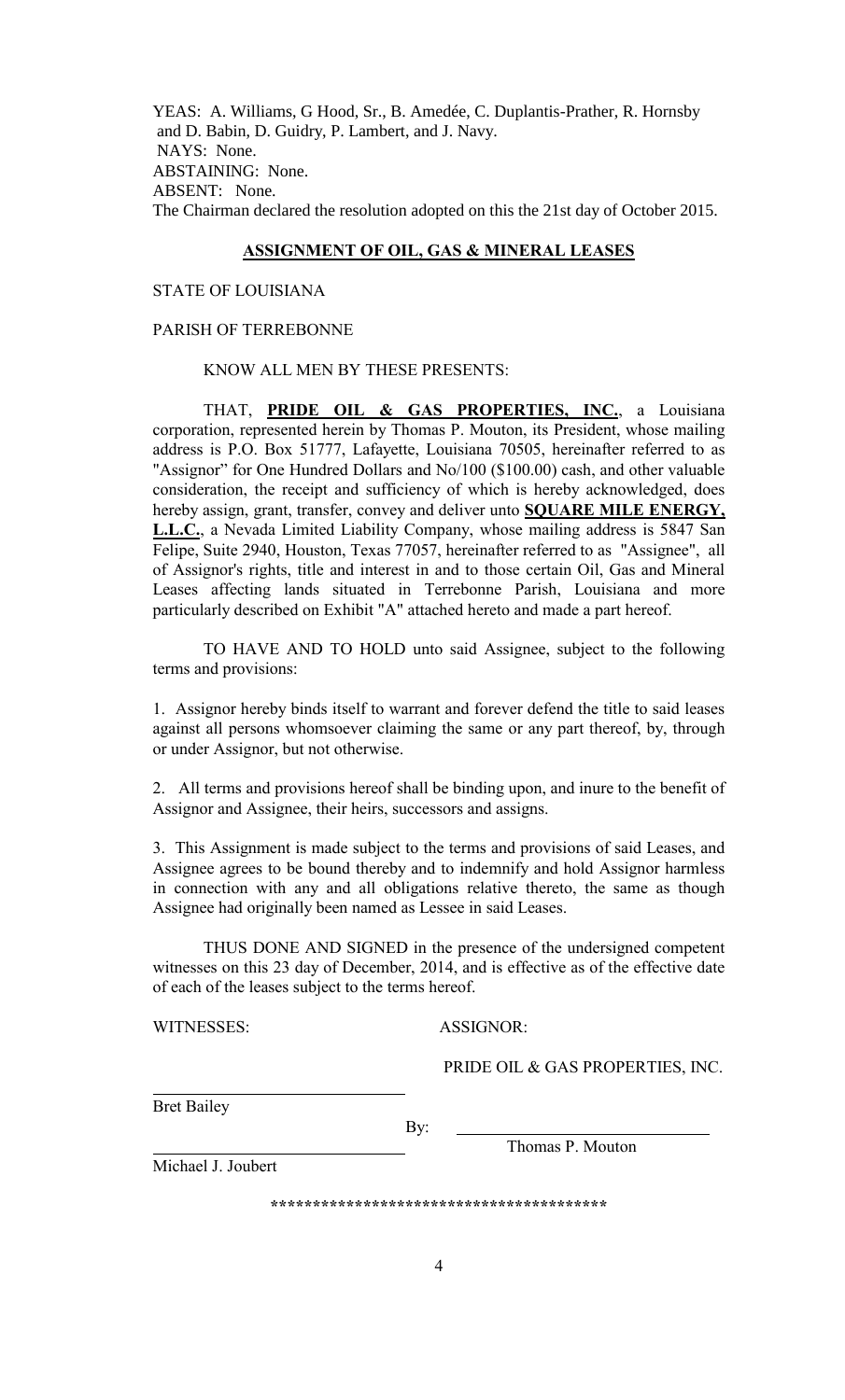#### STATE OF LOUISIANA

### PARISH OF LAFAYETTE

On this day of 2014, before me appeared Thomas P. Mouton to me personally known, who, being by me duly sworn, did say that he is the President of PRIDE OIL & GAS PROPERTIES, INC. and that said instrument was signed on behalf of said corporation by authority of its Board of Directors and the said Thomas P. Mouton acknowledged said instrument to be the free act and deed of said corporation.

## NOTARY PUBLIC

The Chairman acknowledged Mr. Lloyd Freeman, a Pitre Street resident, who addressed the Council relative to several concerns on Pitre Street. Mr. Freeman thanked the Council for the great job that they do and explained that the sidewalk from Pitre Street to Ash street is in terrible condition and needs to be fixed; and also noted that he and other residents ask that a boat launch be built on Pitre Street. Mr. Freeman expressed that, in his opinion, Pitre Street should be a one-way street and noted that with a hard rain the left side of the street floods.

Councilwoman C. Duplantis-Prather thanked Mr. Freeman for addressing the Council and stated that his concerns have been reported to the proper departments and are currently being looked into.

Councilman G. Hood, Sr. expressed his support of Pitre Street being a oneway street.

The Chairman acknowledged Ms. Lucretia McBride, a Houma resident, who addressed the Council relative to the burial site of Mr. Belton Gauno, Jr. at Southdown Cemetery. Ms. McBride distributed handouts to the Council displaying photographs of the aforementioned burial site and explained that it has been open for over 10 years. Ms. McBride stated that she has reported this issue several times to several departments within the government and nothing has been done; and added that she intends on filing a criminal complaint with several agencies in order to get this matter addressed.

Ms. C. Duplantis-Prather moved, seconded by Mr. D. Guidry, "THAT, the Council extend Ms. McBride's time an additional minute."

The Chairman called for a vote on the motion offered by Ms. C. Duplantis-Prather.

THERE WAS RECORDED:

YEAS: A. Williams, G. Hood, Sr., B. Amedèe, C. Duplantis-Prather, R. Hornsby, D. Guidry, D. Babin, P. Lambert and J. Navy. NAYS: None. ABSENT: None. The Chairman declared the motion adopted.

Ms. McBride continued by stating that there are visible bones at the aforementioned burial site and something needs to be done now. Ms. McBride acknowledged Ms. Shirell Parfait-Dardar who was present at tonight's proceeding to support Ms. McBride's comments regarding the aforementioned issue.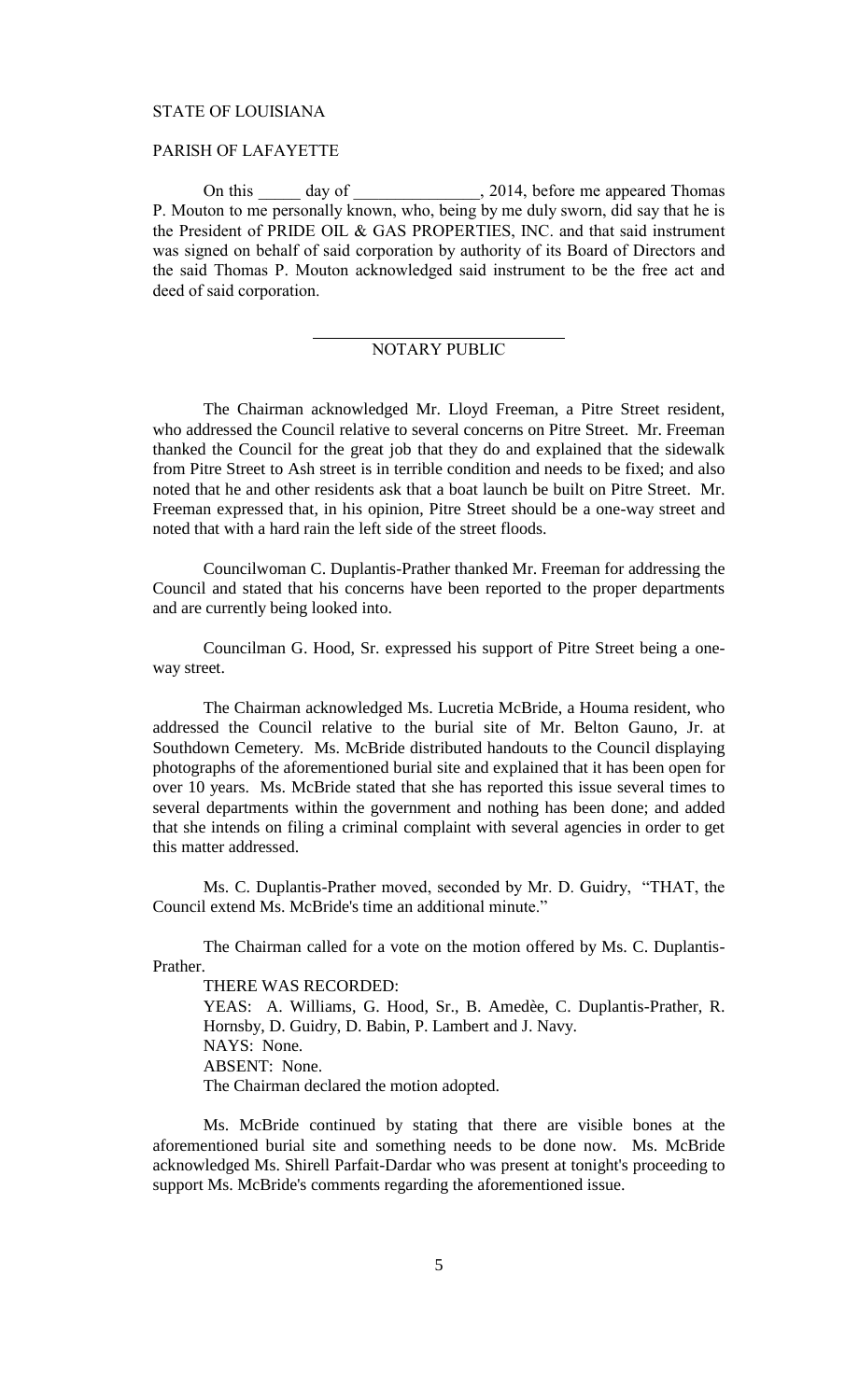Discussion ensued between several Council members, Parish Attorney Courtney Alcock, and Ms. McBride regarding the aforementioned issue. Attorney Alcock stated that they would take Ms. McBride's comments into consideration.

The Chairman acknowledged Mr. J. T. Dupont, a Houma resident, who addressed the Council relative to the burial site of Mr. Belton Gauno Jr. at Southdown Cemetery. Mr. Dupont expressed that he is in support of Ms. McBride and her efforts to get this burial site fixed. He stated that he has been seeing the aforementioned grave for several years and something needs to be done.

Upon questioning from Councilman G. Hood, Sr. regarding the aforementioned burial site, Parish Attorney Courtney Alcock stated that they will look into what can be done.

Upon questioning from Councilman G. Hood, Sr., regarding the possibility of a "quick fix" to close the aforementioned grave, President Claudet stated that as per Parish Attorney Alcock's recommendation, he would suggest deferring discussion on this matter so that the matter can be looked into.

The Chairman called for a report on the Public Services Committee meeting held on 10/19/15, whereupon the Committee Chairwoman noting ratification of minutes calls public hearings on November 4, 2015 at 6:30 p.m., rendered the following:

## PUBLIC SERVICES COMMITTEE

#### OCTOBER 19, 2015

The Chairwoman, A. Williams, called the Public Services Committee meeting to order at 6:25 p. m. in the Terrebonne Parish Council Meeting Room with an Invocation led by Committee member J. Navy and the Pledge of Allegiance by Committee D. Guidry. Upon roll call, Committee Members recorded as present were: A. Williams, Capt. Greg Hood, Sr., HPD Ret., B. Amedee, C. Duplantis-Prather, R. Hornsby, D. Babin, D. Guidry P. Lambert and J. Navy. A quorum was declared present.

OFFERED BY: Ms. C. Duplantis-Prather SECONDED: Mr. G. Hood, Sr.

## RESOLUTION NO. 15-522

A resolution awarding and authorizing the signing of the Construction Contract for Parish Project No. 15-GAS-22, Cast Iron Gas Line Replacement, Tulane and Oak Street Area, Phase XVIII, Terrebonne Parish, Louisiana, and authorizing the issuance of the Notice to Proceed.

WHEREAS, the Terrebonne Parish Consolidated Government did receive construction bids on September 24, 2015 for Parish Project No. 15-GAS-22, Cast Iron Gas Line Replacement, Tulane and Oak Street Area, Phase XV, Terrebonne Parish, Louisiana, and

WHEREAS, DIGCO Utility Construction, L.P., submitted a bid in the amount of One Million Two Hundred Twenty Two Thousand Eight Hundred Fifty Two Dollars and Fifty Five Cents (\$1,224,852.55), and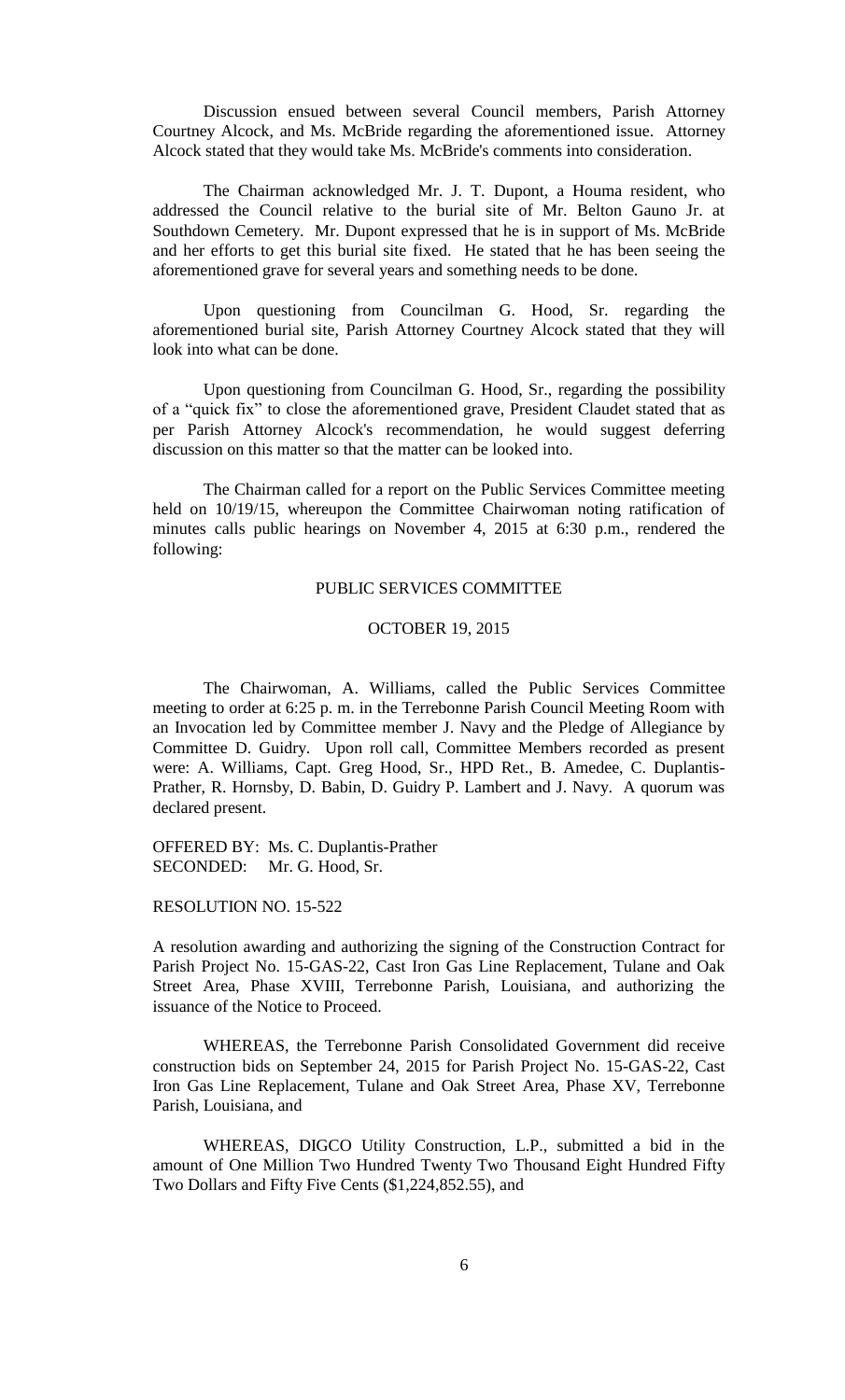NOW THEREFORE BE IT RESOLVED, by the Terrebonne Parish Council (Public Services Committee), on behalf of the Terrebonne Parish Consolidated Government, awards the construction contract to DIGCO Utility Construction, L.P, in the base bid amount of One Million Two Hundred Twenty Two Thousand Eight Hundred Fifty Two Dollars and Fifty Five Cents (\$1,224,852.55), and

BE IT FURTHER RESOLVED that the Parish President be authorized and empowered to sign a construction contract for and on behalf of the Terrebonne Parish Consolidated Government with DIGCO Utility Construction, L.P., upon receipt of the performance bond in the amount of the contract price.

BE IT FURTHER RESOLVED that upon receipt of required certificates of insurance evidencing coverage as provided in the project specifications and upon execution and recordation of all contract documents, that the Engineer is hereby authorized to issue the Notice to Proceed to the Contractor to commence construction of the project.

#### THERE WAS RECORDED:

YEAS: A. Williams, G. Hood, B. Amedee, C. Duplantis-Prather, R. Hornsby, D. Babin, D. Guidry, P. Lambert, and J. Navy. NAYS: None. ABSTAINING: None. ABSENT: None. The Chairwoman declared the resolution adopted on this the 19th day of October 2015.

Ms. C. Duplantis-Prather moved, seconded by Mr. G. Hood, Sr., "THAT, the Public Services Committee introduce an ordinance that will establish a '3-Way Stop' at the intersection of Maple Avenue and Cedar Street and call a public hearing on November 4, 2015 at 6:30 p.m."

The Chairwoman called for the vote on the motion offered by Ms. C. Duplantis-Prather.

THERE WAS RECORDED:

YEAS: A. Williams, G. Hood, Sr., B. Amedee, C. Duplantis-Prather, R. Hornsby, D. Babin, D. Guidry, P. Lambert and J. Navy.

NAYS: None.

ABSENT: None.

The Chairwoman declared the motion adopted.

Committee member C. Duplantis-Prather explained to the public that the aforementioned stop sign is being implemented on a trial bases to help with speeding in and around this area.

Mr. Patrick Gordon, Planning and Zoning Director, indicated that the aforementioned multi-way stop sign is being recommended because of a visibility impairment issue and noted that two trees are in the direct view of motorist.

OFFERED BY: Mr. D. Babin SECONDED: Mr. G. Hood, Sr. and Mr. P. Lambert

# RESOLUTION NO. 15-523

A resolution by the Terrebonne Parish Consolidated Government selecting various public drainage channels or outfall canals.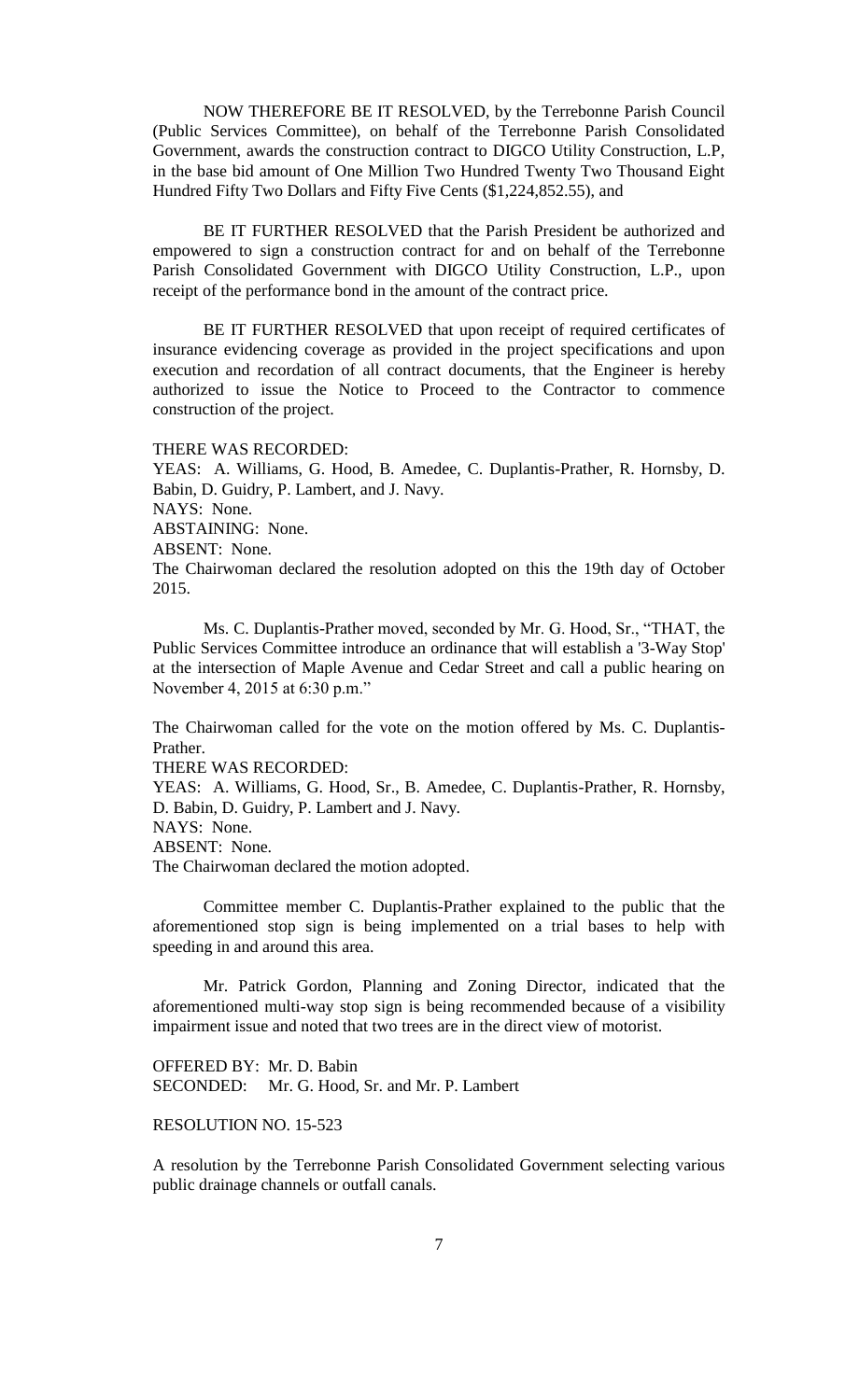WHEREAS, several public drainage channels or outfall canals within the Parish of Terrebonne require maintenance or repair, and

WHEREAS, La. R.S. 38:113 authorizes the Parish to exercise control over all public drainage channels or outfall canals within the limits of the Parish which are selected by the Parish, and for a space of one hundred (100') feet on both sides of the banks of such channels or outfall canals, and one hundred (100') feet continuing outward from the mouth of such channels or outfall canals, whether the drainage channels our outfall canals have been improved by the Parish, or have been adopted without improvement as necessary parts of or extensions to improved drainage channels or outfall canals, and may adopt rules and regulations for preserving the efficiency of the drainage channels or outfall canals.

NOW, THEREFORE BE IT RESOLVED by the Terrebonne Parish Council (Public Services Committee), on behalf of the Terrebonne Parish Consolidated Government, that the following public drainage channels or outfall canals within the Parish of Terrebonne are hereby selected in accordance with La. R.S. 38:113:

1. Bayou Prevost- Section 23 T18S-R17E ; Sections 38,39,40,41 T19S-R17E

2. 40 Acre Bayou- Sections 2,5,6,18,44,45 T18S-R17E

3. Unnamed Canal -Sections 6,20,21,22,23 T18S-R17E

### THERE WAS RECORDED:

YEAS: A. Williams, G. Hood, B. Amedee, C. Duplantis-Prather, R. Hornsby, D. Babin, D. Guidry, P. Lambert, and J. Navy. NAYS: None.

ABSTAINING: None.

ABSENT: None.

The Chairwoman declared the resolution adopted on this the 19th day of October 2015.

OFFERED BY: Mr. D. Babin SECONDED: Mr. D. Guidry

## RESOLUTION NO. 15-524

A Resolution providing approval of Amendment No. 3 to the Engineering Agreement for Parish Project No. 05-LAND-14, Lake Boudreaux Freshwater Introduction Land Rights Acquisition TE-32, Terrebonne Parish, Louisiana.

WHEREAS, the Terrebonne Parish Consolidated Government did enter into an Engineering Agreement with T. Baker Smith, LLC dated April 19, 2005 entitled Lake Boudreaux Freshwater Introduction Land Right Acquisition TE-32, Parish Project 05-LAND-14 and

WHEREAS, OWNER has agreed to assist the La. Coastal Protection and Restoration Authority with the acquisition of land rights for the CWPPRA TE-32 Project, and

WHEREAS, OWNER has requested that ENGINEER provide professional services to assist OWNER with land rights acquisition for the CWPPRA TE-32 Project, and

WHEREAS, ENGINEER has an existing engineering agreement with OWNER to provide these services, and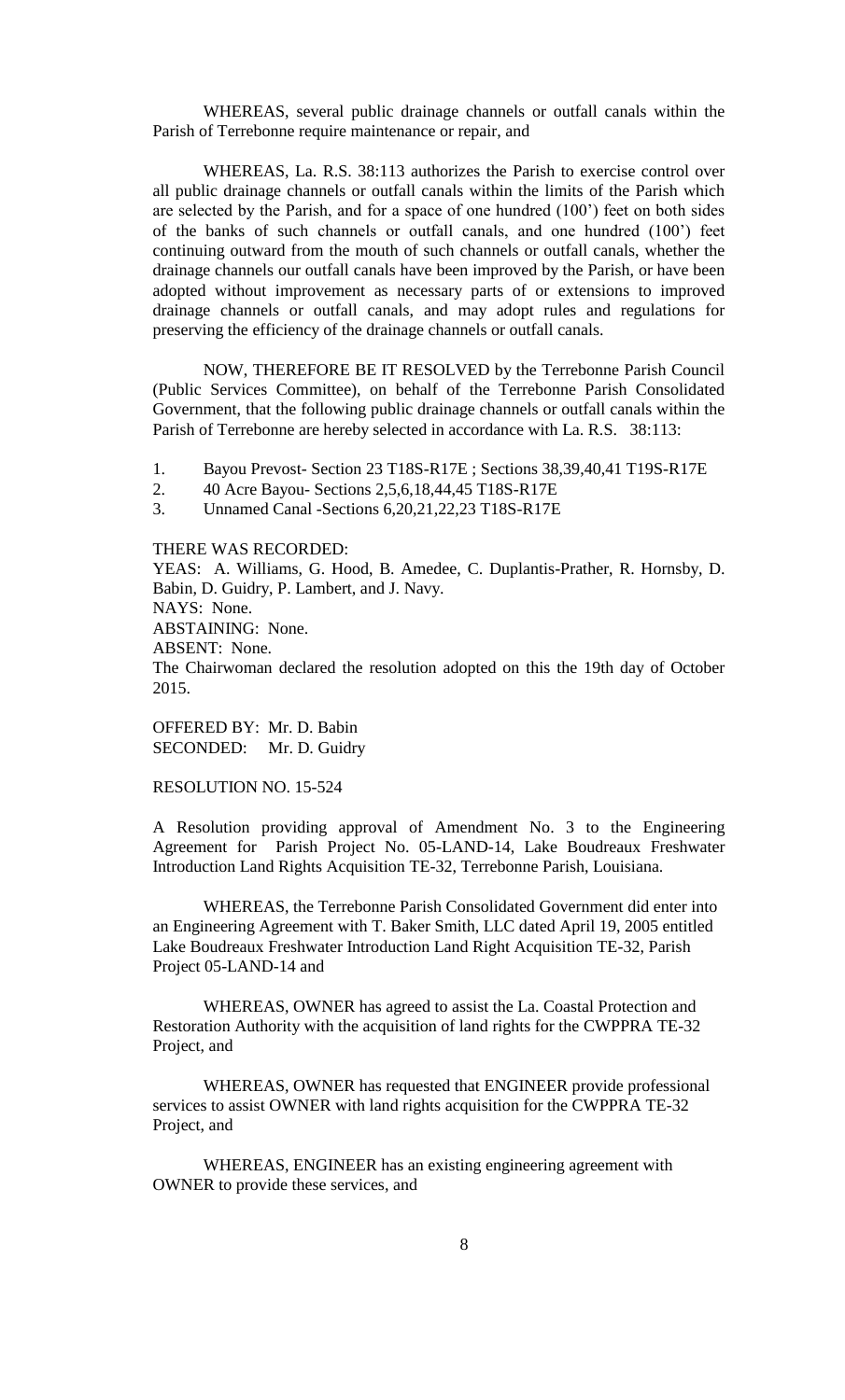WHEREAS, the engineering agreement between OWNER and ENGINEER has provisions for a limitation for Basic Services, and

WHEREAS, the ENGINEER has estimated an additional fee of \$50,000.00 to provide these services, and

WHEREAS, the OWNER has requested that ENGINEER complete these land right acquisition services,

NOW, THEREFORE BE IT RESOLVED that the Terrebonne Parish Council, on behalf of the Terrebonne Parish Consolidated Government, does hereby approve this Amendment No. 3 to the Engineering Agreement for a total increase of \$50,000.00 and authorizes Parish President, Michel Claudet, to execute this Amendment No. 3 to the Engineering Agreement for the Lake Boudreaux Freshwater Introduction Land Rights Acquisition TE-32, Parish Project No. 05- LAND-14, with T. Baker Smith, LLC., and

BE IT FURTHER RESOLVED that a certified copy of the resolution be forwarded to the Engineer, T. Baker Smith, LLC.

THERE WAS RECORDED:

YEAS: A. Williams, G. Hood, B. Amedee, C. Duplantis-Prather, R. Hornsby, D. Babin, D. Guidry, P. Lambert, and J. Navy. NAYS: None. ABSTAINING: None. ABSENT: None. The Chairwoman declared the resolution adopted on this the 19th day of October 2015.

OFFERED BY: Mr. G. Hood, Sr. SECONDED: Ms. B. Amedee

RESOLUTION NO. 15-525

A resolution providing approvals of the Bridge Priority List for the 2015-2016 Federal Off-System Highway Bridge Program.

WHEREAS, each year, an Off-System Bridge Priority List is adopted by the Parish Government as a requirement to receive allocations from the Federal Off-System Highway Bridge Program, and

WHEREAS, this list includes the bridge name, the length and width of the bridge, the type of bridge, and other pertinent information, and

WHEREAS, the available funds for the 2015-2016 Federal Off-System Bridge Program is \$583,641.00, and

WHEREAS, all qualifying bridges were reviewed and prioritized by Mr. David Rome, Roads and Bridges Superintendent based on available funds and structural condition, and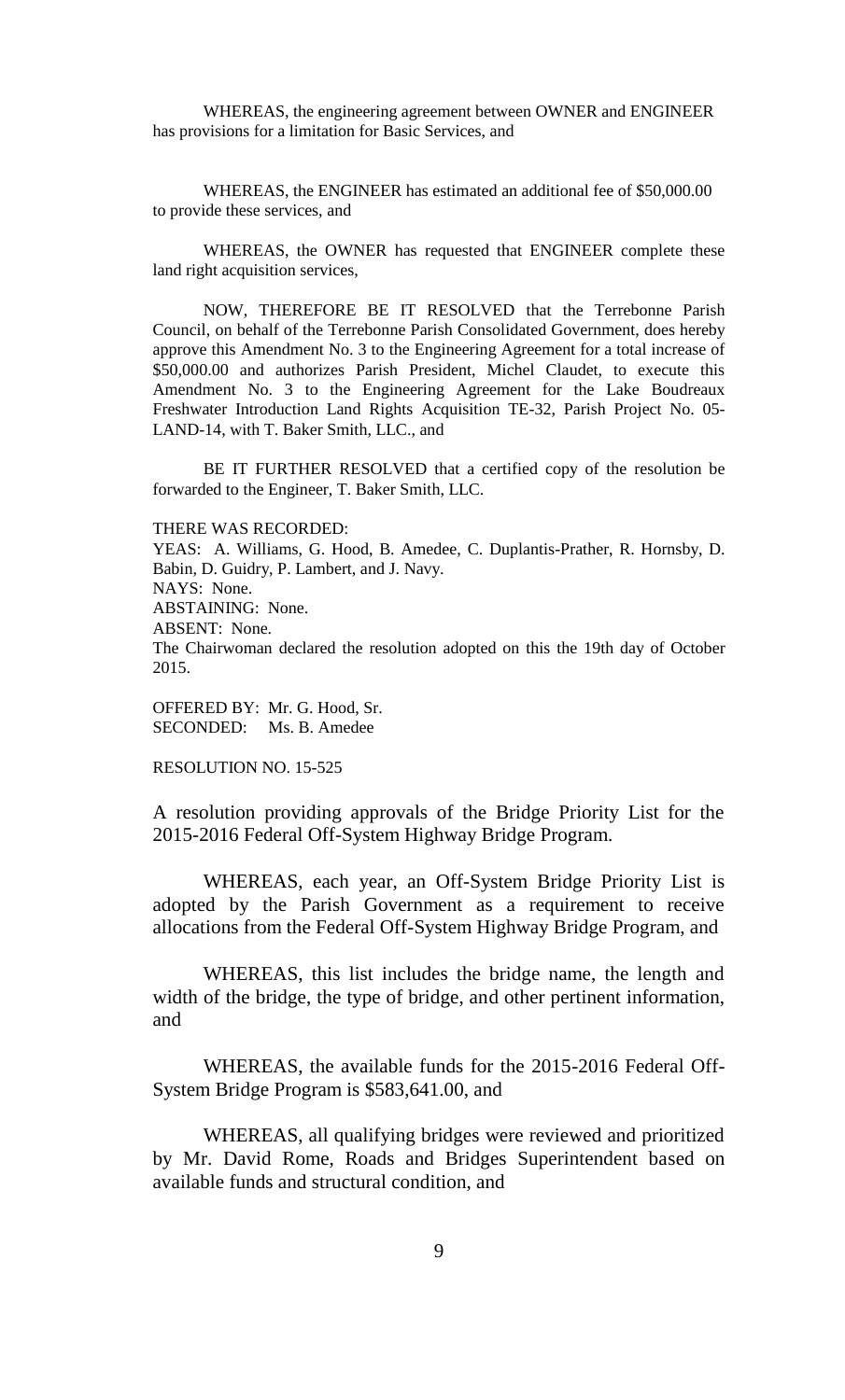WHEREAS, the Hanson Canal Bridge located on North Bayou Black Drive is recommended for replacement in the 2015-2016 Federal Off-System Bridge Program.

NOW, THEREFORE BE IT RESOLVED by the Terrebonne Parish Council (Public Services Committee), on behalf of the Terrebonne Parish Consolidated Government, that the Priority List prepared by the Parish Administration be accepted and approved as submitted.

THERE WAS RECORDED:

YEAS: A. Williams, G. Hood, B. Amedee, C. Duplantis-Prather, R. Hornsby, D. Babin, D. Guidry, P. Lambert, and J. Navy. NAYS: None. ABSTAINING: None. ABSENT: None. The Chairwoman declared the resolution adopted on this the 19th day of October 2015.

OFFERED BY: Ms. C. Duplantis-Prather SECONDED: Mr. G. Hood, Sr.

RESOLUTION NO. 15-526

A Resolution authorizing the execution of Change Order No. 1 for Parish Project No.12-ANSLT-CDBG-61, FP&C Project No. 50-J55-14-05, Terrebonne Parish Animal Shelter Facility Project, Terrebonne Parish, Louisiana.

WHEREAS, the Terrebonne Parish Consolidated Government entered into a contract dated July 8, 2015, with B.E.T Construction, Inc., for Parish Project No. 12- ANSLT-CDBG-61, FP&C Project No. 50-J55-14-05, Terrebonne Parish Animal Shelter Facility Project, Terrebonne Parish, Louisiana, and

WHEREAS, it is necessary to cover costs associated with adding four trench drains, and

WHEREAS, it is necessary to increase construction time by 6 calendar days due to weather delays and 4 days for trench drain construction for a total of Ten (10) days, and

WHEREAS, this change order will increase the contract by \$3,833.44

WHEREAS, this Change Order No. 1 has been recommended by the ARCHITECT for this project, Perez, APC and

NOW, THEREFORE BE IT RESOLVED that the Terrebonne Parish Council, on behalf of the Terrebonne Parish Consolidated Government, does hereby approve and authorize the execution by Terrebonne Parish President Michel Claudet of Change Order No. 1 to the construction agreement with B.E.T Construction, Inc., increases the construction time by ten (10) calendar days and increases the contract amount by Three Thousand Eight Hundred Thirty-Three Dollars and Forty-Four Cents (\$3,833.44), and

BE IT FURTHER RESOLVED, that a certified copy of this resolution be forwarded to the Architect, Perez, APC.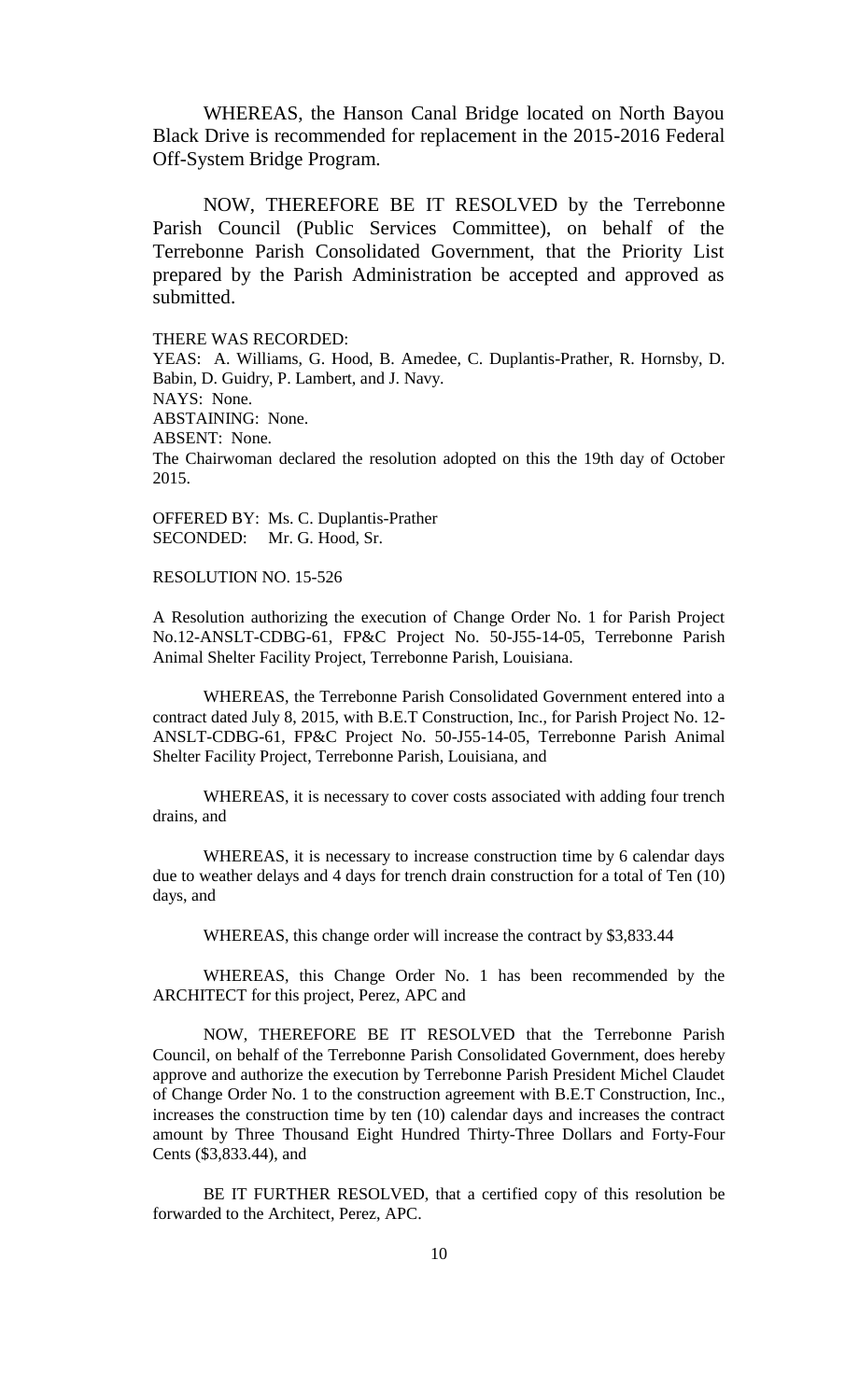THERE WAS RECORDED: YEAS: A. Williams, G. Hood, B. Amedee, C. Duplantis-Prather, R. Hornsby, D. Babin, D. Guidry, P. Lambert, and J. Navy. NAYS: None. ABSTAINING: None. ABSENT: None. The Chairwoman declared the resolution adopted on this the 19th day of October 2015.

OFFERED BY: Mr. R. Hornsby SECONDED: Mr. G. Hood, Sr.

### RESOLUTION NO. 15-527

A resolution authorizing the Parish President to execute Supplement Agreement No. 1, Contract No. 4400004274; State Project No. H.007350.6; F.A.P. No. H007350; Terrebonne Parish Project No. 98-WID-25; Hollywood Road Widening (CE&I).

WHEREAS, DOTD and TPCG entered into an Agreement dated April 16, 2014 to provide construction administration and construction engineering inspection services for the Hollywood Road Widening Project, and

WHEREAS, DOTD and TPCG now wish to amend the original agreement to continue to provide construction contract administration and construction engineering inspection services as explained in Supplemental Agreement No. 1, and

WHEREAS, the compensation payable to the Consultant under this Contract is increased from \$851,124.00 to \$1,067,954.00, and

WHEREAS, DOTD is agreeable to the terms of Supplemental Agreement No. 1, and

NOW, THERERFORE BE IT RESOLVED, by the Terrebonne Parish Council (Public Services Committee), on behalf of the Terrebonne Parish Consolidated Government, that the Parish President be authorized to execute Supplement Agreement No. 1, Contract No. 4400004274; State Project No. H.007350.6; F.A.P. No. H007350; Terrebonne Parish Project No. 98-WID-25; Hollywood Road Widening (CE&I).

THERE WAS RECORDED:

YEAS: A. Williams, G. Hood, B. Amedee, C. Duplantis-Prather, R. Hornsby, D. Babin, D. Guidry, P. Lambert, and J. Navy. NAYS: None. ABSTAINING: None. ABSENT: None. The Chairwoman declared the resolution adopted on this the 19th day of October 2015.

OFFERED BY: Ms. B. Amedee SECONDED: Mr. D. Babin

### RESOLUTION NO. 15-528

A resolution providing for the acceptance of work performed by KCR Contractors, LLC, in accordance with the Certificate of Substantial Completion for Parish Project 13-DRA-12, Wauban Drainage Improvements, Terrebonne Parish, Louisiana.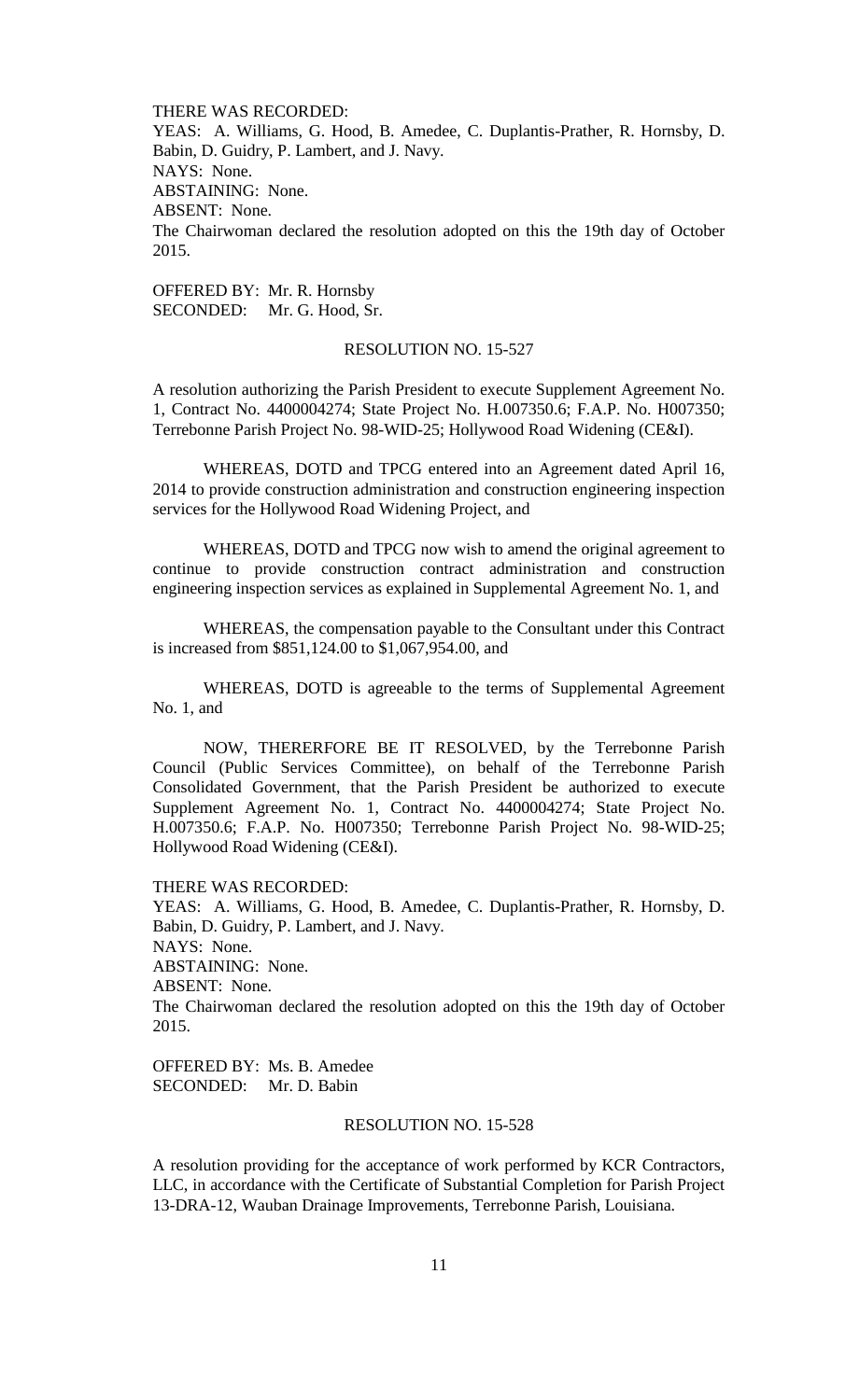WHEREAS, the Terrebonne Parish Consolidated Government entered into a contract dated May 21, 2015 with KCR Contractors, LLC, for Parish Project 13- DRA-12, Wauban Drainage Improvements, Terrebonne Parish, Louisiana, as will be seen by reference to said contract which is recorded under Entry No. 1479201 of the records of Terrebonne Parish, and

WHEREAS, the work performed has been inspected by authorized representatives of the Owner, Engineer, and Contractor and found to be substantially complete, and

WHEREAS, the Engineer for this project, All South Consulting Engineers, L.L.C., recommends the acceptance of the substantial completion,

NOW, THEREFORE BE IT RESOLVED that the Terrebonne Parish Council, on behalf of the Terrebonne Parish Consolidated Government, does hereby accept the work performed, effective as of the date of recording of this resolution, and does authorize and direct the Clerk of Court and Ex-Officio Recorder of Mortgages of Terrebonne Parish to note this acceptance thereof in the margin of the inscription of said contract under Entry No. 1479201 of the Records of Terrebonne Parish, Louisiana, and

BE IT FURTHER RESOLVED that a certified copy of the resolution be forwarded to the Engineer All South Consulting Engineers, L.L.C., and

BE IT FURTHER RESOLVED that a certified copy of the resolution be recorded in the office of the Clerk of Court of Terrebonne Parish to commence a 45 day clear lien period, and

BE IT FURTHER RESOLVED that the Administration is authorized to make payment of retainage upon the presentation of a Clear Lien Certificate.

#### THERE WAS RECORDED:

YEAS: A. Williams, G. Hood, B. Amedee, C. Duplantis-Prather, R. Hornsby, D. Babin, D. Guidry, P. Lambert, and J. Navy. NAYS: None. ABSTAINING: None. ABSENT: None. The Chairwoman declared the resolution adopted on this the 19th day of October 2015.

OFFERED BY: Mr. R. Hornsby SECONDED: Mr. G. Hood, Sr.

#### RESOLUTION NO. 15-529

A resolution awarding and authorizing the signing of the construction Contract for Parish Project No. 14-EOC-03, Terrebonne Parish Emergency Operations Center, Terrebonne Parish Consolidated Government, Terrebonne Parish, Louisiana, and authorizing the issuance of the Notice to Proceed.

WHEREAS, the Terrebonne Parish Consolidated Government did receive construction bids on Parish Project No. 14-EOC-03, Terrebonne Parish Emergency Operations Center, Terrebonne Parish, Louisiana, and,

WHEREAS, the lowest bid was that submitted by Lamar Contractors, LLC in the amount of \$5,966,000.00 for the Base Bid and \$271,000.00 for Alternate No. 1, for a total cost of \$6,237,000.00, and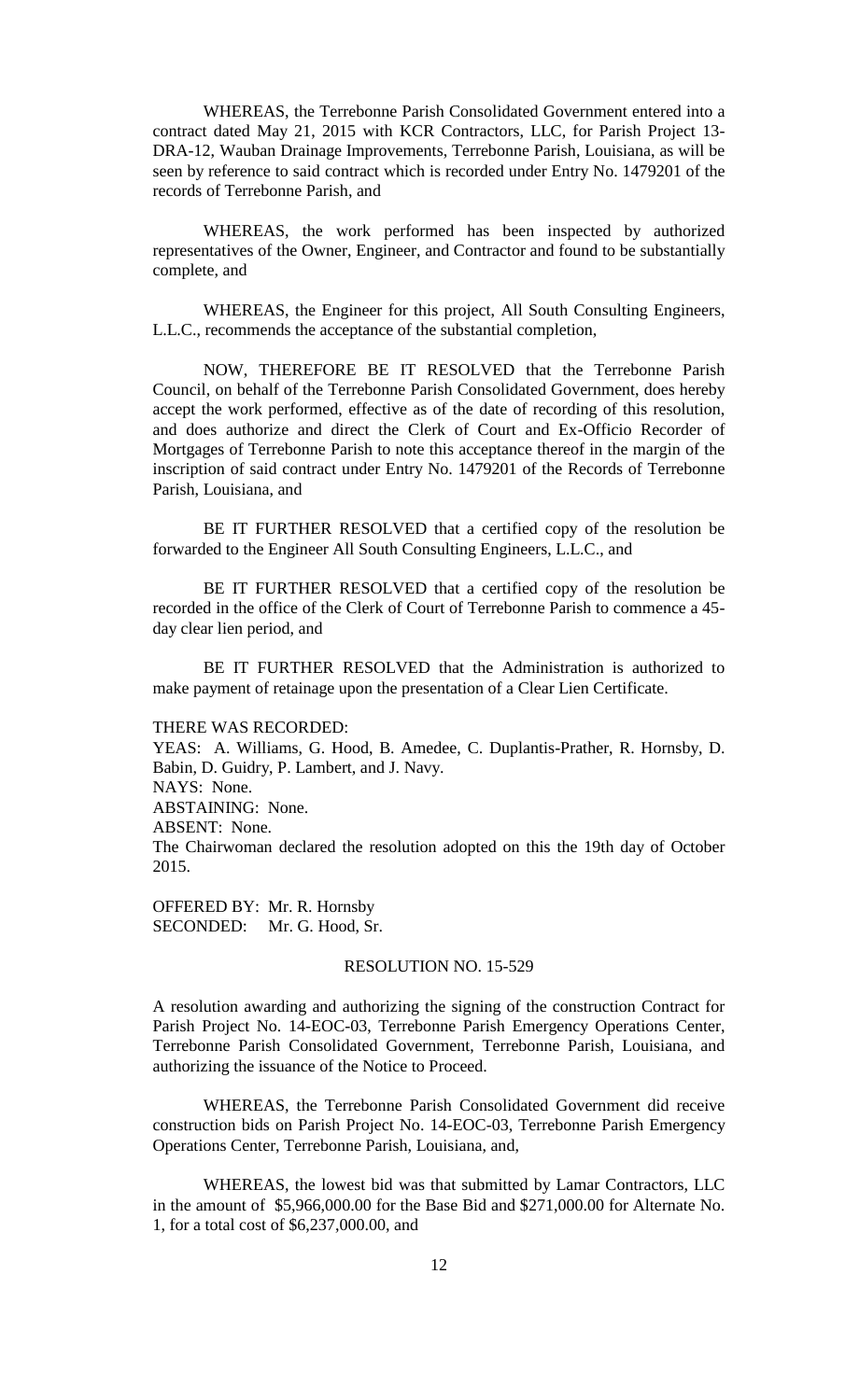WHEREAS, the Parish is desirous of moving forward with the construction of the Terrebonne Parish Emergency Operations Center, and

WHEREAS, the construction award is contingent upon a budget amendment, and

NOW, THEREFORE, BE IT RESOLVED that the Terrebonne Parish Consolidated Government award the construction contract to Lamar Contractors, LLC, in the overall amount of \$6,237,000.00, and

BE IT FURTHER RESOLVED, that the President of Terrebonne Parish Consolidated Government, be and he is hereby authorized and empowered to sign a construction contract for and on behalf of the Terrebonne Parish Consolidated Government with Lamar Contractors, LLC upon receipt of the performance bond in the amount of the contract price and contingent upon a budget amendment, and

BE IT FURTHER RESOLVED, that upon receipt of required certificates of insurance evidencing coverage as provided in the project specifications and upon execution and recordation of all contract documents, that the Engineer is hereby authorized to issue the Notice to Proceed to the Contractor to commence construction of the project.

#### THERE WAS RECORDED:

YEAS: A. Williams, G. Hood, B. Amedee, C. Duplantis-Prather, R. Hornsby, D. Babin, D. Guidry, P. Lambert, and J. Navy. NAYS: None. ABSTAINING: None. ABSENT: None.

The Chairwoman declared the resolution adopted on this the 19th day of October 2015.

OFFERED BY: Mr. D. Guidry SECONDED: Mr. D. Babin

### RESOLUTION NO. 15-530

A Resolution awarding and authorizing the signing of a Construction Contract to the firm of Barriere Construction Co. LLC, for Parish Project No.13-ROAD-37, Thompson Road Extension Phase 2-Roadway Construction Project, Terrebonne Parish, Louisiana and authorizing the issuance of the Notice to Proceed to commence construction of said Project.

WHEREAS, the Terrebonne Parish Consolidated Government did receive bids for Parish Project No.13-ROAD-37, Thompson Road Extension Phase 2- Roadway Construction Project, Terrebonne Parish, Louisiana, and

WHEREAS, the lowest, responsive and responsible bid for the construction of the project was that submitted by the firm of Barriere Construction Co. LLC, with a base bid in the amount of \$7,285,856.05, and

WHEREAS, the Engineer for this project, T. Baker Smith, LLC has recommended that the award of the contract be made to Barriere Construction Co. LLC, and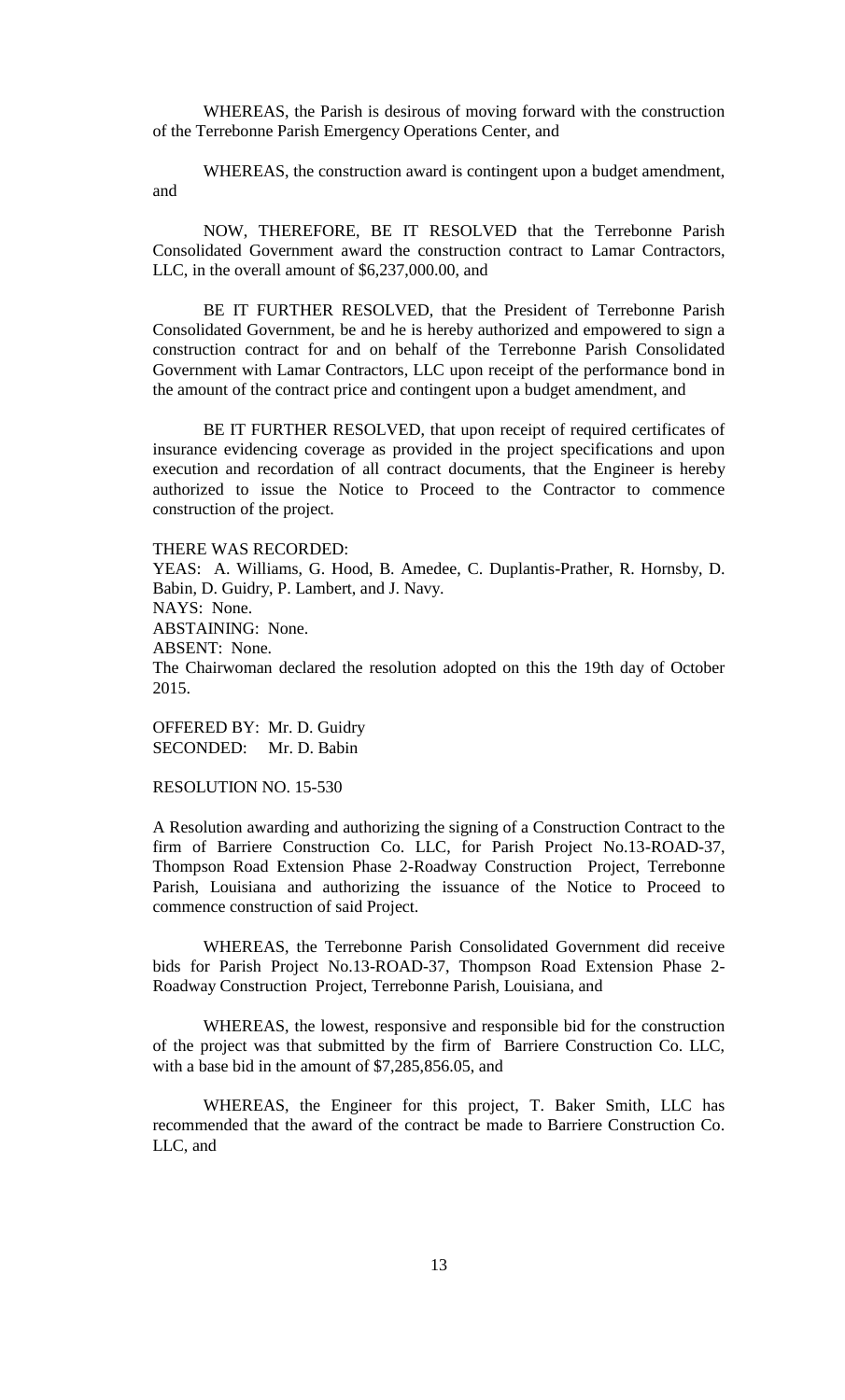NOW, THEREFORE BE IT RESOLVED by the Terrebonne Parish Council, on behalf of the Terrebonne Parish Consolidated Government, does hereby accept the lowest, responsive and responsible base bid submitted by the firm of Barriere Construction Co. LLC, in the total bid amount of \$7,285,856.05 contingent upon Budget Amendment, and

BE IT FURTHER RESOLVED, the President of Terrebonne Parish Consolidated Government, be authorized and empowered to sign a construction contract for and on behalf of the Terrebonne Parish Consolidated Government with Barriere Construction Co. LLC, contingent upon Budget Amendment, and

BE IT FURTHER RESOLVED, that upon receipt of the required Certificate of Insurance evidencing coverage as provided in the project specifications and upon execution and recordation of all contract documents, T. Baker Smith, LLC is hereby authorized to issue the Notice to Proceed to T. Baker Smith, LLC to commence construction of said project, and

BE IT FURTHER RESOLVED, that a certified copy of this resolution be forwarded to the Engineer, T. Baker Smith, LLC.

#### THERE WAS RECORDED:

YEAS: A. Williams, G. Hood, B. Amedee, C. Duplantis-Prather, R. Hornsby, D. Babin, D. Guidry, P. Lambert, and J. Navy. NAYS: None. ABSTAINING: None. ABSENT: None. The Chairwoman declared the resolution adopted on this the 19th day of October 2015.

OFFERED BY: Mr. G. Hood, Sr. SECONDED BY: Ms. B. Amedee

### RESOLUTION NO. 15-531

A resolution providing for the acceptance of work performed by LA Contracting Enterprise, LLC in accordance with the Certificate of Substantial Completion for Parish Project No. 12-CDBG-SEW-55, Part 1, Gray Sewerage Extension Project, Phase I, Terrebonne Parish, Louisiana.

WHEREAS, the Terrebonne Parish Consolidated Government entered into a contract dated September 19, 2014, with LA Contracting Enterprises, LLC, Recordation Number 1463232, for Parish Project No. 12-CDBG-SEW-55, Part 1, Gray Sewerage Extension Project, Phase 1, Terrebonne Parish, Louisiana, and

WHEREAS, the work performed has been inspected by authorized representatives of the Owner, Engineer and Contractor and found to be substantially complete, and

WHEREAS, the Engineer for this project, GreenPoint Engineering, recommends the acceptance of the substantial completion, and

NOW THEREFORE BE IT RESOLVED, that the Terrebonne Parish Council (Public Services Committee), on behalf of the Terrebonne Parish Consolidated Government, does hereby accept the work performed, effective as of the date of recording of this resolution, and does authorize and direct the Clerk of Court and Ex-Officio Recorder of Mortgages of Terrebonne Parish to note this acceptance thereof in the margin of the inscription of said contract under Entry No. 1463232 of the Records of Terrebonne Parish, Louisiana, and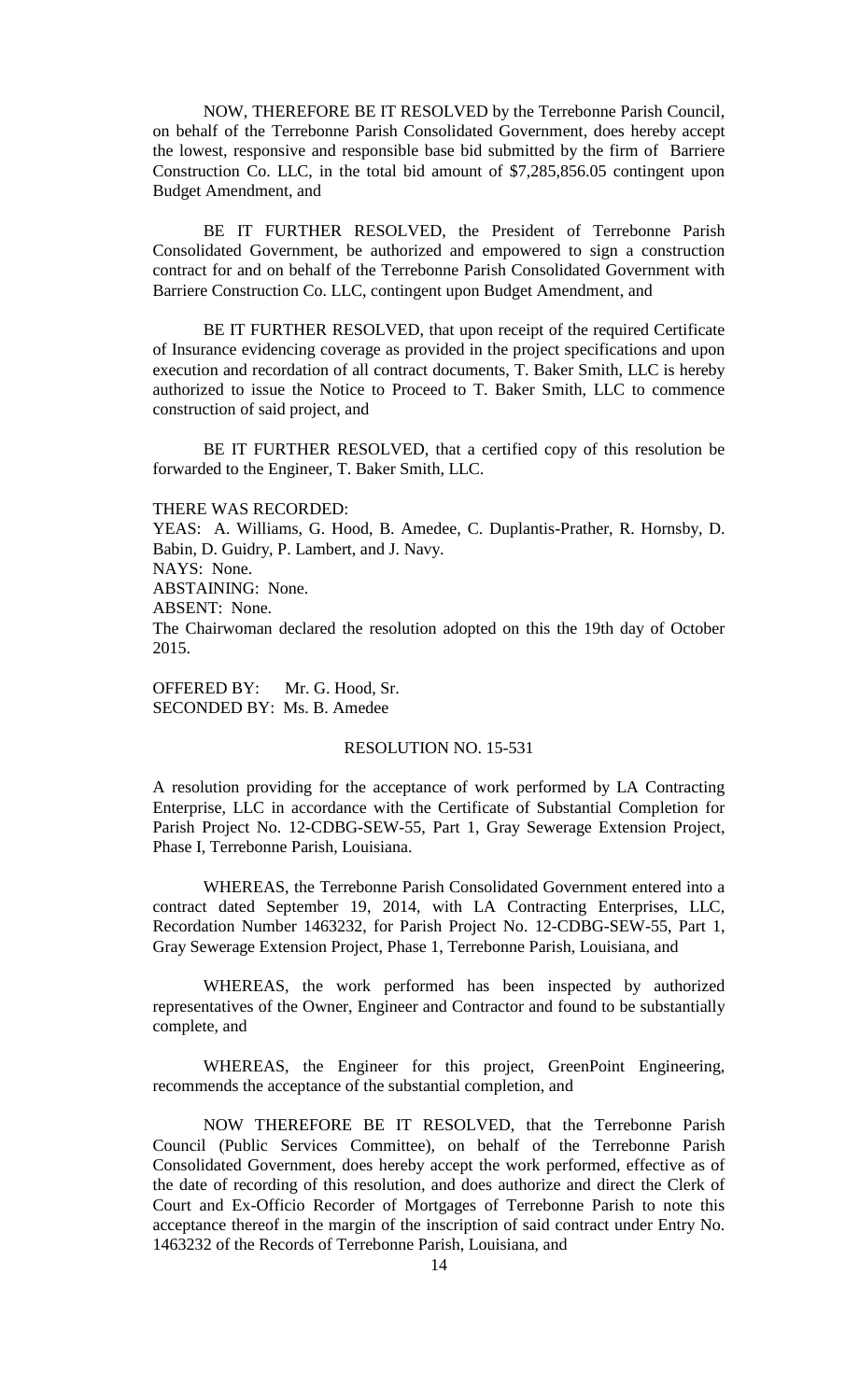BE IT FURTHER RESOLVED, that a certified copy of the resolution be forwarded to the Engineer, GreenPoint Engineering, and

BE IT FURTHER RESOLVED, that a certified copy of this resolution be recorded in the office of the Clerk of Court of Terrebonne Parish to commence a 45 day clear lien period, and

BE IT FURTHER RESOLVED, that the Administration is authorized to make payment of retainage upon the presentation of a Clear Lien Certificate.

#### THERE WAS RECORDED:

YEAS: A. Williams, G. Hood, B. Amedee, C. Duplantis-Prather, R. Hornsby, D. Babin, D. Guidry, P. Lambert, and J. Navy. NAYS: None. ABSTAINING: None. ABSENT: None. The Chairwoman declared the resolution adopted on this the 19th day of October 2015.

OFFERED BY: Mr. G. Hood, Sr. SECONDED: Ms. B. Amedee

#### RESOLUTION NO. 15-532

A Resolution calling for a Public hearing to consider adoption of an ordinance to accept the dedication and assume operation and maintenance of sewer facilities within the sewer servitudes for "Citiplace", constructed by Citiplace, L.L.C. at 1826 Martin Luther King Boulevard in Sections 32 & 33, T17S-R17E, Terrebonne Parish, Louisiana.

NOW, THEREFORE BE IT RESOLVED, by the Terrebonne Parish Council (Public Services Committee) on behalf of the Terrebonne Parish Consolidated Government, that a Public hearing be called for November 4, 2015 at 6:30 p.m. to receive public comments relative to the recommendation to accept the dedication and assume operation and maintenance of sewer facilities within the sewer servitudes, as constructed by Citiplace, L.L.C. at 1826 Martin Luther King Boulevard in Sections 32 & 33, T17S-R17E, Terrebonne Parish, Louisiana.

#### THERE WAS RECORDED:

YEAS: A. Williams, G. Hood, B. Amedee, C. Duplantis-Prather, R. Hornsby, D. Babin, D. Guidry, P. Lambert, and J. Navy. NAYS: None. ABSTAINING: None. ABSENT: None. The Chairwoman declared the resolution adopted on this the 19th day of October 2015.

OFFERED BY: Ms. C. Duplantis-Prather SECONDED BY: Mr. G. Hood, Sr.

# RESOLUTION NO. 15-533

A Resolution requesting the Louisiana Department of Transportation and Development to conduct a traffic study for the installation of left turn signals at all locations at the intersection of Highway 57 (Grand Caillou Rd.) and Highway 24 (East Main St. & East Park Ave.) from all directions at the Daigleville Bridge and Twin Spans.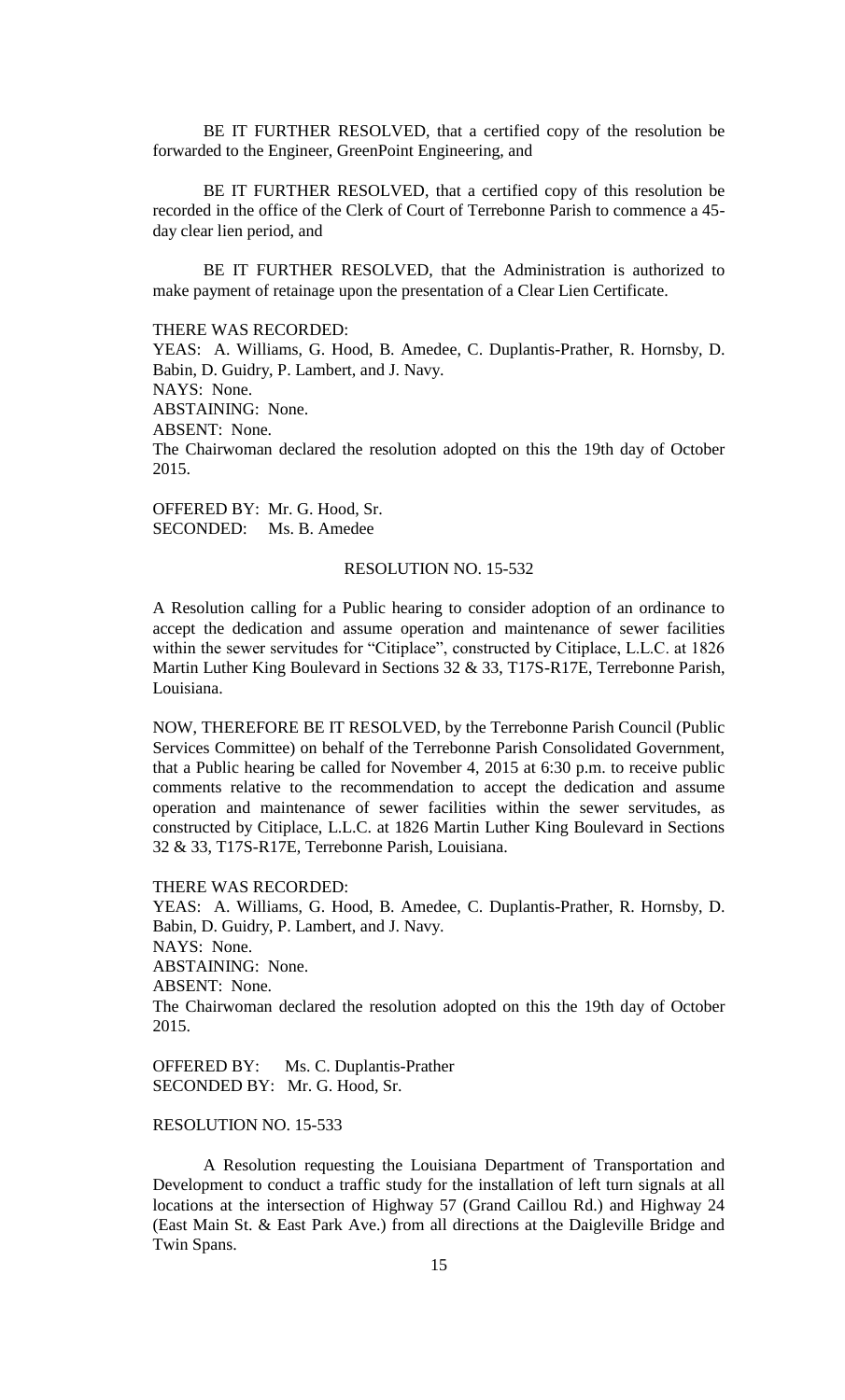WHEREAS, the Terrebonne Parish Council is concerned about the traffic flow at the intersection of Highway 57 (Grand Caillou Rd.) and Highway 24 (East Main St. and East Park Ave.), from all directions at the Daigleville Bridge and Twin Spans, and

WHEREAS, to allow for traffic to flow more efficiently, the Council feels that left turn signals would help alleviate the congestion that builds up at this intersection.

NOW THEREFORE BE IT RESOLVED, by the Terrebonne Parish Council (Public Services Committee), on behalf of the Terrebonne Parish Consolidated Government, that the Louisiana Department of Transportation and Development be requested to conduct a traffic study for the installation of left turn signals at all locations at the intersection of Highway 57 (Grand Caillou Rd. ) and Highway 24 (East Main St. and East Park Ave.), from all directions at the Daigleville Bridge and Twin Spans.

BE IT FURTHER RESOLVED, that a copy of this resolution be sent to Senator Norby Chabert and Representative Lenar Whitney asking for their support.

THERE WAS RECORDED:

YEAS: A. Williams, G. Hood, B. Amedee, C. Duplantis-Prather, R. Hornsby, D. Babin, D. Guidry, P. Lambert, and J. Navy.

NAYS: None.

ABSTAINING: None.

ABSENT: None.

The Chairwoman declared the resolution adopted on this the 19th day of October 2015.

Committee member C. Duplantis-Prather explained to the public, for clarification purposes, that aforementioned request was submitted to the Louisiana Department of Transportation and Development (DOTD) to conduct a feasibility study to determine if turn arrows are needed in this area.

Mr. G. Hood, Sr. moved, seconded by Mr. P. Lambert, "THAT, the Public Services Committee ratify the Broadmoor Tree Advisory Committee's actions taken on 09/16/15 and 10/08/15."

The Chairwoman called for the vote on the motion offered by Mr. G. Hood, Sr. THERE WAS RECORDED:

YEAS: A. Williams, G. Hood, Sr., B. Amedee, C. Duplantis-Prather, R. Hornsby, D. Babin, D. Guidry, P. Lambert and J. Navy.

NAYS: None.

ABSENT: None.

The Chairwoman declared the motion adopted.

Mr. G. Hood, Sr. moved, seconded by Ms. C. Duplantis-Prather, "THAT, there being no further business to come before the Public Services Committee, the meeting be adjourned."

The Chairwoman called for the vote on the motion offered by Mr. G. Hood, Sr. THERE WAS RECORDED:

YEAS: A. Williams, G. Hood, Sr., B. Amedee, C. Duplantis-Prather, R. Hornsby, D. Babin, D. Guidry, P. Lambert and J. Navy. NAYS: None.

ABSENT: None.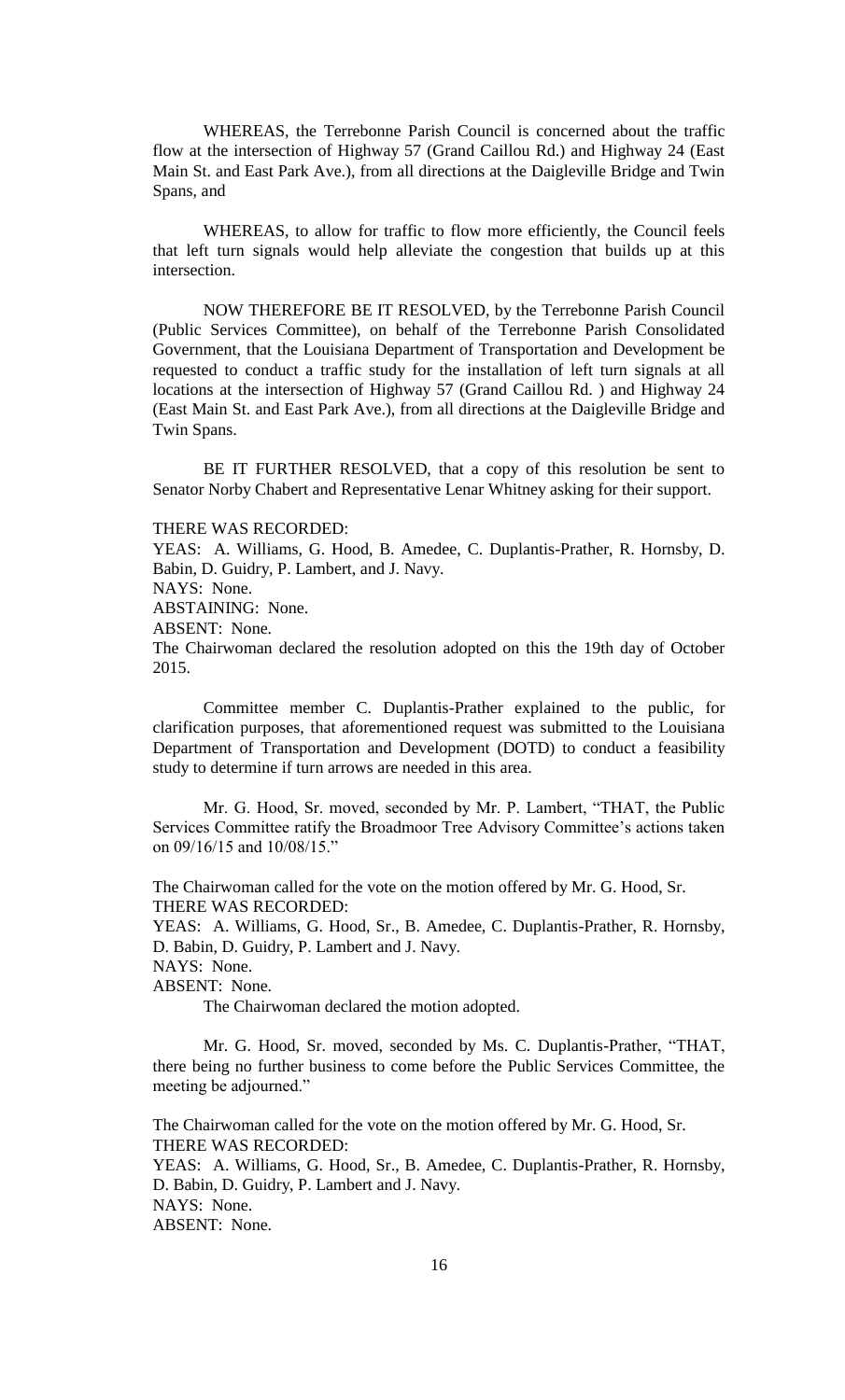The Chairwoman declared the motion adopted and the meeting was adjourned at 6:33 p.m.

Arlanda Williams, Chairwoman

Tammy E. Triggs, Minute Clerk

Ms. A. Williams moved, seconded by Ms. C. Duplantis-Prather, "THAT, the Council accept and ratify the minutes of the Public Services Committee meeting held on  $10/19/15$ ."

The Chairman called for a vote on the motion offered by Ms. A. Williams. THERE WAS RECORDED: YEAS: A. Williams, G. Hood, Sr., B. Amedèe, C. Duplantis-Prather, R. Hornsby, D. Babin, D. Guidry, P. Lambert and J. Navy. NAYS: None. ABSENT: None. The Chairman declared the motion adopted.

The Chairman called for a report on the Community Development and Planning Committee meeting held on 10/19/15, whereupon the Committee Chairwoman, rendered the following:

#### COMMUNITY DEVELOPMENT & PLANNING COMMITTEE

### OCTOBER 19, 2015

The Chairwoman, C. Duplantis-Prather, called the Community Development & Planning Committee meeting to order at 6:35 p. m. in the Terrebonne Parish Council Meeting Room with an Invocation offered by Committee member B. Amedee and the Pledge of Allegiance by Committee member D. Guidry. Upon roll call, Committee Members recorded as present were: A. Williams, Capt. Greg Hood, Sr., HPD Ret., B. Amedee, C. Duplantis-Prather, R. Hornsby, D. Babin, D. Guidry, P. Lambert and J. Navy. A quorum was declared present.

OFFERED BY: Ms. A. Williams SECONDED: Mr. G. Hood, Sr.

### RESOLUTION NO. 15-534

WHEREAS, the Terrebonne Parish Consolidated Government recognizes the need to provide services to help eliminate poverty and promote self-sufficiency in the Parish, and

WHEREAS, the Louisiana Workforce Commission's Community Services Block Grant Program has announced the availability of \$326,403.00 in Regular CSBG Funds to Terrebonne Parish to provide services from October 1, 2015 through September 30, 2017.

NOW, THEREFORE BE IT RESOLVED that the Terrebonne Parish Council (Community Planning and Development Committee), on behalf of the Terrebonne Parish Consolidated Government, does hereby authorize the Parish President, Michel Claudet, to sign and submit the Subgrant for the period from October 1, 2015 through September 30, 2017.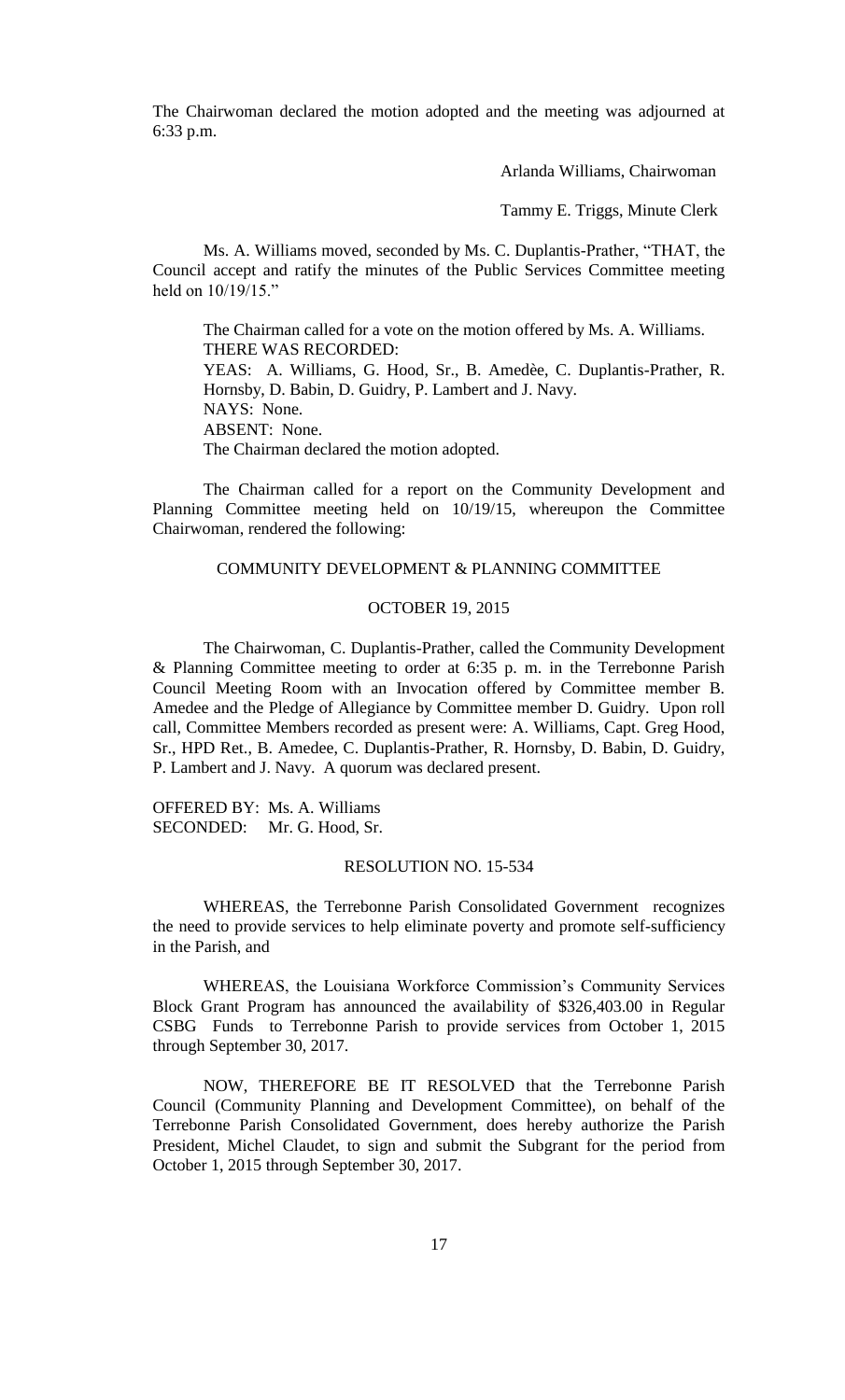BE IT FURTHER RESOLVED that the Terrebonne Parish Consolidated Government does hereby authorize the Parish President, Michel Claudet to execute any and all grant agreements, certifications, modifications, and documents necessary between Terrebonne Parish Consolidated Government and the Louisiana Workforce Commission resulting from approval of this Subgrant.

THERE WAS RECORDED:

YEAS: A. Williams, G. Hood, B. Amedée, C. Duplantis-Prather, R. Hornsby, D. Babin, D. Guidry, P. Lambert, and J. Navy. NAYS: None. ABSTAINING: None. ABSENT: None. The Chairwoman declared the resolution adopted on this the 19th day of October 2015.

OFFERED BY: Mr. D. Babin SECONDED: Ms. B. Amedee

# RESOLUTION NO. 15-535

A RESOLUTION AUTHORIZING THE PARISH PRESIDENT TO ENTER INTO A SUBGRANTEE AGREEMENT BETWEEN TERREBONNE PARISH CONSOLIDATED GOVERNMENT AND THE GOVERNOR'S OFFICE OF HOMELAND SECURITY AND EMERGENCY PREPAREDNESS (GOHSEP) TO IMPLEMENT THE GUSTAV/IKE ADDITIONAL FUNDS ELEVATION PROJECT 1786-109-0006.

WHEREAS, the Terrebonne Parish Consolidated Government has applied for funding allocated as a result of the Hazard Mitigation Grant Program (HMGP) through the Federal Emergency Management Agency (FEMA), and

WHEREAS, by communication from the GOHSEP dated October 5, 2015, the Terrebonne Parish Consolidated Government has been notified that its application 1786-109-0006 for federal assistance allocated to elevate repetitive loss structures was approved by FEMA September 24, 2015; and

WHEREAS, the approved funding for the elevation of approximately (54) flood damaged structures in the Parish is as follows:

| Federal Share (100%)        | \$7,373,435  |
|-----------------------------|--------------|
| Nonfederal Share (0%)       | \$2,644,625  |
| <b>TOTAL PROJECT AWARD:</b> | \$10,018,060 |

WHEREAS, the Governor's Office of Homeland Security and Emergency Preparedness (GOHSEP) is the grantee under this Hazard Mitigation Grant Program; and

WHEREAS, Terrebonne Parish Consolidated Government is a subgrantee;

NOW, THEREFORE, BE IT RESOLVED by the Terrebonne Parish Council that the Parish President is hereby authorized to enter into the appropriate subgrantee agreement with GOHSEP in order to receive funding and implement the HMGP Gustav/Ike Additional Funds Elevation Program.

THERE WAS RECORDED:

YEAS: A. Williams, G. Hood, B. Amedee, C. Duplantis-Prather, R. Hornsby, D. Babin, D. Guidry, P. Lambert, and J. Navy.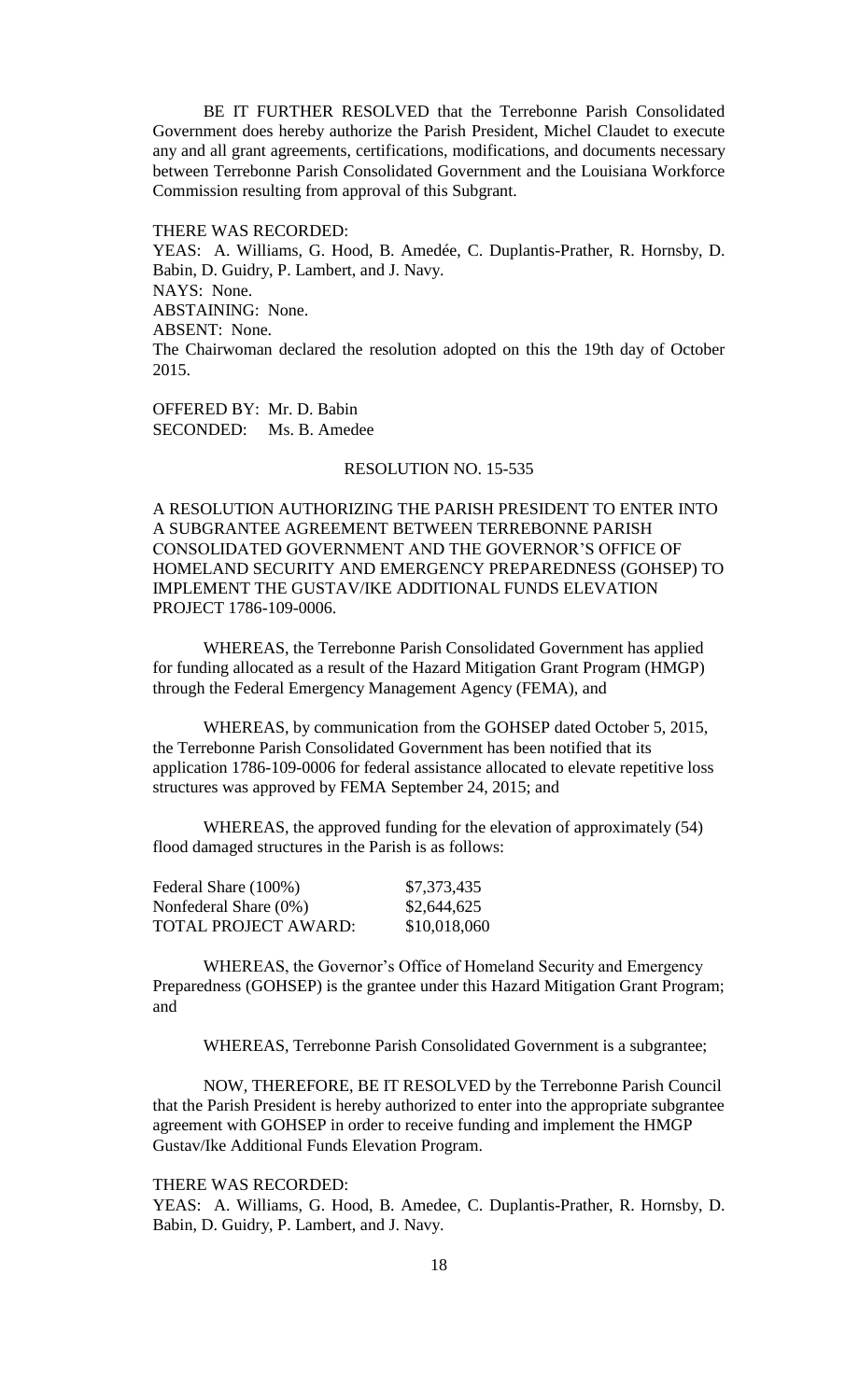NAYS: None. ABSTAINING: None. ABSENT: None. The Chairwoman declared the resolution adopted on this the 19th day of October 2015.

OFFERED BY: Mr. G. Hood, Sr. SECONDED: Mr. D. Babin

### RESOLUTION NO. 15-536

A RESOLUTION AUTHORIZING THE PARISH PRESIDENT TO ENTER INTO A SUBGRANTEE AGREEMENT BETWEEN TERREBONNE PARISH CONSOLIDATED GOVERNMENT AND THE GOVERNOR'S OFFICE OF HOMELAND SECURITY AND EMERGENCY PREPAREDNESS (GOHSEP) TO IMPLEMENT THE PREDISASTER MITIGATION ASSISTANCE ELEVATION PROGRAM PDMC-PJ-06-LA-2014-002.

WHEREAS, the Terrebonne Parish Consolidated Government has applied for funding allocated as a result of the yearly Predisaster Mitigation (PDM) program through the Federal Emergency Management agency (FEMA) and the National Flood Insurance Program (NFIP), and

WHEREAS, by communication from the GOHSEP dated October 2, 2015, the Terrebonne Parish Consolidated Government has been notified that its application for federal assistance allocated to elevate repetitive loss structures was approved by FEMA September 18, 2015; and

WHEREAS, the approved funding for the elevation of approximately 23 flood damaged structures in the Parish is as follows:

| Federal Share (100%)      | \$2,958,236.75 |
|---------------------------|----------------|
| Non Federal Share $(0\%)$ | \$1,130,852.00 |
| TOTAL PROJECT AWARD:      | \$4,089,088.75 |

WHEREAS, the Governor's Office of Homeland Security and Emergency Preparedness (GOHSEP) is the grantee under this Hazard Mitigation Assistance Program; and

WHEREAS, Terrebonne Parish Consolidated Government is a subgrantee;

NOW, THEREFORE, BE IT RESOLVED by the Terrebonne Parish Council that the Parish President is hereby authorized to enter into the appropriate subgrantee agreement with GOHSEP in order to receive funding and implement the PDM Elevation Program.

THERE WAS RECORDED:

YEAS: A. Williams, G. Hood, B. Amedee, C. Duplantis-Prather, R. Hornsby, D. Babin, D. Guidry, P. Lambert, and J. Navy. NAYS: None.

ABSTAINING: None.

ABSENT: None.

The Chairwoman declared the resolution adopted on this the 19th day of October 2015.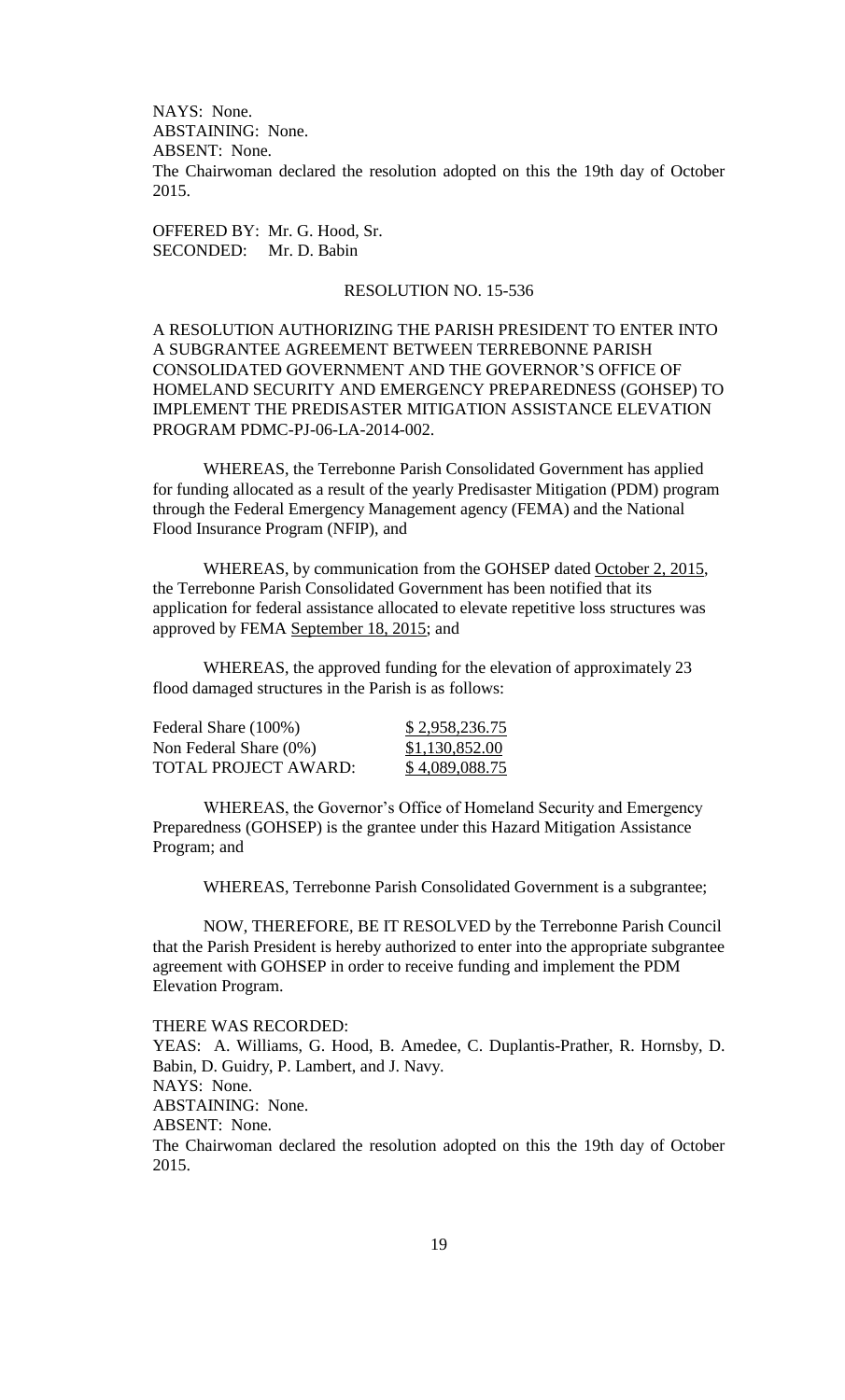Ms. B. Amedee moved, seconded by Mr. G. Hood, Sr. and Mr. D. Babin, "THAT, the Community Development and Planning Committee continue Agenda Item No. 4 until the next committee meeting (November 2, 2015) - Application for Appeal from Mr. Mark Guidroz, Bon Villa Mobile Home Park, Variance Denial Appeal for the following items on attached Engineering Recommendations:

1a. 'Discharge not limited to 10-year, 24-hour per-development rate'

1m. 'System Storage no provided'

1n. 'No Mitigation provided for filling in of reservoir'

8. 'Each mobile home space within a major mobile home park shall provide a minimum of three hundred sixty (360) square feet of hard-surfaced off-street parking sufficient for two (2) parking spaces'."

The Chairwoman called for the vote on the motion offered by Ms. B. Amedee. THERE WAS RECORDED:

YEAS: D. Babin, D. Guidry, P. Lambert, J. Navy, A. Williams, G. Hood, Sr., B. Amedee, C. Duplantis-Prather and R. Hornsby.

NAYS: None.

ABSENT: None.

The Chairwoman declared the motion adopted.

Council Clerk V. Chauvin explained that the adjacent neighbors and/or property owners need to be notified of the variance denial appeal and requested that the above matter be continued.

Mr. G. Hood, Sr. moved, seconded by Ms. A. Williams, "THAT, there being no further business to come before the Community Development & Planning Committee, the meeting be adjourned."

The Chairwoman called for the vote on the motion offered by Mr. G. Hood, Sr. THERE WAS RECORDED:

YEAS: D. Babin, D. Guidry, P. Lambert, J. Navy, A. Williams, G. Hood, Sr., B. Amedee, C. Duplantis-Prather and R. Hornsby.

NAYS: None.

ABSENT: None.

The Chairwoman declared the motion adopted and the meeting was adjourned at 6:38 p. m.

C. Duplantis-Prather, Chairwoman

Tammy E. Triggs, Minute Clerk

Ms. C. Duplantis-Prather moved, seconded by Ms. A. Williams and Ms. B. Amedée, "THAT, the Council accept and ratify the minutes of the Community Development and Planning Committee meeting held on 10/19/15."

The Chairman called for a vote on the motion offered by Ms. C. Duplantis-Prather.

THERE WAS RECORDED:

YEAS: A. Williams, G. Hood, Sr., B. Amedèe, C. Duplantis-Prather, R. Hornsby, D. Babin, D. Guidry, P. Lambert and J. Navy. NAYS: None. ABSENT: None.

The Chairman declared the motion adopted.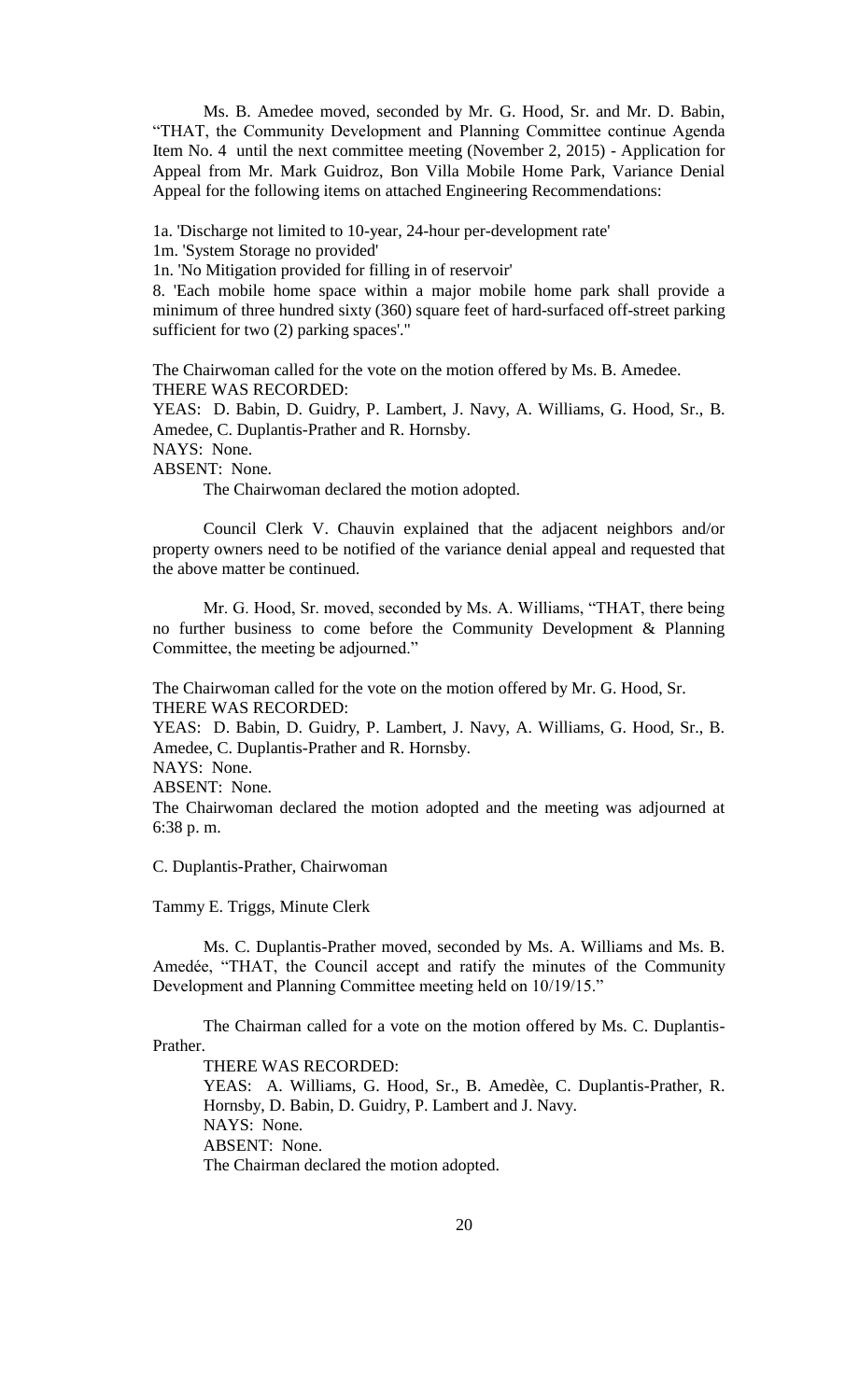The Chairman called for a report on the Policy, Procedure and Legal Committee meeting held on 10/19/15, whereupon the Committee Chairman rendered the following:

#### POLICY, PROCEDURE, & LEGAL COMMITTEE

### OCTOBER 19, 2015

The Chairman, Greg Hood, Sr., called the Policy, Procedure, & Legal Committee meeting to order at 6:40 p. m. in the Terrebonne Parish Council Meeting Room with an Invocation offered by Committee member A. Williams and the Pledge of Allegiance led by Committee member C. Duplantis-Prather. Upon roll call, Committee Members recorded as present were: A. Williams, Capt. Greg Hood, Sr., HPD Ret., B. Amedee, C. Duplantis-Prather, R. Hornsby, D. Babin, D. Guidry, P. Lambert and J. Navy. A quorum was declared present.

Ms. C. Duplantis-Prather moved, seconded by Mr. P. Lambert, "THAT, the Policy, Procedure, & Legal Committee approve the co-sponsorship of Mesothelioma Awareness Day in the Court Square that was held on Saturday, October 17, 2015."

The Chairman called for the vote on the motion offered by Ms. C. Duplantis-Prather. THERE WAS RECORDED:

YEAS: A. Williams, G. Hood, Sr., B. Amedee, C. Duplantis-Prather, R. Hornsby, D. Babin, D. Guidry, P. Lambert and J. Navy.

NAYS: None.

ABSENT: None.

The Chairman declared the motion adopted.

 Mr. R. Hornsby moved, seconded by Ms. A. Williams, "THAT, the Policy, Procedure, & Legal Committee co-sponsor the Annual Christmas Parade 'Once Upon a Cajun Christmas' to be held on December 4, 2015 at 6:30 p.m."

The Chairman called for the vote on the motion offered by Mr. R. Hornsby. THERE WAS RECORDED:

YEAS: A. Williams, G. Hood, Sr., B. Amedee, C. Duplantis-Prather, R. Hornsby, D. Babin, D. Guidry, P. Lambert and J. Navy.

NAYS: None.

ABSENT: None.

The Chairman declared the motion adopted.

Mr. R. Hornsby moved, seconded by Mr. P. Lambert, "THAT, there being no further business to come before the Policy, Procedure, & Legal Committee, the meeting be adjourned."

The Chairman called for the vote on the motion offered by Mr. R. Hornsby THERE WAS RECORDED:

YEAS: A. Williams, G. Hood, Sr., B. Amedee, C. Duplantis-Prather, R. Hornsby, D. Babin, D. Guidry, P. Lambert and J. Navy.

NAYS: None.

ABSENT: None.

The Chairman declared the motion adopted and the meeting was adjourned at 6:42 p. m.

Greg Hood, Sr., Chairman

Tammy E. Triggs, Minute Clerk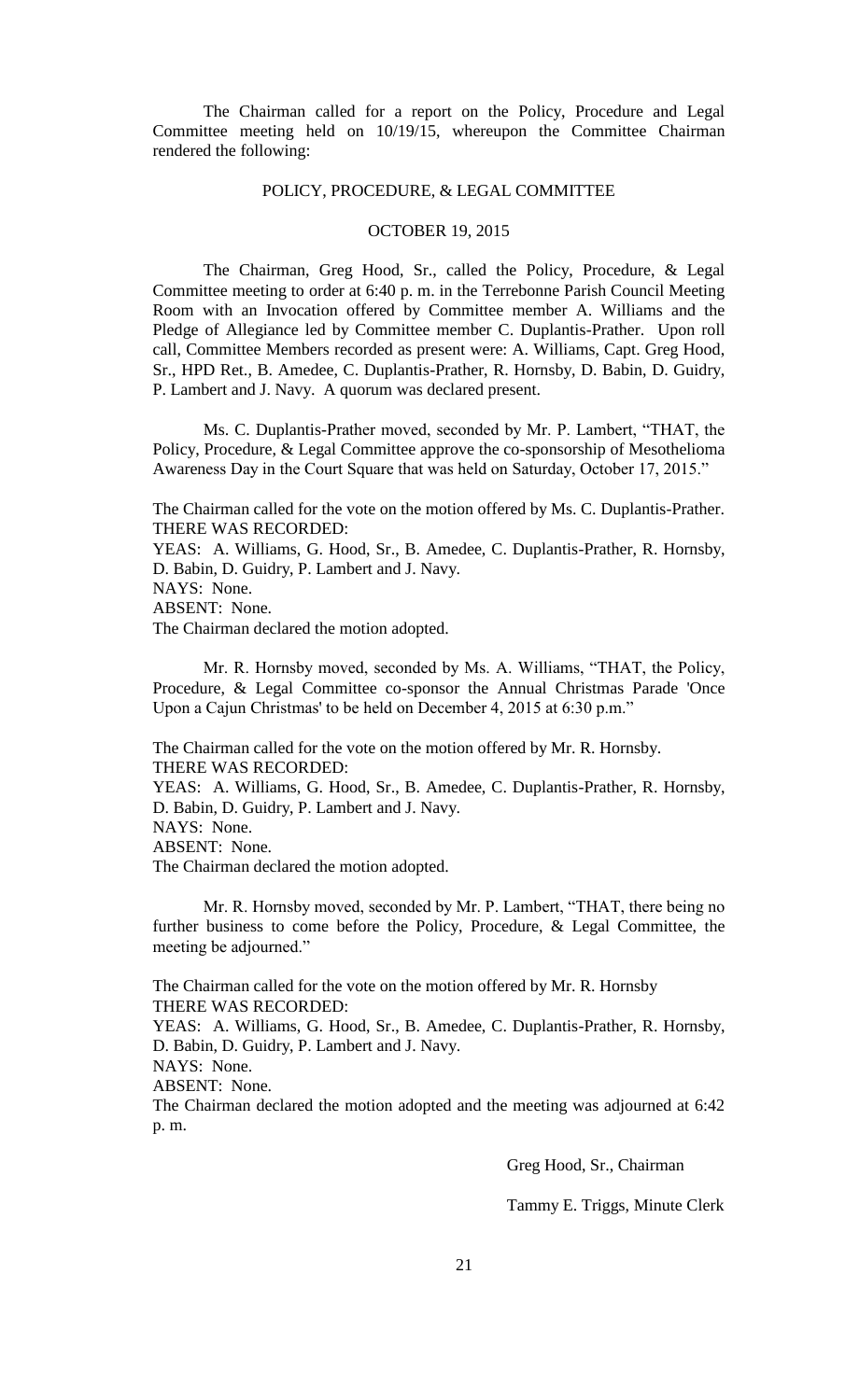Mr. G. Hood, Sr. moved, seconded by Ms. A. Williams, "THAT, the Council accept and ratify the minutes of the Policy, Procedure & Legal Committee meeting held on 10/19/15."

The Chairman called for a vote on the motion offered by Mr. G. Hood, Sr. THERE WAS RECORDED: YEAS: A. Williams, G. Hood, Sr., B. Amedèe, C. Duplantis-Prather, R. Hornsby, D. Babin, D. Guidry, P. Lambert and J. Navy. NAYS: None. ABSENT: None. The Chairman declared the motion adopted.

The Chairman called for a report on the Budget and Finance Committee meeting held on 10/19/15, whereupon the Committee Chairman noting ratification of minutes calls public hearings on November 4, 2015 at 6:30 p.m., rendered the following:

## BUDGET & FINANCE COMMITTEE

### OCTOBER 19, 2015

The Chairman, John Navy, called the Budget & Finance Committee meeting to order at 6:45 p. m. in the Terrebonne Parish Council Meeting Room with an Invocation offered by Committee member A. Williams and the Pledge of Allegiance by Committee G. Hood, Sr. Upon roll call, Committee Members recorded as present were: A. Williams, Capt. Greg Hood, Sr., B. Amedee, C. Duplantis-Prather, R. Hornsby, D. Babin, D. Guidry, P. Lambert and J. Navy. A quorum was declared present.

Mr. D. Babin moved, seconded by Ms. A. Williams and Ms. B. Amedee, "THAT, the Budget & Finance Committee introduce an ordinance to amend the 2015 Adopted Operating Budget and the 5 Year Capital Outlay of the Terrebonne Parish Consolidated Government for the following items:

- I. GIS Mapping Imagery, \$30,000
- II. Public Works Complex North Campus, \$85,000
- III. Emergency Operations Center Planning and Construction, (5-Year Capital Outlay Only) 2015, 0 (Zero), 2016, \$1,950,000
- IV. Suzie Canal and Suzie Canal Extension, \$275,000

and call a public hearing on said matter on November 4, 2015 at 6:30 p.m."

The Chairman called for the vote on the motion offered by Mr. D. Babin. THERE WAS RECORDED: YEAS: A. Williams, G. Hood, Sr., B. Amedee, C. Duplantis-Prather, R. Hornsby, D. Babin, D. Guidry, P. Lambert and J. Navy. NAYS: None. ABSENT: None. The Chairman declared the motion adopted.

Mr. D. Babin moved, seconded by Mr. D. Guidry, "THAT, the Budget & Finance Committee introduce an ordinance to amend the 2015 Adopted Operating Budget and the 5 Year Capital Outlay of the Terrebonne Parish Consolidated Government for the following item:

I. Thompson Road Extension Phase II, \$2,220,000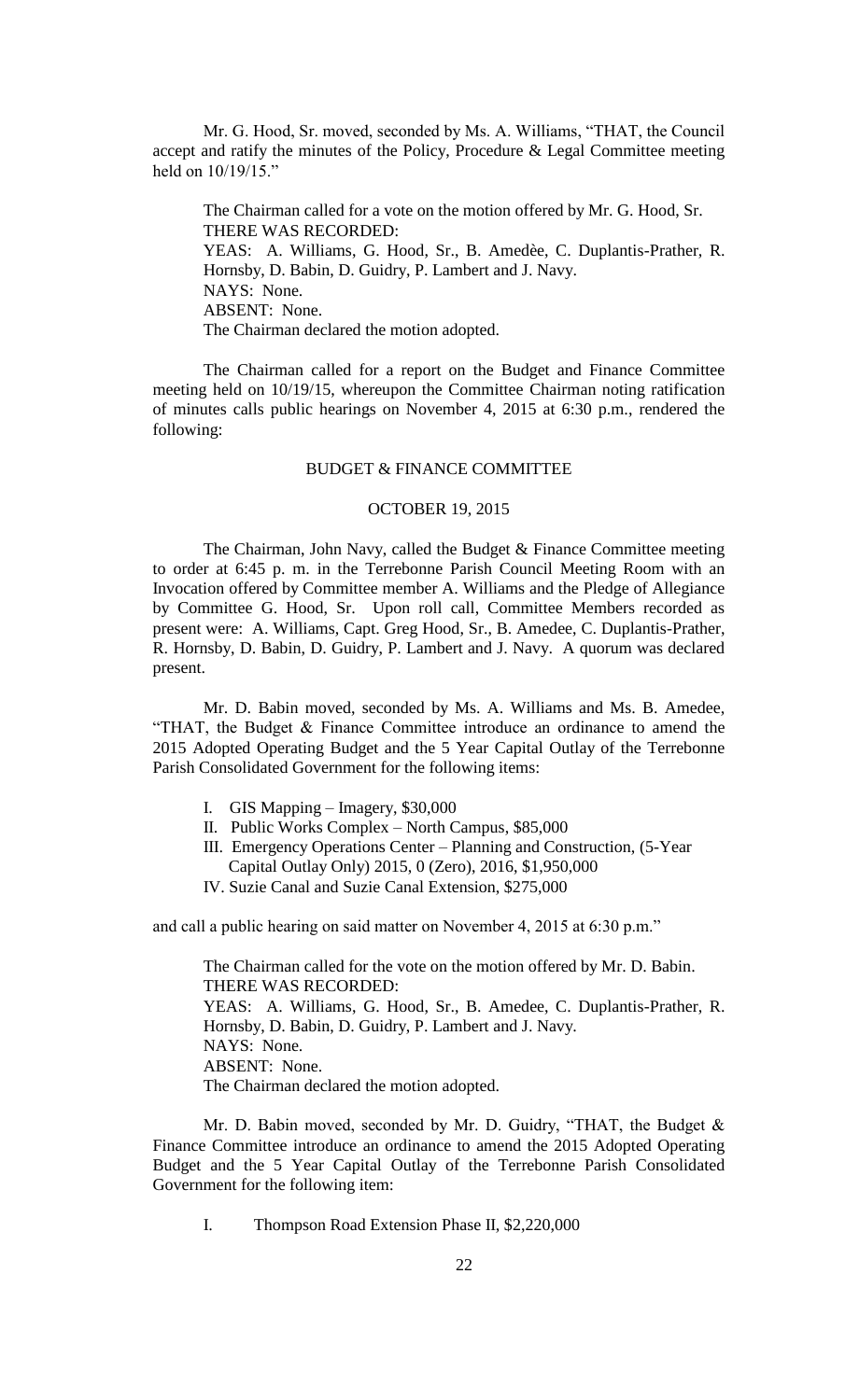and call a public hearing on said matter on November 4, 2015 at 6:30 p.m."

The Chairman called for the vote on the motion offered by Mr. D. Babin. THERE WAS RECORDED: YEAS: A. Williams, G. Hood, Sr., B. Amedee, C. Duplantis-Prather, R. Hornsby, D. Babin, D. Guidry, P. Lambert and J. Navy. NAYS: None. ABSENT: None. The Chairman declared the motion adopted.

Parish President M. Claudet announced that Ms. Kayla Dupre, Accounting Manager, will be reviewing the 2016 budget because Chief Finance Officer Jamie Elfert is ill.

A review of the proposed 2016 Budget began on the following funds/departmental budgets:

**a) Terrebonne ARC (Fund 279; Sm. Bk. 118; Big Bk. 318) –** Accounting Manager Kayla Dupre presented the proposed 2016 Budget noting that a 5.33 mill ad valorem tax approved by voters November 7, 2006 (2006-2017), will generate an estimated \$4,897,650 in 2016.

Ms. Mary Lynn Bisland, the Executive Director of Terrebonne ARC, stated that in August, Terrebonne ARC received its fifth year accreditation; noted that they just received the Outstanding ARC of the Year Award; and that it continues to be an outstanding organization serving individuals with special needs.

**b) Council on Aging (Sm. Bk. 291) -** Accounting Manager Kayla Dupre highlighted the proposed 2016 Budget explaining that the tax revenue for 2016 is \$6,694,200 and 5 CDL drivers (FT), Grade 6 will be added.

 Ms. Diana Edmonson, Terrebonne Council on Aging Executive Director, distributed a pamphlet and explained that they have had a fabulous year; and noted that they are making substantial changes in the care that it provides and is addressing elderly abuse.

 Several Council members thanked Ms. Edmonson for the services that they provide to the elderly residents of Terrebonne Parish.

 Parish President M. Claudet thanked Ms. Edmonson for her assistance in reforming the former Houma Elementary into affordable elderly housing.

**c) Clerk of Court (Fund 151-124; Sm. Bk. 25; Big Bk. 16) –** Accounting Manager Kayla Dupre summarized the proposed 2016 Budget highlighting capital outlay requests for the purchase four (4) printers, \$6,000, twelve (12) desktop computers, \$20,000 and one (1) server, \$40,000.

 Clerk of Court Theresa Robichaux stated that they have had a great year with the exception of the decrease in revenues collected.

**d) Registrar of Voters (Fund 151-141; Sm. Bk. 31; Big Bk. 21) –** Accounting Manager Kayla Dupre summarized the proposed 2016 Budget highlighting capital outlay requests for the purchase of one (1) printer, \$1,000 and one (1) desktop computer, \$1,600.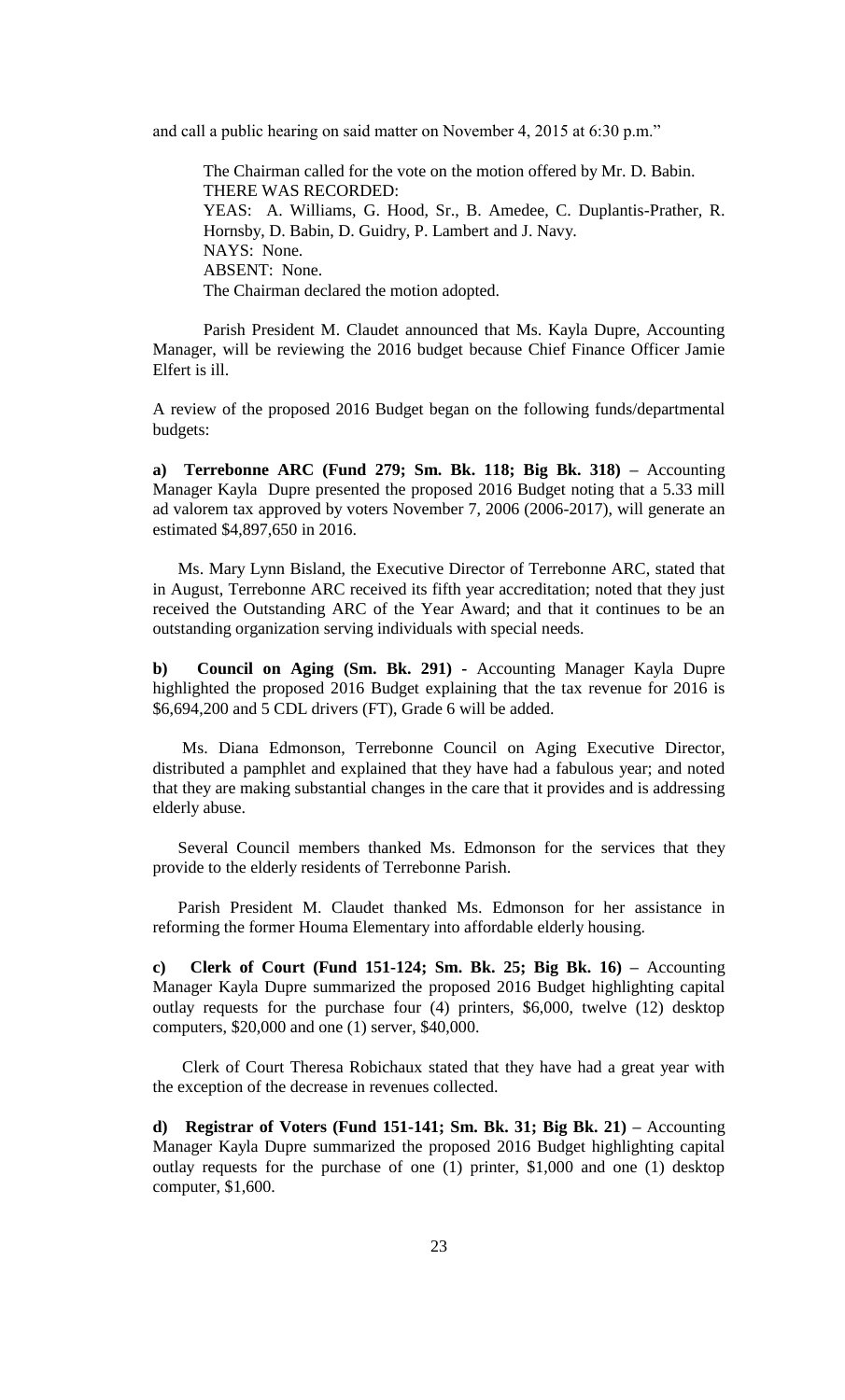Registrar of Voters Rhonda Rogers stated that they have been informed by the Louisiana Secretary of State that they will have to start printing their own poll books and the aforementioned equipment will be needed to properly perform this task.

**e) City Court (Fund 151-121; Sm. Bk. 19; Big Bk. 12) –** Accounting Manager Kayla Dupre presented the proposed 2016 Budget noting that one (1) Court Compliance Supervisor will be added, one (1) Chief Deputy Clerk position will be deleted and one (1) Juvenile Case Manager will be deleted.

 Mr. Ronald Lambert, City Court Accountant, stated that they will be adding an additional Chief Deputy Clerk to their staff.

**f) District Court (Fund 151-205; Sm. Bk. 21; Big Bk. 13) –** Accounting Manager Kayla Dupre summarized the proposed 2016 Budget highlighting capital outlay requests for two (2) Video Conferencing Machines, \$24,000.

 Honorable Judge Walker explained that the video conferencing machines are needed because it has eliminated the transport of inmates to and from jail; and noted that this is used for safety and security purposes, as well as liability purposes.

**g) Coroner's Office (Fund 151-205; Sm. Bk. 49/295; Big Bk. 39) –** Accounting Manager Kayla Dupre reviewed that the proposed 2016 Budget adding that there were no significant changes.

 Ms. Helen Boudreaux, Office Administrator and Chief Forensic Investigator Danny P. Theriot thanked the Council for their support.

 Several Council members thanked the Coroner's Office for the job that they do and thanked Mr. Danny Theriot for the time, effort and services that he spends serving the Veterans of Terrebonne Parish.

**h) Parish Farm Agent (Fund 151-654; Sm. Bk. 67; Big Bk. 56)** – Accounting Manager Kayla Dupre presented the proposed 2016 Budget adding that there were no significant changes.

 Mr. Barton Joffrion, LSU Ag County Agent, thanked the Council for their support throughout the years.

**i) Emergency Preparedness (Fund 151-912; Sm. Bk. 70; Big Bk. 58)** - Accounting Manager Kayla Dupre highlighted the proposed 2016 Budget noting that one (1) Director, Grade II (contracted service in 2015) will be added, one (1) Part Time Bus Operator, Grade 104, will be added and one (1) Part Time Administrative Tech I (Intern), Grade 101 will be added.

 Mr. Earl Eues, Director of Emergency Preparedness, explained that the part-time bus driver is needed for emergency evacuation situations, the part time GIS agent will be utilized to handle planning maps for events; noting that the director's salary was under another contract and at the beginning of the year it may be put under the Salaries and Wages Division. Also the Emergency Preparedness Department will be handling all of the emergency generators in the schools when a storm event arises.

 Parish President M. Claudet stated that the GIS personnel handle the mapping of the critical facilities when an emergency event occurs.

**j) Animal Control (Fund 151-442; Sm. Bk. 55; Big Bk. 44)** - Accounting Manager Kayla Dupre summarized the proposed 2016 Budget noting that one (1)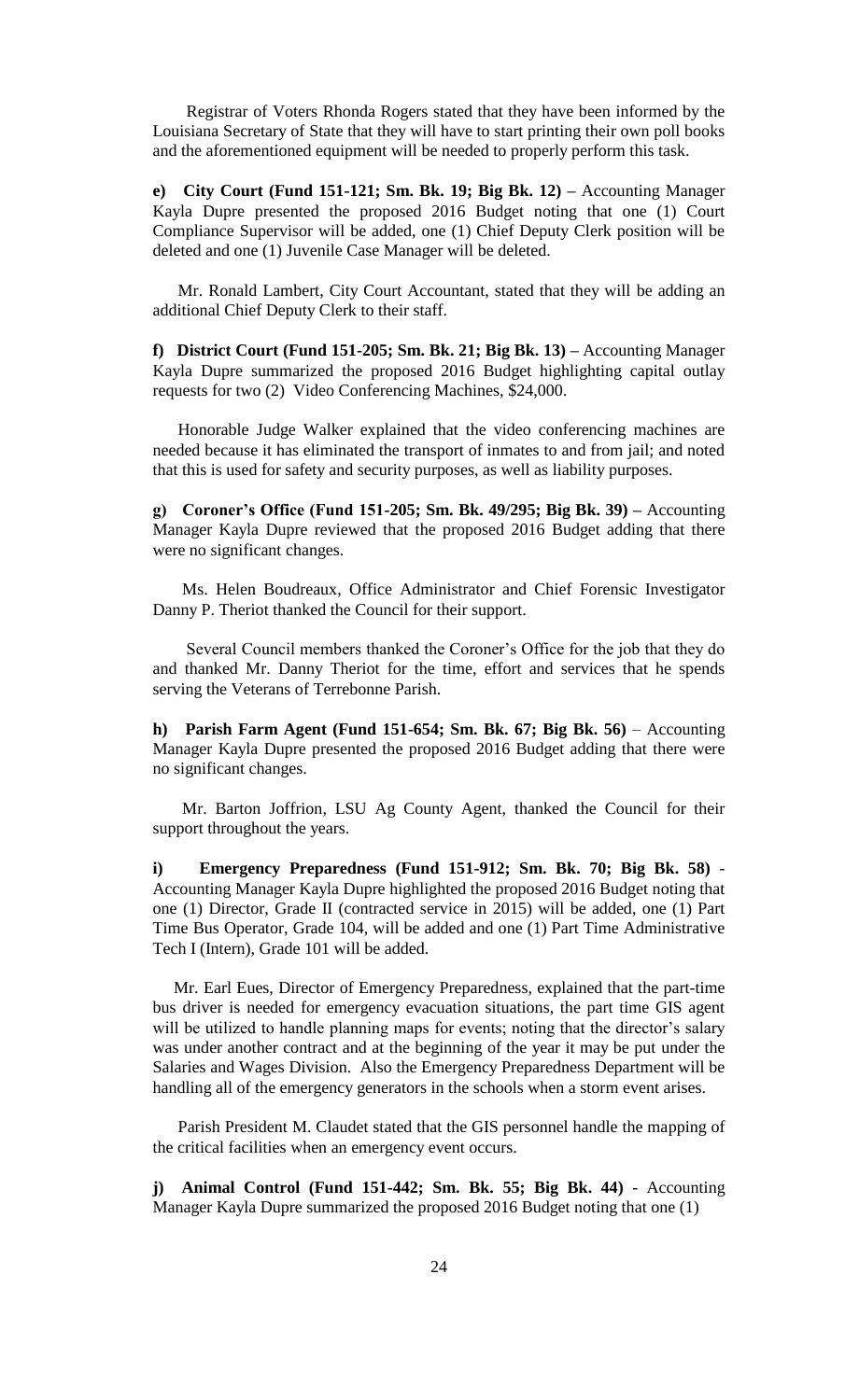Animal Shelter Attendant (Part-Time) and one (1) Administrative Tech I (Part– Time) will be added and under capital they have requested four (4) Desktop Computers, \$6,000 and one (1) Phone System (new building), \$6,600.

 Utilities Director Mr. Tom Bourg and Animal Shelter Director Ms. Valarie Robinson stated that there will be moderate increases in the 2016 budget with the move to the new animal facility in April 2016.

 Committee member C. Duplantis-Prather commended the Ms. Valarie Robinson and her staff for a job well done.

**k) Recap Utility Funds (Electric/Gas/GIS) (Fund 300/301/306; Sm. Bk. 148; Big Bk. 363)** - Accounting Manager Kayla Dupre highlighted the proposed 2016 Budget noting that electric residential and commercial sales revenue for year 2016 totals \$16,131,433. The \$2,588,172 is budgeted for residential and commercial sales of gas. Sales from the gas distribution system to the power plant to fuel the productions of electricity for year 2016 are estimated to be \$1,853,552. In Electric Generation - Personnel, they will be adding two (2) Electric Plant Boiler Operators, Level 108, in Major Operating Expenses, they will have Plant Repairs \$800,000, Energy and Power Cost, \$17,171,227 and in Capital, their total is \$1,782,710. In Electric Distribution, their major Operating Expenses is the Line Clearing and Maintenance Service, \$637,000; their total Capital is \$4,691,200. In Gas Distribution – their Capital is \$1,810,000. In Utility Administration – their Capital total is \$37,000; one (1) Color Copier, \$12,000 and New Flooring \$25,000. In G.I.S. Mapping System – In July 2015, a budget amendment, Ordinance No. 8580 was approved by Council for a GIS Manager to be implemented.

 Mr. Tom Bourg, Utilities Director, gave a brief overview of the 2016 highlighted budgeted items in the Utilities Department; noting that in 2016 the Utilities Department will participate with the new LEPA Unit.

 Parish President M. Claudet congratulated Mr. Tom Bourg and his staff for a job well done.

**l) Sanitation Fund (Fund 353-441; Sm. Bk. 166; Big Bk. 412)** – Accounting Manager Kayla Dupre highlighted the proposed 2016 Budget stating that voters approved the 11.49 mills ad valorem tax; noting two of the mills will be used for repayment of bonds. The 42,250 average units will produce approximately \$5,329,900. The Tipping fees are \$42.00 for commercial rates, generating \$2,753,448.

 Several Council members thanked Mr. Clay Naquin, Solid Waste Administrator, for all of the work that he and his staff do to keep Terrebonne Parish clean; noting that some of the current legislations may have to be tweaked to help him do his job more efficiently when dealing with debris on the sidewalks and curbs.

**m) Civic Center (Fund 385-197; Sm. Bk. 171; Big Bk. 442)** – Accounting Manager Kayla Dupre summarized the proposed 2016 Budget noting that they receive a special dedicated Hotel/Motel Tax, 2016 proposed, \$300,000, same as 2015. Self-generated revenue proposed for 2016 at \$514,218. General Fund supplement for 2016 is proposed to be \$872,151and under Capital, their total is \$60,517.

 Ms. Janel Ricca, Civic Center Director, stated that they had a very good year and their highlighted budget items reflect improvements that have to be made to the Civic Center as well as the purchasing of new equipment, if necessary.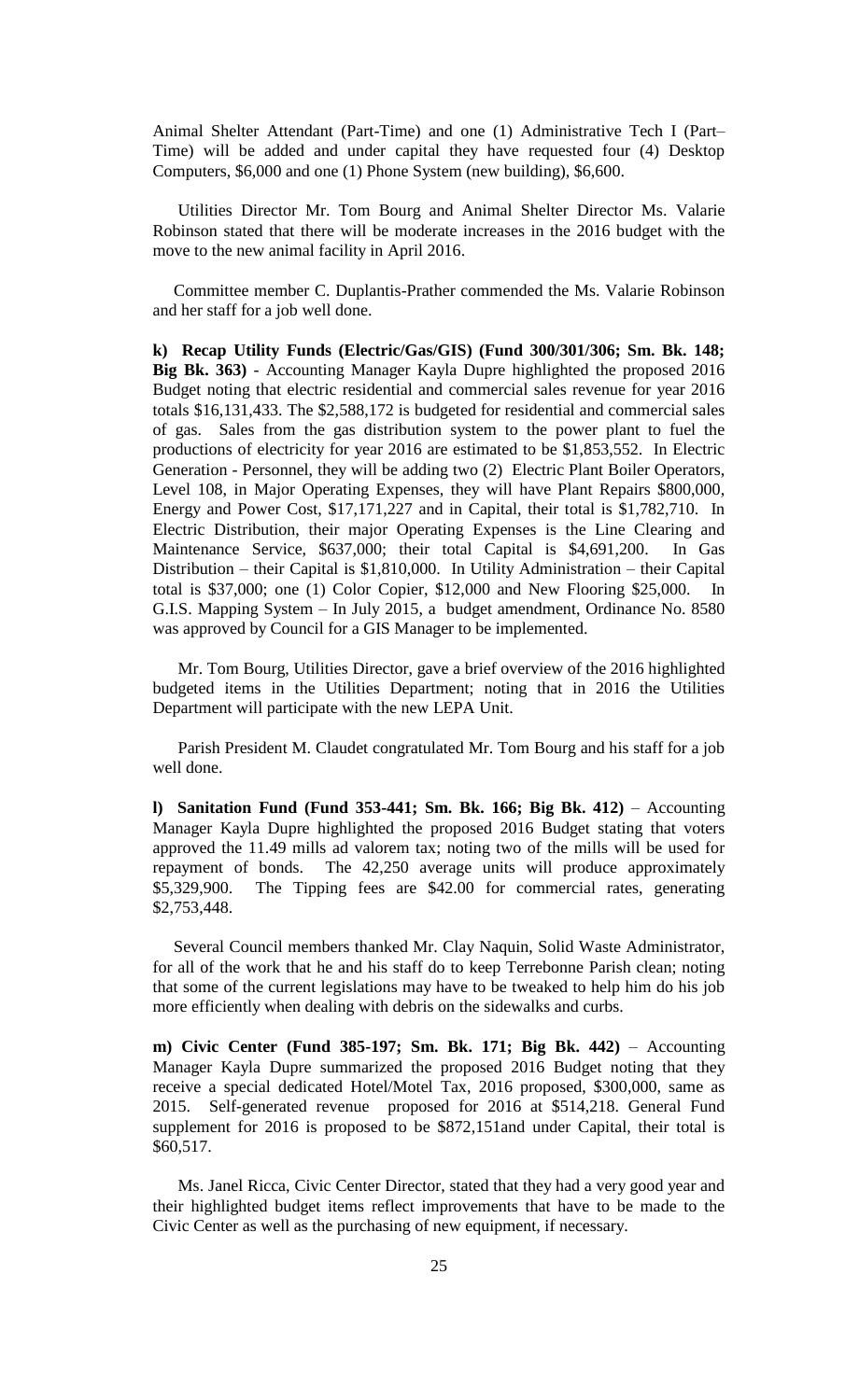**n) Finance/Purchasing – Warehouse (Fund 380-154; Sm. Bk. 184; Big Bk. 437)** – Accounting Manager Kayla summarized the proposed 2016 Budget noting that their revenues projected for 2016 is \$945,000 and their capital total is \$22,000 – Purchase of four (4) desktop computers (\$6,000), one (1) laptop computer (\$2,000) and roof repairs – Warehouse (\$14,000).

**o) Finance/Information Technology (Fund 390-192; Sm. Bk. 187; Big Bk. 448)**  – Accounting Manager Kayla Dupre presented the proposed 2016 Budget noting that the 2016 projected user fees are \$1,840,000. In Personnel, they will eliminate the Network Technician position, (Grade 108). Under Capital (\$95,000 Total), they are requesting Server Hardware upgrades (PC and iSeries), \$85,000 and a Dell Rack Mount Server, \$10,000.

Mr. D. Babin moved, seconded by Mr. G. Hood, Sr., "THAT, the Budget & Finance Committee continue the 2016 Budget review."

The Chairman called for the vote on the motion offered by Mr. D. Babin. THERE WAS RECORDED: YEAS: A. Williams, G. Hood, Sr., B. Amedee, C. Duplantis-Prather, R. Hornsby, D. Babin, D. Guidry, P. Lambert and J. Navy. NAYS: None. ABSENT: None. The Chairman declared the motion adopted

Mr. G. Hood, Sr. moved, seconded by Ms. C. Duplantis-Prather, "THAT, there being no further business to come before the Budget & Finance Committee, the meeting be adjourned."

The Chairman called for the vote on the motion offered by Mr. G. Hood, Sr. THERE WAS RECORDED:

YEAS: A. Williams, G. Hood, Sr., B. Amedee, C. Duplantis-Prather, R. Hornsby, D. Babin, D. Guidry, P. Lambert and J. Navy. NAYS: None. ABSENT: None.

The Chairman declared the motion adopted and the meeting was adjourned at 7:27 p.m.

John Navy, Chairman

Tammy E. Triggs, Minute Clerk

Mr. J. Navy moved, seconded by Ms. C. Duplantis-Prather, "THAT, the Council accept and ratify the minutes of the Budget and Finance Committee meeting held on 10/19/15."

The Chairman called for a vote on the motion offered by Mr. J. Navy. THERE WAS RECORDED: YEAS: A. Williams, G. Hood, Sr., B. Amedèe, C. Duplantis-Prather, R. Hornsby, D. Babin, D. Guidry, P. Lambert and J. Navy. NAYS: None. ABSENT: None. The Chairman declared the motion adopted.

Ms. A. Williams moved, seconded by Ms. C. Duplantis-Prather, "THAT, the Council approve the following street light list: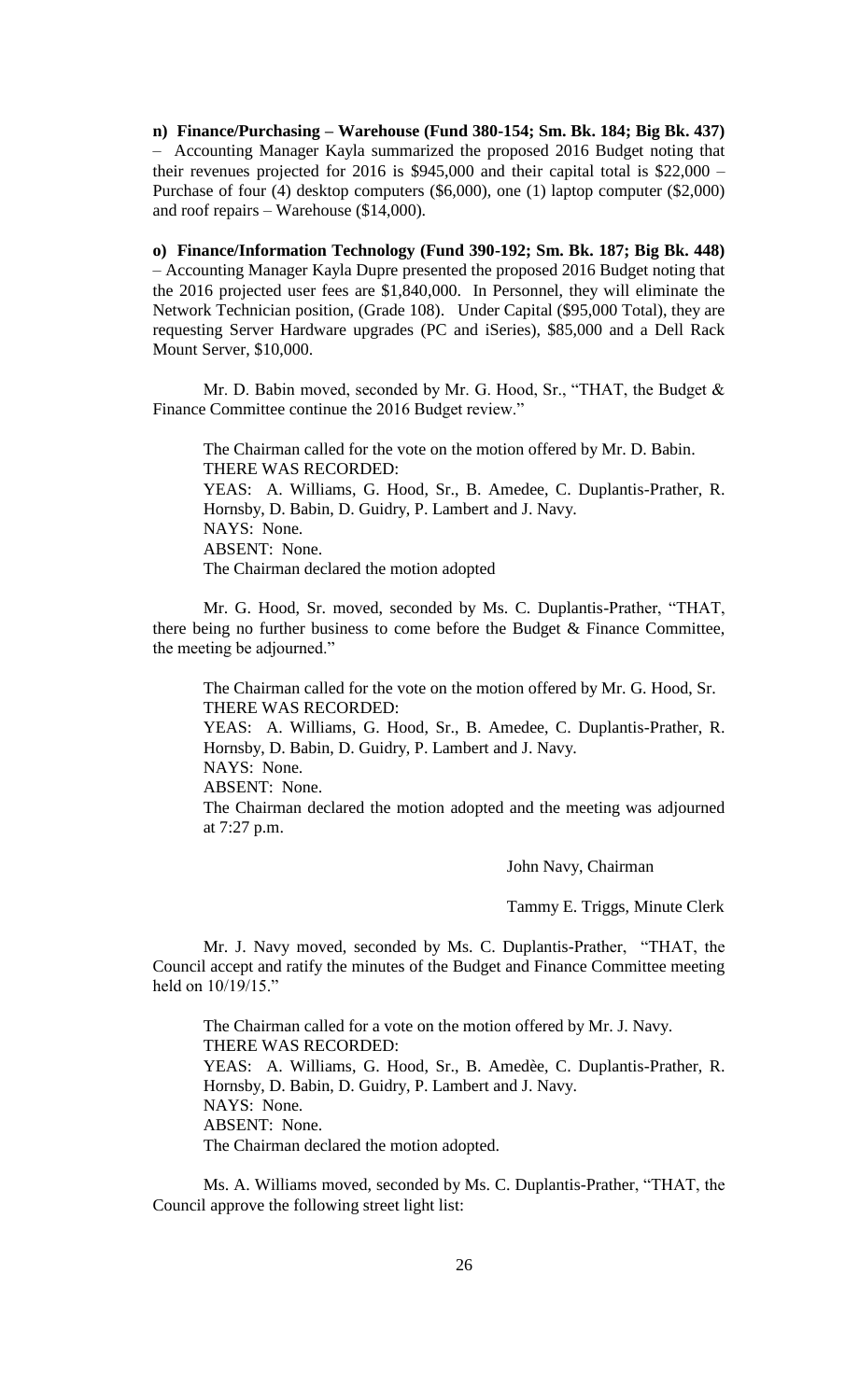INSTALL STREET LIGHT ON EXISTING POLE AT 4114 HIGHWAY 56; (JESSICA BOUDDREAUX – 594-7754); ENTERGY; RLD #7; DISTRICT 8; DIRK GUIDRY **(LA. DOTD PERMIT REQUIRED PRIOR TO INSTALLATION)**

UPGRADE STREET LIGHTS ON BROADMOOR AVENUE TO 25O WATTS (23 LIGHTS ON STREET, BUT NOT ALL MAY NEED TO BE UPGRADED) RLD #'S 1 & 3A ; ENTERGY; DISTRICT 3; GREG HOOD, SR

UPGRADE STREET LIGHTS ON ST. LOUIS DR. AND KENNEY ST.TO 250- WATTS; ENTERGY; RLD #1 OR 3A; DISTRICT 3; GREG HOOD, SR

INSTALL 100-WATT STREET LIGHT ON EXISTING POLE ACROSS THE STREET FROM 107 MIRACLE ST. IN BOURG (OFF LOWER COUNTRY DR. – MARKED WITH A RED RIBBON) ENTERGY; RLD#5; DISTRICT 9; PETE LAMBERT."

The Chairman called for a vote on the motion offered by Ms. A. Williams. THERE WAS RECORDED: YEAS: A. Williams, G. Hood, Sr., B. Amedèe, C. Duplantis-Prather, R. Hornsby, D. Babin, D. Guidry, P. Lambert and J. Navy. NAYS: None. ABSENT: None. The Chairman declared the motion adopted.

Ms. B. Amedée moved, seconded by Ms. C. Duplantis-Prather, "THAT, the Council hold nominations open for the one long-standing vacancy on the Bayou Blue Fire Protection District Board until the next Council meeting."

The Chairman called for a vote on the motion offered by Ms. B. Amedée. THERE WAS RECORDED: YEAS: A. Williams, G. Hood, Sr., B. Amedèe, C. Duplantis-Prather, R. Hornsby, D. Babin, D. Guidry, P. Lambert and J. Navy. NAYS: None. ABSENT: None. The Chairman declared the motion adopted.

Mr. R. Hornsby moved, seconded by Mr. G. Hood, Sr., "THAT, the Council hold nominations open for the vacancy on the Terrebonne Parish Tree Board until the next Council meeting."

The Chairman called for a vote on the motion offered by Mr. R. Hornsby. THERE WAS RECORDED: YEAS: A. Williams, G. Hood, Sr., B. Amedèe, C. Duplantis-Prather, R. Hornsby, D. Babin, D. Guidry, P. Lambert and J. Navy. NAYS: None. ABSENT: None. The Chairman declared the motion adopted.

Mr. D. Babin moved, seconded by Ms. A. Williams and Ms. C. Duplantis-Prather, "THAT, the Council open nominations for the four expiring terms on the Coastal Zone Management & Coastal Restoration Advisory Committee, nominate Mr. Jerry Ledet, Mr. Ernest Babin, Jr. and Mr. Matt Benoit; close nominations and reappoint Mr. Jerry Ledet, Mr. Ernest Babin, Jr. and Mr. Matt Benoit to serve another term on the Coastal Zone Management & Coastal Restoration Advisory Committee; hold nominations open for the remaining expiring term on the Coastal Zone Management & Coastal Restoration Advisory Committee until the next Council meeting."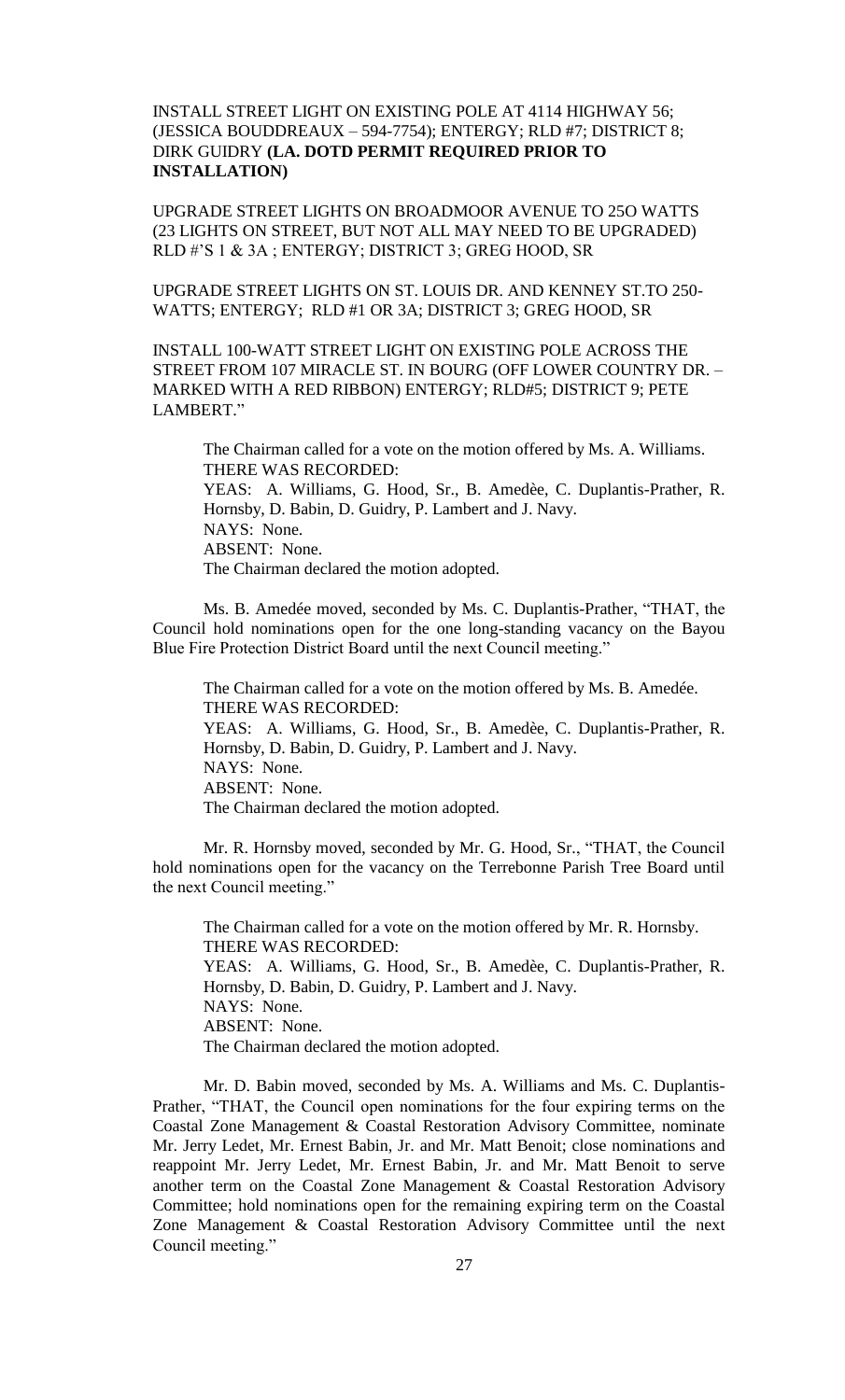The Chairman called for a vote on the motion offered by Mr. D. Babin. THERE WAS RECORDED: YEAS: A. Williams, G. Hood, Sr., B. Amedèe, C. Duplantis-Prather, R. Hornsby, D. Guidry, P. Lambert and J. Navy. NAYS: None. ABSENT: None. The Chairman declared the motion adopted.

Mr. D. Babin moved, seconded by Mr. D. Guidry, "THAT, the Council open nominations for the one vacancy on the Houma Area Convention & Visitors' Bureau, nominate Ms. Katherine Gilbert; close nominations and appoint Ms. Katherine Gilbert (representing a Civic Organization) to serve on the Houma Area Convention & Visitors' Bureau."

The Chairman called for a vote on the motion offered by Mr. D. Babin. THERE WAS RECORDED: YEAS: A. Williams, G. Hood, Sr., B. Amedèe, C. Duplantis-Prather, R. Hornsby, D. Babin, D. Guidry, P. Lambert and J. Navy. NAYS: None. ABSENT: None. The Chairman declared the motion adopted.

Ms. C. Duplantis-Prather moved, seconded by Ms. B. Amedée and Mr. G. Hood, Sr., "THAT, the Council hold open nominations for the five expiring terms on the Downtown Development Corporation until the next Council meeting."

The Chairman called for a vote on the motion offered by Ms. C. Duplantis-Prather.

THERE WAS RECORDED:

YEAS: A. Williams, G. Hood, Sr., B. Amedèe, C. Duplantis-Prather, R. Hornsby, D. Babin, D. Guidry, P. Lambert and J. Navy. NAYS: None. ABSENT: None. The Chairman declared the motion adopted.

Mr. R. Hornsby moved, seconded by Mr. D. Babin, "THAT, the Council open nominations for the one expiring term on the Houma-Terrebonne Regional Planning Commission, nominate Mr. Keith Kurtz; close nominations and reappoint Mr. Keith Kurtz to serve another term on the Houma-Terrebonne Regional Planning Commission<sup>"</sup>

The Chairman called for a vote on the motion offered by Mr. R. Hornsby. THERE WAS RECORDED: YEAS: A. Williams, G. Hood, Sr., B. Amedèe, C. Duplantis-Prather, R. Hornsby, D. Babin, D. Guidry, P. Lambert and J. Navy. NAYS: None. ABSENT: None. The Chairman declared the motion adopted.

Ms. C. Duplantis-Prather moved, seconded by Mr. G. Hood, Sr., "THAT, the Council open nominations for the three expiring terms on the Houma Area Convention & Visitors' Bureau representing the Regional Military Museum, nominate Mrs. Andre Casey; close nominations and appoint Mrs. Andre Casey to serve a term on the Houma Area Convention & Visitors' Bureau; hold nominations open for the remaining two expiring terms on the Houma Area Convention & Visitors' Bureau representing a Civic Organization and the Historical/Cultural Society."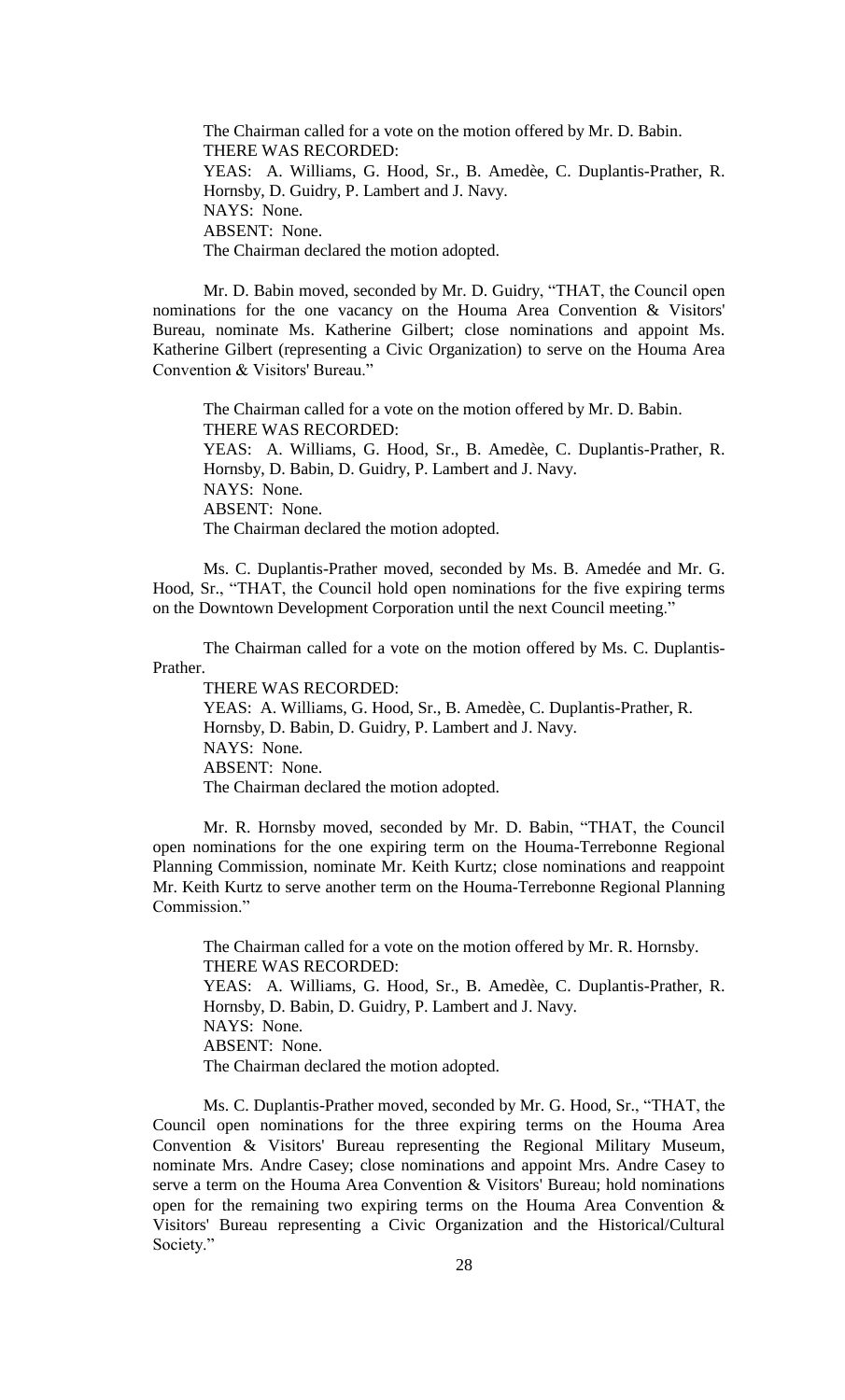The Chairman called for a vote on the motion offered by Ms. C. Duplantis-Prather.

THERE WAS RECORDED: YEAS: A. Williams, G. Hood, Sr., B. Amedèe, C. Duplantis-Prather, R. Hornsby, D. Babin, D. Guidry, P. Lambert and J. Navy. NAYS: None. ABSENT: None. The Chairman declared the motion adopted.

Ms. C. Duplantis-Prather moved, seconded by Mr. G. Hood, Sr., "THAT, the Council hold nominations open for the vacancy on the Recreation District No. 3A Board until the next Council meeting."

The Chairman called for a vote on the motion offered by Ms. C. Duplantis-Prather.

THERE WAS RECORDED: YEAS: A. Williams, G. Hood, Sr., B. Amedèe, C. Duplantis-Prather, R. Hornsby, D. Babin, D. Guidry, P. Lambert and J. Navy. NAYS: None. ABSENT: None. The Chairman declared the motion adopted.

The Chairman announced the following vacancies, which he noted will be handled as per usual procedure:

- Recreation District No. 5 Board: Two expiring terms on 11/27/15.
- Recreation District No. 7 Board: One expiring term on 11/27/15.
- Houma-Terrebonne Airport Commission: One expiring term on 11/28/15.
- Municipal Civil Service Board: One expiring term on 11/29/15.

Mr. D. Babin moved, seconded by Ms. C. Duplantis-Prather, "THAT, it now being 6:30 p.m., the Council open public hearings."

The Chairman called for a vote on the motion offered by Mr. D. Babin. THERE WAS RECORDED: YEAS: A. Williams, G. Hood, Sr., B. Amedèe, C. Duplantis-Prather, R. Hornsby, D. Babin, D. Guidry, P. Lambert and J. Navy. NAYS: None. ABSENT: None. The Chairman declared the motion adopted.

The Chairman recognized the public for comments on the following:

A. The proposed 2016 Operations and Maintenance Budget of the TPCG and the Five-Year Capital Outlay Budget, as presented by the Parish President.

Ms. C. Duplantis-Prather moved, seconded by Ms. A. Williams, "THAT, the Council continue the aforementioned public hearing."

The Chairman called for a vote on the motion offered by Ms. C. Duplantis-Prather.

THERE WAS RECORDED:

YEAS: A. Williams, G. Hood, Sr., B. Amedèe, C. Duplantis-Prather, R. Hornsby, D. Babin, D. Guidry, P. Lambert and J. Navy. NAYS: None. ABSENT: None. The Chairman declared the motion adopted.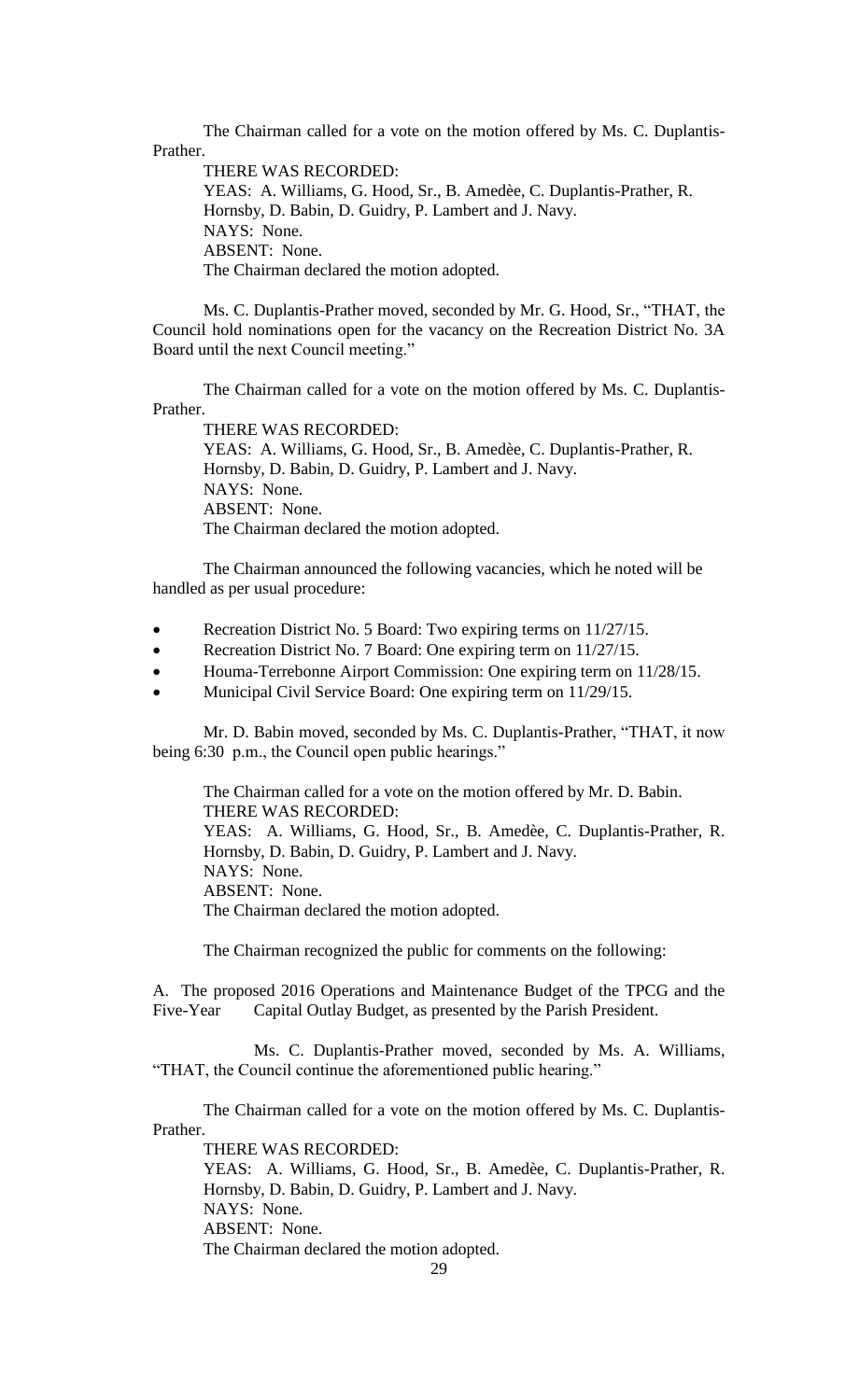The Chairman recognized the public for comments on the following:

B. A proposed ordinance that will establish a 25 mph speed limit on Country Drive from Belanger Street to La. Highway 24, including the St. Ann Bridge.

There were no comments from the public on the proposed ordinance.

Mr. D. Guidry moved, seconded by Mr. D. Babin, "THAT, the Council close the aforementioned public hearing."

The Chairman called for a vote on the motion offered by Mr. D. Guidry. THERE WAS RECORDED: YEAS: A. Williams, G. Hood, Sr., B. Amedèe, C. Duplantis-Prather, R. Hornsby, D. Babin, D. Guidry, P. Lambert and J. Navy. NAYS: None. ABSENT: None. The Chairman declared the motion adopted.

OFFERED BY: Mr. D. Babin SECONDED BY: Mr. D. Guidry

### ORDINANCE NO. 8645

AN ORDINANCE TO AMEND THE PARISH CODE OF TERREBONNE PARISH BY ADDING TO CHAPTER 18: MOTOR VEHICLES AND TRAFFIC, ARTICLE IV: OPERATION OF VEHICLES, DIVISION 2: PARISH, AND TO AMEND SECTION 18-91 (2) TWENTY-FIVE (25) MILES PER HOUR, COUNTRY DRIVE FROM BELANGER STREET TO LA. HIGHWAY 24, INCLUDING THE ST. ANN BRIDGE, AND TO PROVIDE FOR THE INSTALLATION OF SAID SIGNS; AND TO PROVIDE FOR OTHER MATTERS RELATIVE THERETO.

## SECTION I

BE IT ORDAINED, by the Terrebonne Parish Council, in regular session convened and on behalf of the Terrebonne Parish Consolidated Government, that the Parish Code of Terrebonne Parish be amended by adding to Chapter 18: Motor Vehicles and Traffic, Article IV: Operation of Vehicles, Division 2: Parish, and to amend Section 18-91 2, Twenty-five (25) miles per hour, on Country Drive from Belanger Street to La. Highway 24, including the St. Ann Bridge.

CHAPTER 18: MOTOR VEHICLES AND TRAFFIC

ARTICLE IV: OPERATION OF VEHICLES

DIVISON 2: PARISH

SECTION 18-91: SPEED LIMITS

2 TWENTY-FIVE (25) MILES PER HOUR ON THE FOLLOWING STREETS:

# **COUNTRY DRIVE FROM BELANGER STREET TO LA. HIGHWAY 24, INCLUDING THE ST. ANN BRIDGE**

The speed limit on Country Drive, from Belanger Street to La. Highway 24, including the St. Ann Bridge, is hereby extended as a 25 mph speed limit zone; and appropriate speed limit signs shall be erected and maintained along the said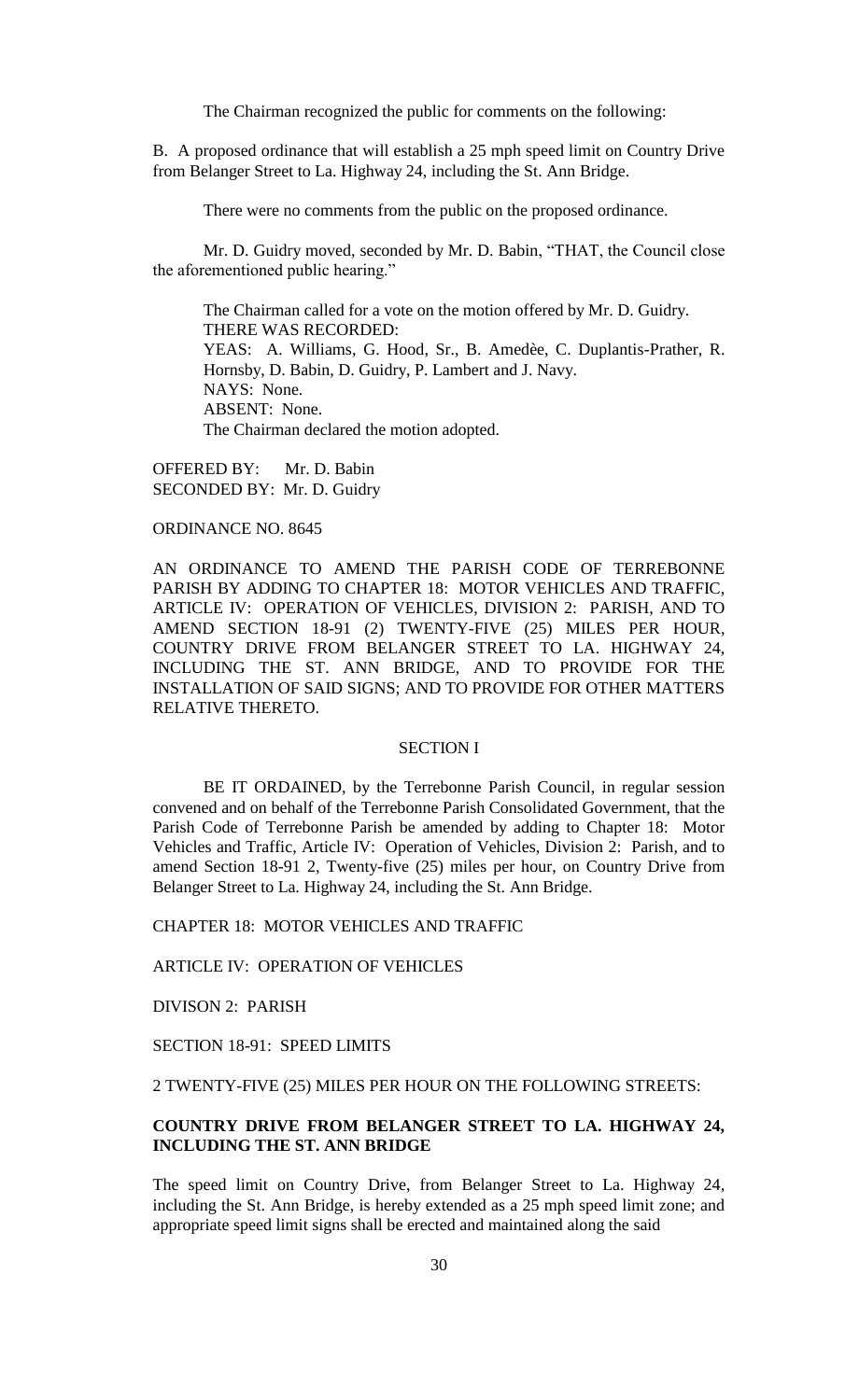roadway. Any vehicles traveling on Country Drive, from Belanger Street to La. Highway 24, including the St. Ann Bridge, shall respect the signs erected and maintained under the provisions of this section.

#### SECTION II

If any word, clause, phrase, section or other portion of this ordinance shall be declared null, void, invalid, illegal, or unconstitutional, the remaining words, clauses, phrases, sections and other portions of this ordinance shall remain in full force and effect, the provisions of this ordinance hereby being declared to be severable.

#### SECTION III

Any ordinance or part thereof in conflict herewith is hereby repealed.

### SECTION IV

This ordinance shall become effective upon approval by the Parish President or as otherwise provided in Section 2-13(b) of the Home Rule Charter for a Consolidated Government for Terrebonne Parish, whichever occurs sooner.

This ordinance, having been introduced and laid on the table for at least two weeks, was voted upon as follows:

THERE WAS RECORDED: YEAS: A. Williams, G. Hood, Sr., B. Amedėe, C. Duplantis-Prather, R. Hornsby, D. Babin, D. Guidry, P. Lambert, and J. Navy. NAYS: None. NOT VOTING: None. ABSTAINING: None. ABSENT: None. The Chairman declared the ordinance adopted on this the 21st day of October 2015.

### **COOPERATIVE ENDEAVOR AGREEMENT FOR MAINTENANCE AND RIGHT**

#### **OF USE**

#### **BETWEEN TERREBONNE PARISH CONSOLIDATED GOVERNMENT AND**

### **HEATHER RODRIGUEZ**

This agreement is entered into on the dates set forth herein by and between:

**TERREBONNE PARISH CONSOLIDATED GOVERNMENT,** a political subdivision of the State of Louisiana, herein represented by Michel Claudet, President of Terrebonne Parish Consolidated Government, ("TPCG"), and

HEATHER RODRIGUEZ .SS#
(1992), of full age, and resident of the Parish of Terrebonne, State of Louisiana, whose present mailing address is 153 Marjorie Street. Dulac. LA 70353 hereinafter known and designated as USER, and a person of the masculine gender, whether one or more;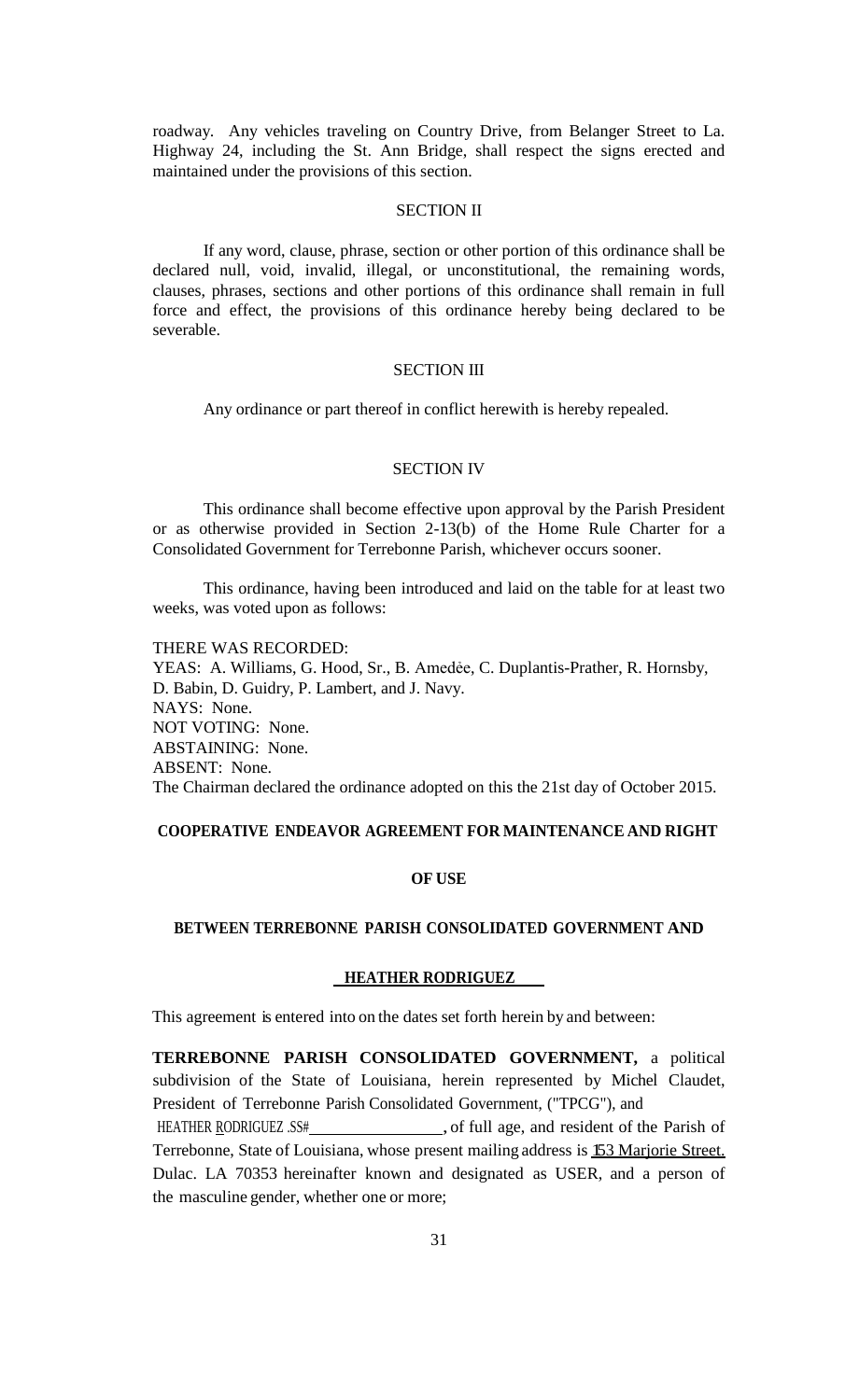**WHEREAS,** Article VII, Section 14 of the Louisiana Constitution provides that, "[F]or a public purpose, the state and its political subdivisions or political corporations may engage in cooperative endeavors with each other, with the United States or its agencies, or with any public or private association, corporation or individual"; and

**WHEREAS,** the Terrebonne Parish Consolidated Government ("TPCG") received a ten

\_ million dollar grant from the FEMA Hazard Mitigation Grant Program in January of 2003; and

**WHEREAS,** TPCG is in the process of the "buy-back" portion of the program and has purchased several different propertiesinTerrebonne Parish; and

**WHEREAS,** FEMA imposes stringent deed restrictions consistent with their "open space" philosophy on the property obtained byTPCG throughthe grant monies; and

**WHEREAS,** TPCG requires assistance in the healthy and sanitary maintenance of these properties and to assure that the use of the property remains consistent with FEMA requirements; and

**WHEREAS,** HEATHER RODRIGUEZ desires to maintain the property and uphold FEMA requirements in exchange for the Right of Use of the property; and

**WHEREAS,** TPCG and HEATHER RODRIGUEZ believe that entering into this agreement will serve a public purpose and have a public benefit commensurate with the cost; and

**NOW THEREFORE,** in consideration of the mutual covenants herein contained, the Terrebonne Parish Consolidated Government, represented by the undersigned and HEATHER RODRIGUEZ duly authorized to act herein respectively pursuant to Ordinance No. of the Terrebonne Parish Council, agree to the following:

This Cooperative Endeavor Agreement entered into by and between the Terrebonne Parish Consolidated Government, a political subdivision of the State of Louisiana, represented herein by Parish President, Michel Claudet, hereinafter known and designated as "TPCG", and HEATHER RODRIGUEZ, SS#, of full age and a resident of the Parish of Terrebonne, State of Louisiana, whose present mailing address is 153 Marjorie Street. Dulac. LA <sup>70353</sup> hereinafter known and designated as USER, and a person of the masculine gender, whether one or more.

# WITNESSETH:

TPCG hereby grants Right of Use to USER the following described property, which shall also be known as the "property" or "premises," situated in the Parish of Terrebonne, State of Louisiana, to wit:

> LOT 4 BLOCK 1A.J. AUTHEMENT S/D #2 CB 2131/432. (157 Marjorie Street, Dulac,LA 70353)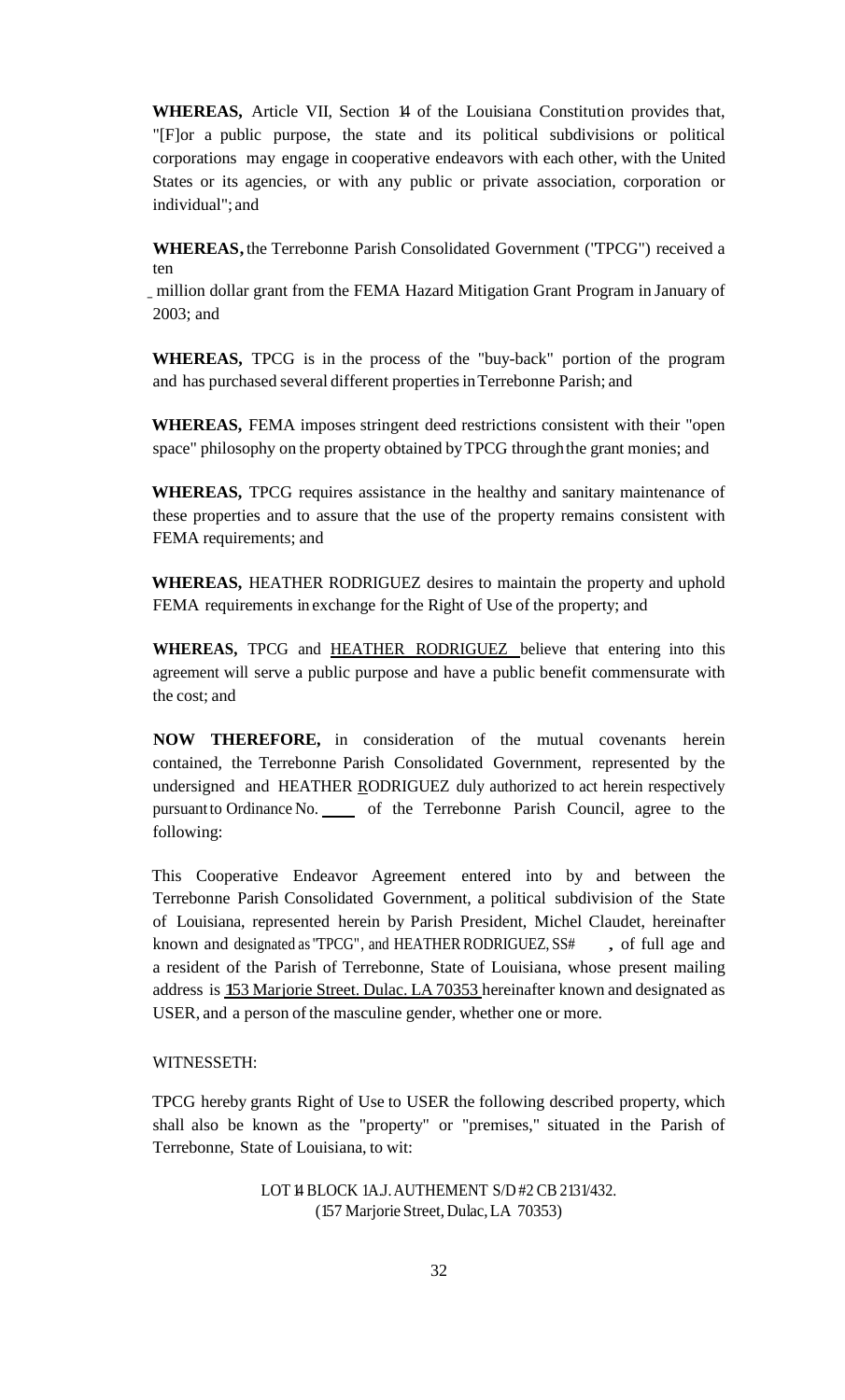This Right of Use is made and accepted for and in consideration of all of the terms, conditions, and stipulations hereinafter set forth.

1. RECIT**ALS**: The preamble and preliminary recitals of this agreement are incorporated herein as if restated in their entirety.

**2.** TERM OF RIGHT OF USE: This Right of Use shall be for a term of three (3) years, commencing from 2015, and Use shall be for a term of three  $(3)$  years, commencing from ending at midnight on 1880 m.

2.1 At the expiration of the 3 year term of the present Right of Use, and provided that USER has abided by all terms and conditions of said agreement, USER may be given preference to renew the Right of Use on the same terms and conditions as any other prospective USER.

3. EFFECTIVE **DATE**: It is understood and agreed that the effective date of this agreement shall be 2015, regardless of the date executed by the parties.

4 CONSIDERATION: This Right of Use solely for the purpose of green space is made for and in consideration of the proper maintenance, in accordance with the terms of FEMA and TPCG set out in this agreement established by law, of the above described property for the term of this agreement.

**5.** INSURANCE: USER further binds and obligates himself, his heirs, successors and assigns, to carry and maintain, in full force and effect, at all times during the term of this agreement, or any extension thereof, a policy of premises liability insurance covering the premises, which said policy shall also name TPCG as an additional insured, against claims of bodily injury, death or property damage occurring upon the premises.

5.1 It is mutually agreed and understood by the parties hereto that coverage under said policy shall be issued by a financially responsible insurance company in a sum not less than Five Hundred Thousand and no/100 (\$500,000.00) Dollars for bodily injury and/or property damage

5.2 In the alternative and subject to approval by the Risk Manager, where the USER is the original property owner or an adjacent property owner, Five Hundred Thousand and no/100 Dollars of Homeowners insurance coverage under a specific form H070may be acceptable.

5.3 USER further agrees and obligates himself, his heirs, successors and assigns to provide TPCG, upon request, with original copies of said insurance policy and/or Certificate of Insurance, together with evidence of the payment by USER of the policy premium, as well as all renewal premiums.

5.4 Each insurance policy required by this article shall be endorsed to state that coverage shall not be suspended, voided, cancelled by any party, or

reduced in coverage or in limits except after thirty (30) days prior written notice by certified mail, return receipt requested, has been given to each party listed as "additional insured."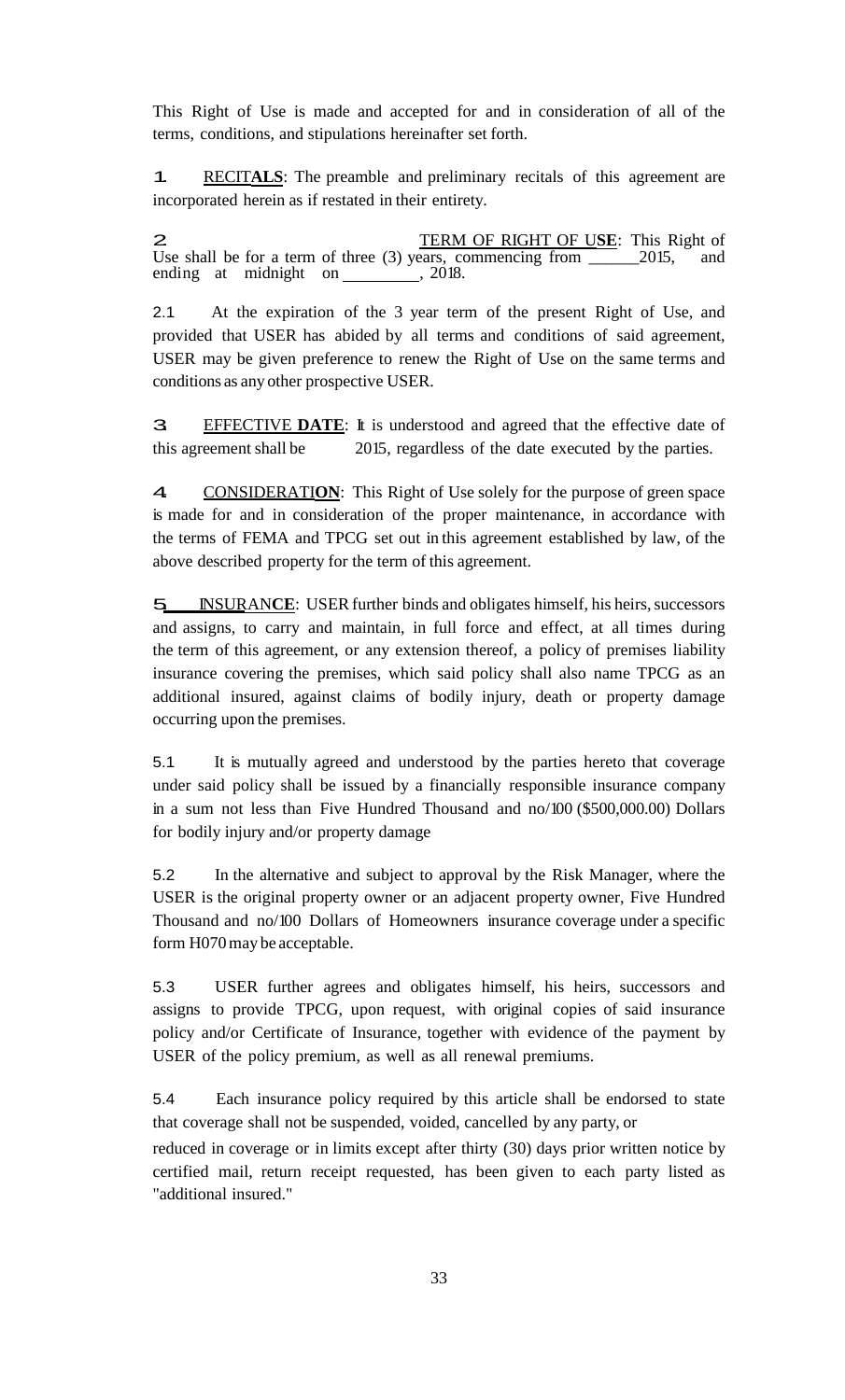5.5 It is further understood and agreed by the parties hereto that the failure by USER, his heirs, successors and assigns to carry and maintain said liability insurance in the manner and amount herein provided will *ipso facto* cause this lease agreement to be immediately terminated.

**6.USE AND MAINTENANCE OF PREMISES:** It is understood and agreed that the herein premises consists only of the property described within this agreement which shall be used solely for the purpose green space.

6.1 USER hereby binds and obligates himself, his heirs, successors and assigns to occupy the premises as a prudent caretaker and tenant, and to further maintain said premises in a neat, orderly and sanitary manner. USER further agrees to maintain the property so that it shall not constitute a nuisance as provided by state statute and TPCG code. USER, his heirs, successors and assigns further agree to comply with all reasonable rules and regulations hereinafter adopted byTPCG.

6.2 Under no circumstances shall USER conduct and/or allow to be conducted any illegal and/or immoral activities on the herein leased premises.

6.3 It is further understood and agreed that USER, his heirs, successors and assigns assume sole responsibility at all times for the behavior of their family members and guests, and that USER, his heirs, successors and assigns shall further be answerable to TPCG for any and all acts committed by and liability of said family members and guests while on the herein leased properties.

6.4 It is mutually agreed and understood that the premises are subject to deed restrictions as a result of the property being acquired pursuant to a Federal Emergency Management Agency (FEMA) grant. In accordance with said grant, certain conditions for use have been imposed on the premises in perpetuity. USER agrees to abide by all restrictions imposed on the premises, which include:

a. The land shall only be used for the purposes compatible with open space, recreational, or wetlands management practices. In general, such uses include parks for outdoor recreational activities, nature reserves, unimproved pervious parking lots and other uses described in 44 C.F.R. 206.434, as it reads now and may be amended in the future.

b. No new structures or improvements shall be erected on the property other than:

i. A public facility that is open on all sides and functionally related to the open space use;

ii. A public rest room; or

iii. A structure that is compatible with the uses described in Paragraph (a) above, and approved by the Regional Director or FEMA, and TPCG District No. 4, in writing, prior to the commencement of the consideration of the structure.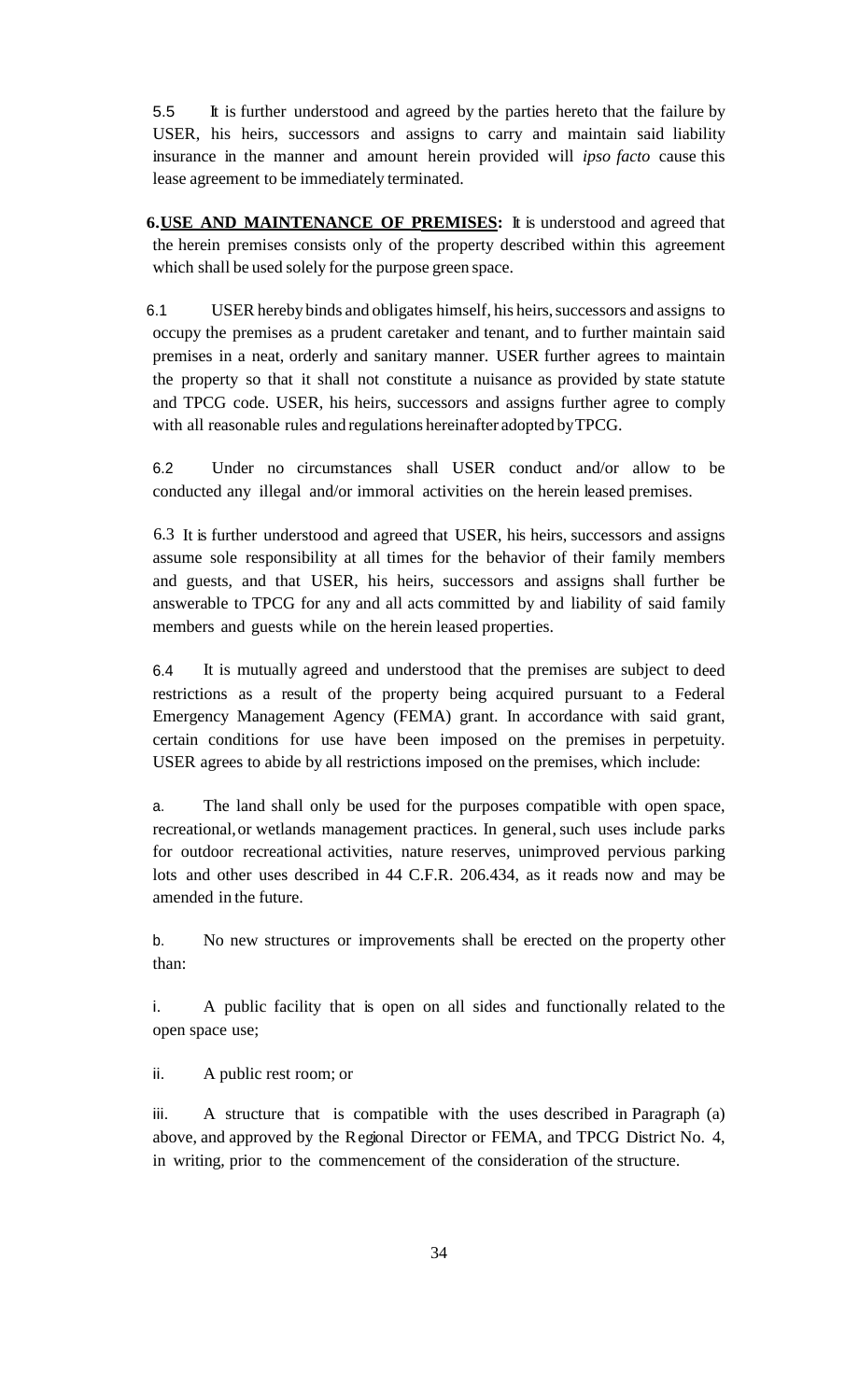6.5 Should USER desire to erect or modify any improvements on the premises, USER shall first submit all plans for structures and/or improvements to TPCG for prior approval.

Except as otherwise indicated herein below, all such structures and/or improvements placed on or made to the premises or purchased thereon by USER, shall remain the property of the USER with the USER to remove the same before the termination of this agreement or any renewal thereof, provided USER leaves the premises in the state in which he received it.

In the event said structures and/or improvements are abandoned by USER at the termination of this Right of Use or any renewal thereof, said structures and/or improvements shall become the property of TPCG without cost to TPCG. TPCG further reserves the right to compel USER to remove said structures and improvements from the premises, and in the absence of compliance byUSER,TPCG maydemolishand remove such at USER's cost.

Before the sale of any improvements on said property is made by USER, the said improvements shall be offered in writing to the TPCG at the sale price offered to third persons and the TPCG shall have thirty (30) days to accept or reject said offer.

Any structures built on the property according to this paragraph shall be flood proofed or elevated to the Base flood elevation plus one foot of freeboard.

6.6 TPCG, FEMA and the FEMA representatives and assigns shall have the right to enter upon said property, at reasonable times and with reasonable notice, for the purpose of inspecting the property to ensure compliance with the terms of this agreement.

**7. SURRENDER OF THE PREMISES:** Upon the termination of this Right of Use, or any renewals thereof, for any cause whatsoever, USER, his successors and assigns, or legal representatives, shall surrender the peaceful possession of said premises. It is further understood and agreed that USER will leave said premises in a neat and clean condition, free of any debris, trash, etc.

7.1 In the event USER should fail to deliver the said premises in a clean and neat condition, thereby making it necessary for TPCG, its agents, and assigns, to remove any such trash or debris remaining thereon, then, and in the event, USER, his heirs, successors, and assigns hereby bind and obligate themselves to pay any and all costs and expenses incurred by TPCG, its agents and assigns in the cleanup of said premises. The obligation of USER, his heirs, successors and assigns to observe and/or perform this covenant shall survive the term of this lease.

7.2 USER further agrees and obligates himself to compensate the TPCG for any damage occurring or caused from the use of said premises by USER and caused by the act or acts of USER, its agents, employees or such other person or persons acting under or through its authority and direction.

**8. HOLD HARMLESS AND INDEMNITY:** It is understood and agreed by and between the parties hereto that the USER accepts the premises in its present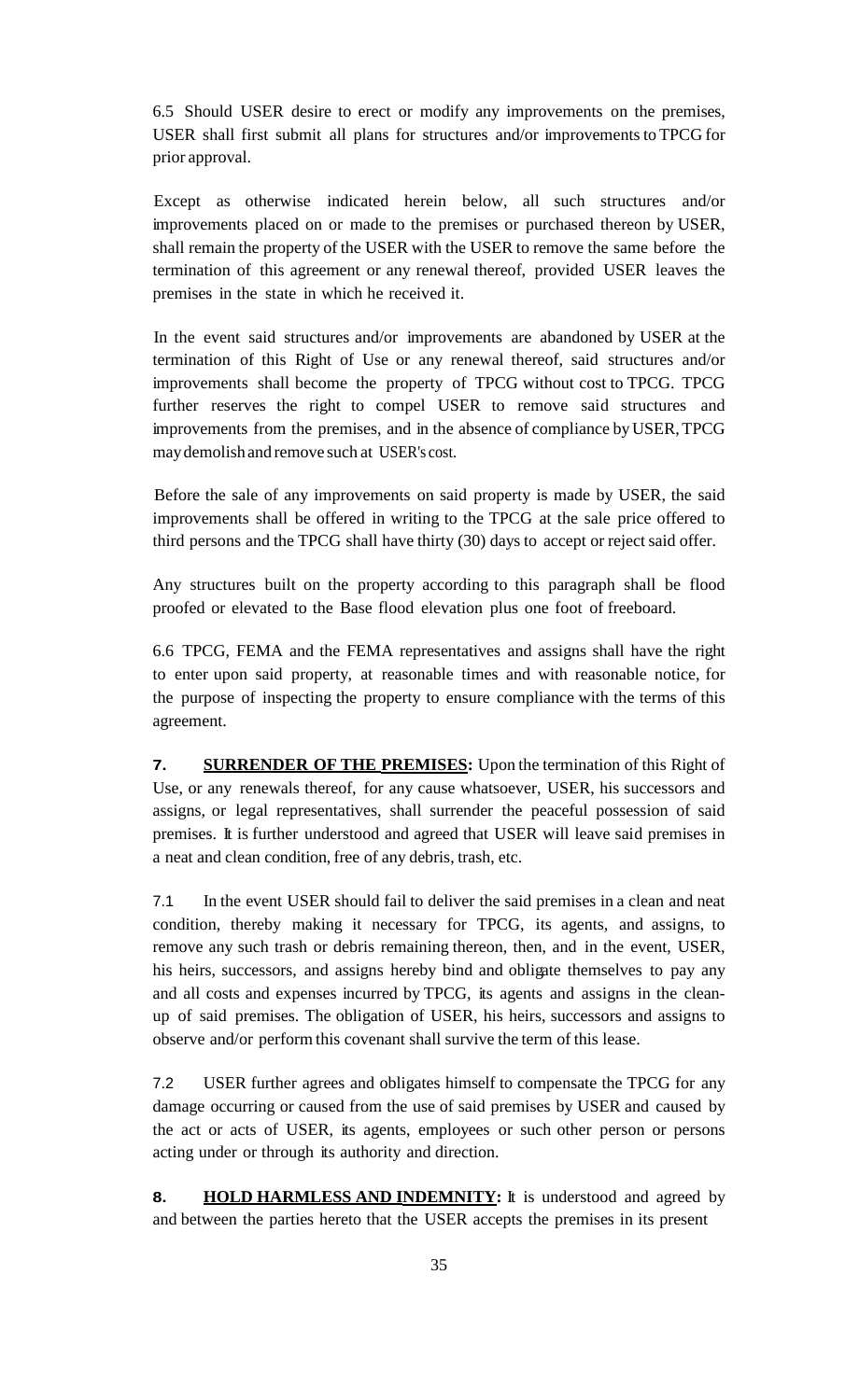condition and assumes full responsibility for the condition of said premises without any liability or obligation of any kind whatsoever upon the part of TPCG and agrees to protect, defend, indemnify, save and hold harmless the TPCG, its officers, agents, servants and employees, including volunteers from and against any and all claims, demands, expense, and liability arising out of injury or death to any person or the damage, loss or destruction of any property which may occur or in any way arise out of the use and occupancy of the premises by USER, its officers, agents, servants, and employees, or others on said premises by license or invitation of USER except those claims, demands or causes of action arising out of the sole negligence of Terrebonne Parish Consolidated Government. USER agrees to investigate, handle, and respond to any such lawsuit at its sole expense and agrees to bear all other costs, attorney fees and expenses resulting or related thereto, even if it (claims, etc.) is groundless, false or fraudulent.

**9. TERMINATION:** This Agreement shall be terminated under any or all of the following conditions:

- a. Bysixty {60) dayswritten notice byTPCG.
- b. By written mutual agreement and consent of the parties hereto.
- c. As provided in Section 17 regarding Default.

d. Should the property that is the subject of this agreement become necessary for use by TPCG after a declaration of necessity by the governing authority for the parish.

**10. NO WAIVER:** The failure of TPCG to enforce any of the terms of this Agreement or to provide any of the supporting documentation in any particular instance shall not constitute a waiver of, or preclude the subsequent enforcement of, any or all of the terms or conditions of this Agreement.

11. **NOTICE:** Any notice to be given under the terms of this agreement shall be given, in writing, by registered or certified mail and it shall be deemed given, whether received or not, when it shall have been deposited in the United States Mail with sufficient postage prepaid thereon. Any notice to be given under this agreement shall be addressed as follows:

| To TPCG:                        |  |                                           | To USER:            |     |       |
|---------------------------------|--|-------------------------------------------|---------------------|-----|-------|
| Michel Claudet Parish President |  |                                           | Heather Rodriguez   |     |       |
|                                 |  | Terrebonne Parish Consolidated Government | 153 Marjorie Street |     |       |
| Post Office Box 2768            |  |                                           | Dulac.              | LA. | 70353 |
| Houma, LA 70361                 |  |                                           |                     |     |       |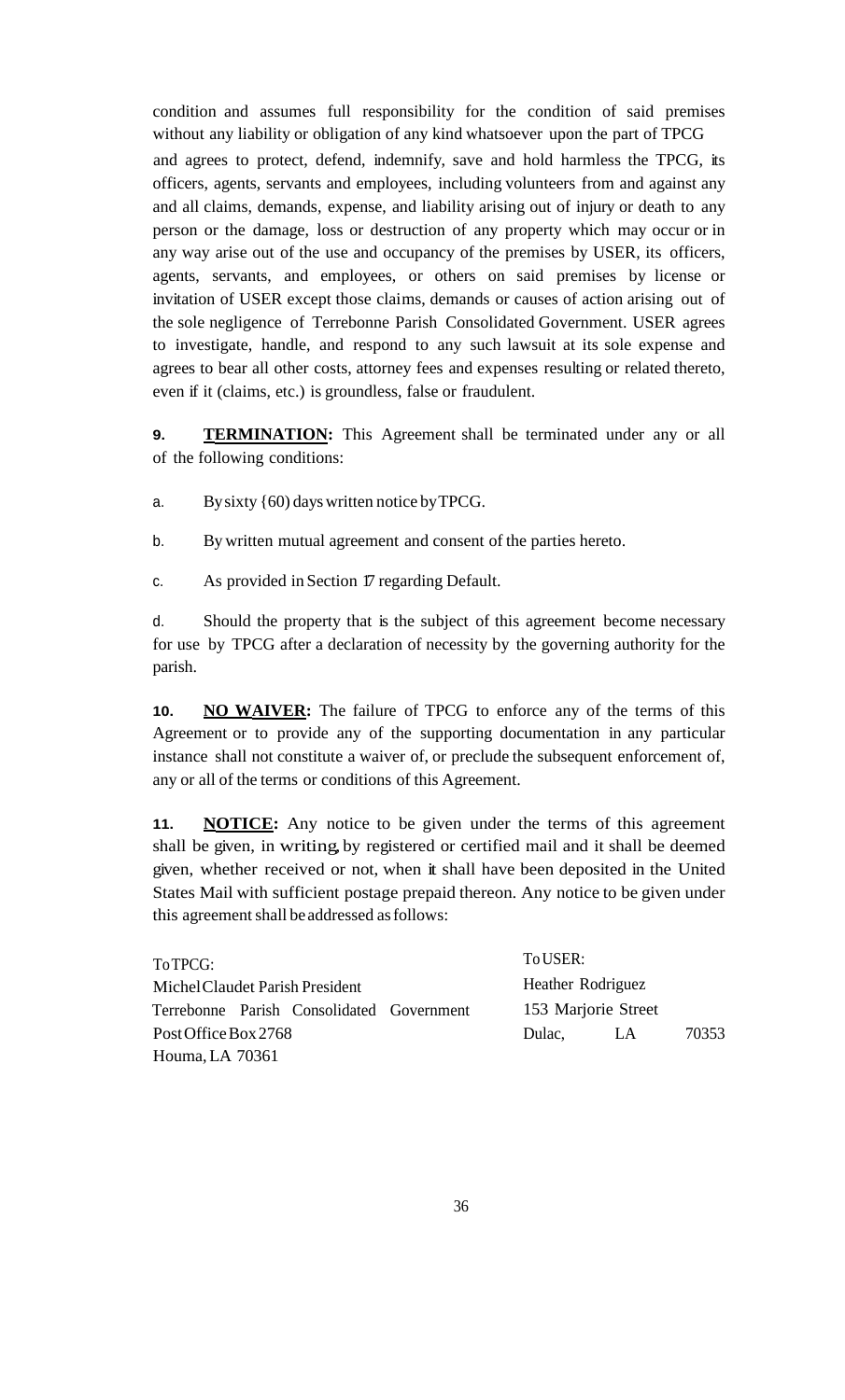Either TPCG or USER may change the designated place to which written notice is to be sent, by so advising the other, in writing, in accordance with the notice requirements of this Article.

12. **CHOICE OF LAW:** This agreement shall be governed by Louisiana law, and the provisions of this agreement shall be enforced and brought in the Thirty- Second JudicialDistrictCourt,Terrebonne Parish,Louisiana.

13. **LEGAL CONSTRUCTION:** In case any one or more of the provisions contained in this agreement shall for any reason be held to be invalid, illegal, or unenforceable in any respect, such invalidity, illegality, or unenforceability shall not affect any other provisions thereof and this agreement shall be considered as if such invalid, illegal,or enforceable provision had never been contained in this agreement.

**14. AMENDMENT:** No amendment to this agreement shall be effective unless it is in writing, signed by the duly authorized representatives of both parties.

**15. DEFAULT:** In the event USER shall at any time violate any of the conditions of this agreement, use the property for any purpose other than **green space** or fail to comply with any of USER's obligations herein under, or upon the filing of a bankruptcy petition by USER, or should USER conduct any operation on said premises in such a manner as to cause his rights under said agreement to be subjected to a lien and/or seized by creditors or other persons and should such violation or violations continue for a period of fifteen (lS) days after written notice has been given to USER of such failure and/or violation, then in that event, TPCG shall have the further option to declare this agreement immediately cancelled and terminated, without waiving TPCG's right to proceed against USER for any and all payments due or owing up to the time USER vacates the premises all without putting USER in default. USER shall remain responsible for all damages or losses suffered by TPCG, USER hereby assenting thereto and expressly waiving the legal notice to vacate the premises.

**16. ATTORNEY FEES:** In the event it becomes necessary to employ the services of an attorney-at-law for the purpose of collecting any rental, costs or damages owed to TPCG under this Right of Use, or to otherwise protect any rights or claims of the TPCG hereunder, USER obligates himself, his heirs, successors and assigns to pay the fee of the attorney so employed, which fee is hereby fixed at twenty-five (2S%) percent of the amount claimed or a minimum of \$400.00 whichever is greater. USER further agrees to pay all court costs, expenses and sheriff's charges, if any.

**17. PERFORMANCE BYTPCGOFLESSEE'S OBLIGATIONS:** Should USER fail to perform or keep any of his obligations provided for in this agreement, then TPCG may, but shall not be obligated to do so, upon continuance of such failure on USER's part for fifteen (IS) days after written notice to USER, and without waiving or releasing USER from any obligations, and as an additional, but not exclusive remedy, perform any such obligation, and all necessary and incidental costs and expenses incurred by TPCG in performing such obligations shall be deemed rent owed to TPCG by USER, and USER shall be obligated to pay said rent to TPCG on demand. In the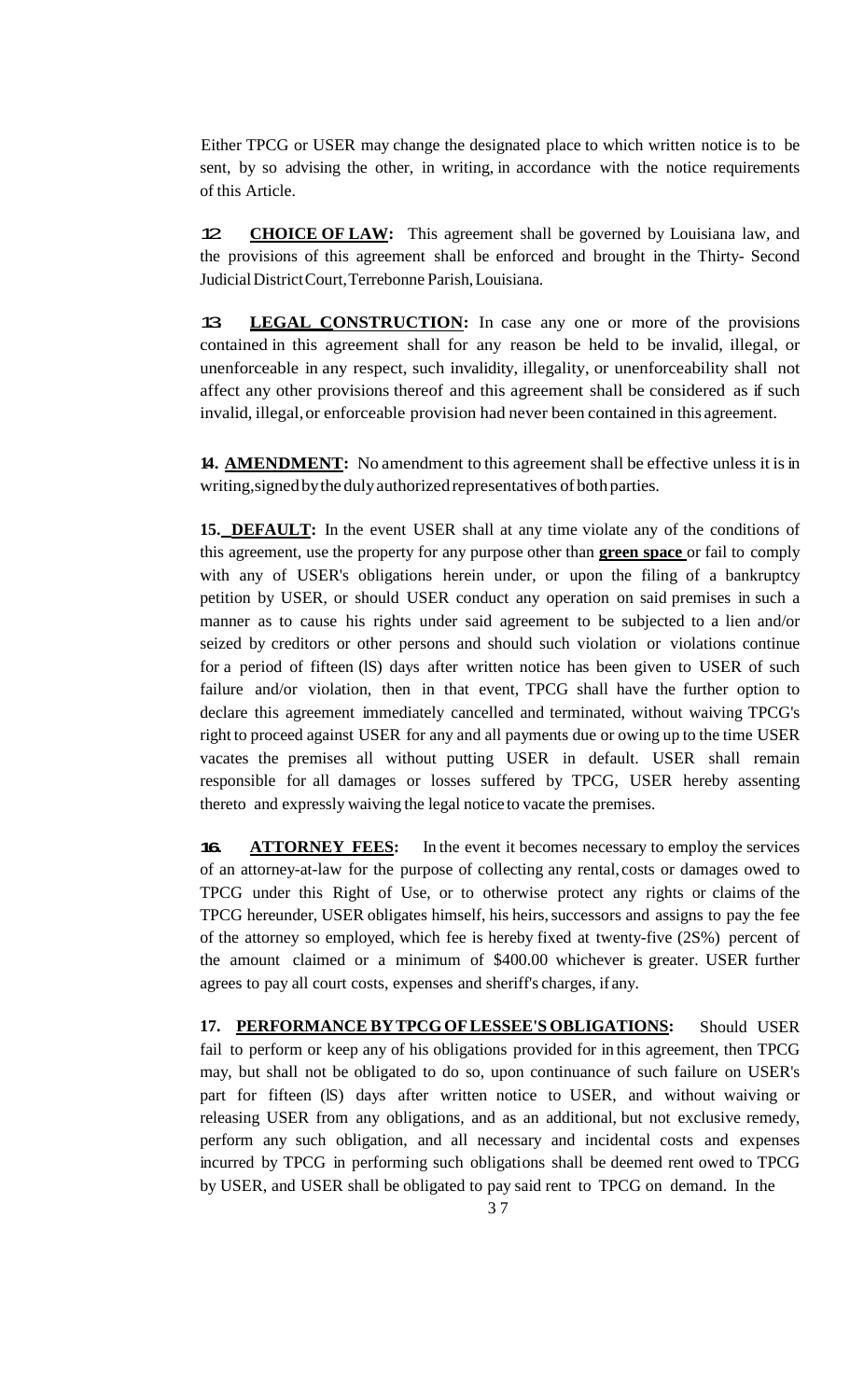event USER thereafter fails to pay said additional rent, then, and in the event, TPCG shall have the rights and remedies as in the case of default by USER in the payment of rentals.

**18. NO ASSIGNMENT:** The privileges herein shall not be assigned in whole or part in any manner except by operation of law, and USER shall not have the right to assign or sublease this Right of Use, without the consent of the TPCG obtained beforehand in writing, and in case of such assignment, sublease or succession so consented to, all of the conditions and provisions herein shall apply to such substituted partyorUSER.

**IN WITNESS WHEREOF,** the TPCG has signed this Cooperative Endeavor Agreement as of the day of  $\qquad$  2015, in the presence of the undersigned good and as of the \_\_\_\_\_\_\_ day of \_\_\_\_\_ 2015, in the presence of the undersigned good and competent witnesses, and me, Notary Public.

### **WITNESSES:**

Michel Claudet, Parish President

## **NOTARY PUBLIC**

**IN WITNESS WHEREOF,** the USER has signed this Cooperative Endeavor Agreement as of the day of 2015, in the presence of the undersigned good and competent witnesses, and me, Notary Public.

#### **WITNESSES:**

 **USER**

**NOTARY PUBLIC**

The Chairman recognized the public for comments on the following:

C. A proposed ordinance that will authorize the acquisition of property, sites and/or servitudes required for the Hollywood Road Extension (Valhi to La. Highway 182) Project, Parish Project No. 14-ROAD-33.

There were no comments from the public on the proposed ordinance.

Mr. R. Hornsby moved, seconded by Mr. D. Babin, "THAT, the Council close the aforementioned public hearing."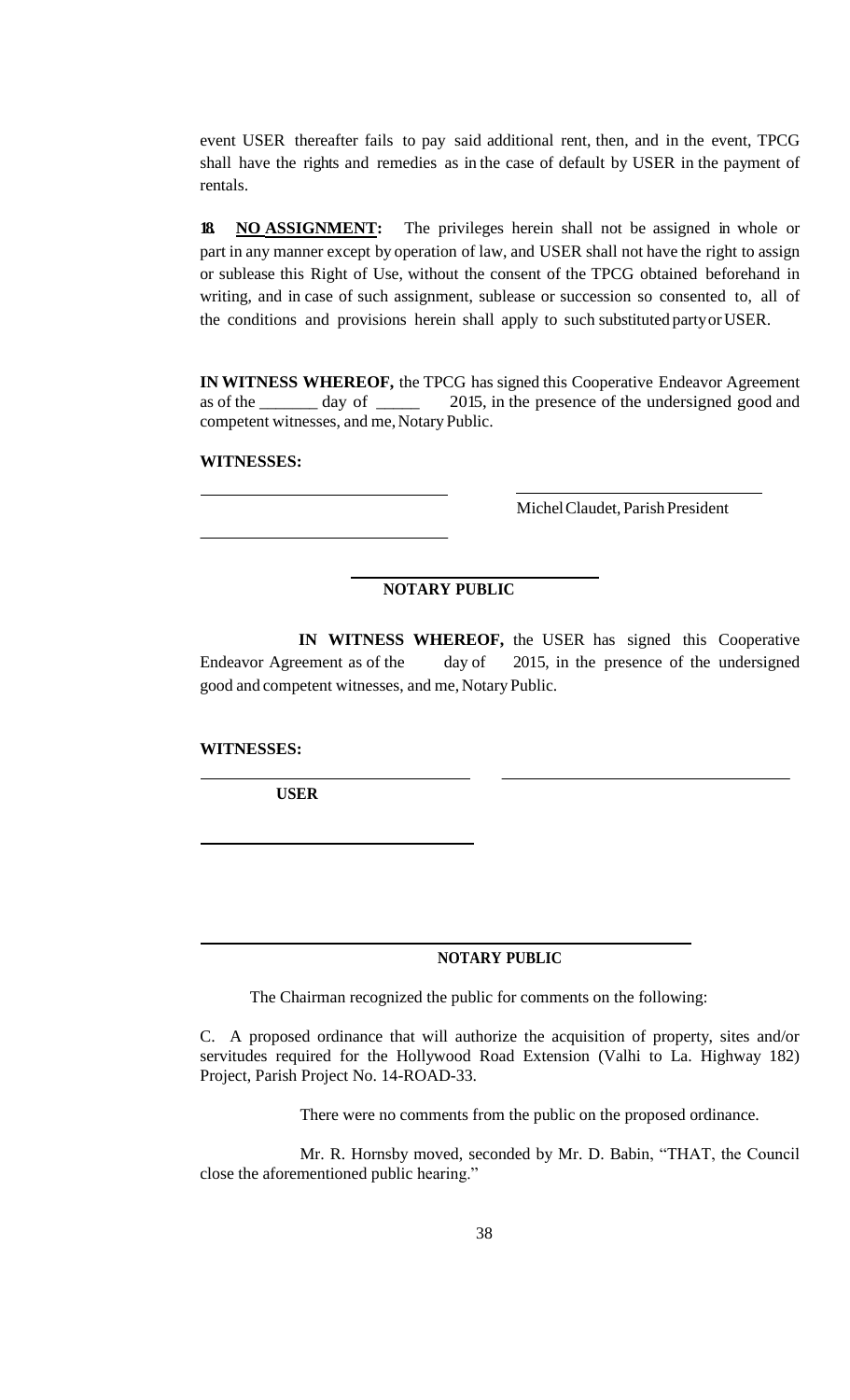The Chairman called for a vote on the motion offered by Mr. R. Hornsby. THERE WAS RECORDED:

YEAS: A. Williams, G. Hood, Sr., B. Amedèe, C. Duplantis-Prather, R. Hornsby, D. Babin, D. Guidry, P. Lambert and J. Navy. NAYS: None. ABSENT: None. The Chairman declared the motion adopted.

OFFERED BY: Mr. R. Hornsby SECONDED BY: Mr. D. Guidry

#### ORDINANCE NO. 8646

AN ORDINANCE TO AUTHORIZE THE ACQUISITION OF PROPERTY, SITES AND/OR SERVITUDES REQUIRED FOR THE HOLLYWOOD ROAD EXTENSION (VALHI TO LA HWY 182) PROJECT, PARISH PROJECT NO. 14-ROAD-33; AUTHORIZE THE PARISH PRESIDENT TO EXECUTE ANY AND ALL DOCUMENTS NECESSARY TO ACQUIRE SITES, PROPERTY AND/OR SERVITUDES FOR THE SAID PURPOSES; TO AUTHORIZE THE PARISH LEGAL STAFF TO COMMENCE EXPROPRIATION PROCEEDINGS IN THE EVENT THE SITES, PROPERTY AND/OR SERVITUDES CANNOT BE OBTAINED CONVENTIONALLY; TO DECLARE THAT THE TAKING, IF REQUIRED, IS NECESSARY AND USEFUL FOR THE BENEFIT OF THE PUBLIC; AND TO PROVIDE FOR OTHER MATTERS RELATIVE THERETO.

### SECTION I

BE IT ORDAINED by the Terrebonne Parish Council, in due, regular and legal sessions convened, that the Parish Administration is hereby authorized to acquire any and all property in full ownership and/or servitudes that are required to facilitate construction and maintenance of the HOLLYWOOD ROAD EXTENSION (VALHI TO LA HWY 182) PROJECT, Parish Project No. 14-ROAD-33; that the Parish President, Michel Claudet, is hereby authorized and empowered for and on behalf of the Terrebonne Parish Consolidated Government to execute documents necessary to acquire the sites, property in full ownership and/or servitudes for the above stated purpose for consideration he deems just and reasonable, not to exceed the fair market value, and that the Parish Legal Department is hereby authorized, at the direction of the Parish Administration, to institute expropriation pursuant to LA R.S. 19:271 et seq., and/or any other legal proceedings necessary to acquire the necessary sites, property in full ownership and/or servitudes that are necessary and useful for the herein described purposes.

#### SECTION II

## PARISH PROJECT NO. 14-ROAD-33 HOLLYWOOD ROAD EXTENSION (VALHI TO LA HWY 182) PARISH OF **TERREBONNE**

This project consists of the construction of a two lane roadway from Valhi Boulevard to Southdown Mandalay Road. The total length of the roadway is approximately 6,275 linear feet. This project also includes open ditch drainage, turnouts, turning lanes, aggregate shoulders, and other incidental items of work in connection with this project.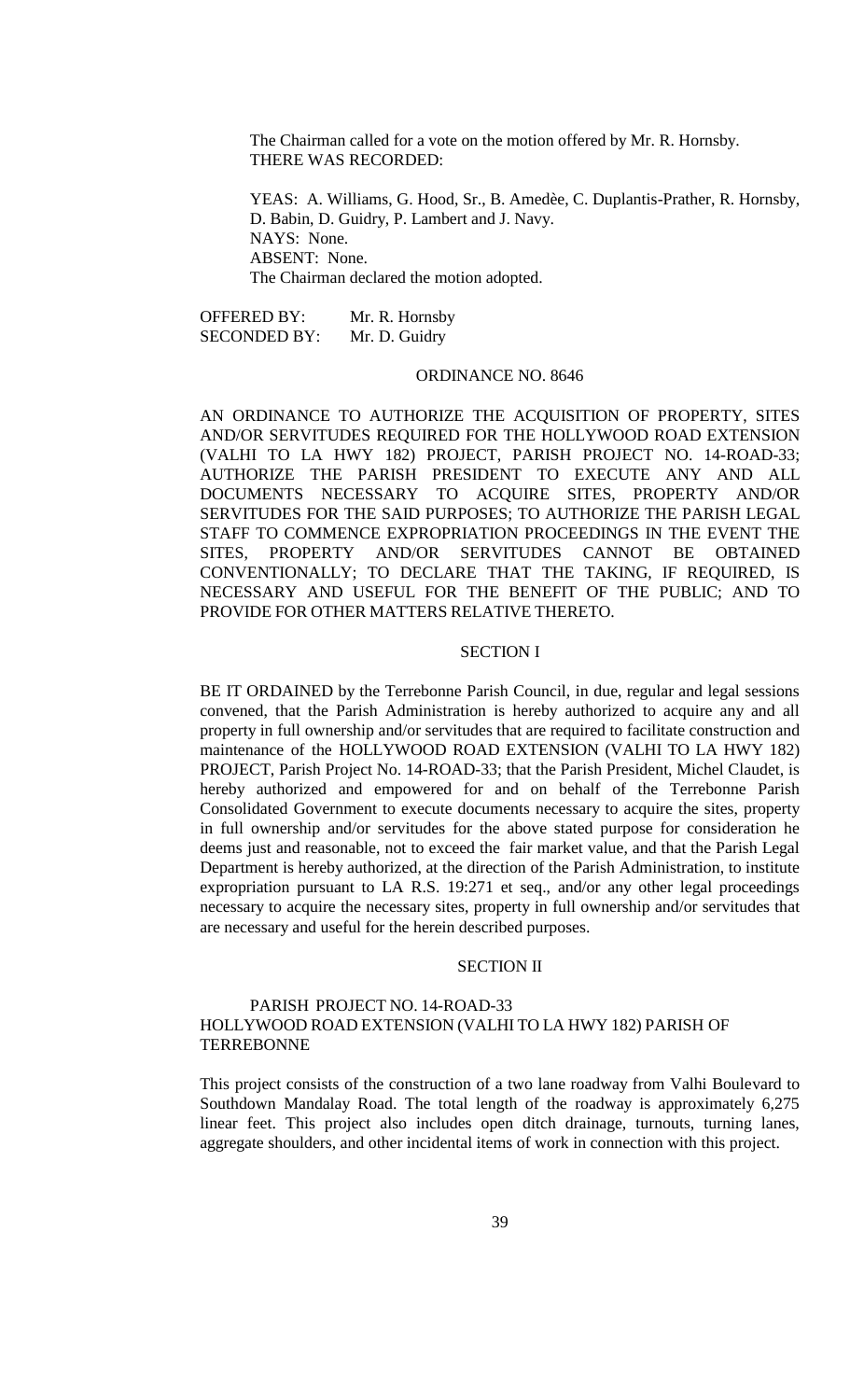The construction of the above described project will be conducive to the public interest, convenience and safety and will enable Terrebonne Parish Consolidated Government (TPCG) to properly fulfill the functions imposed upon it by law.

## SECTION III

If any word, clause, phrase, section or other portion of this ordinance shall be declared null, void, invalid, illegal, or unconstitutional, the remaining words, clauses, phrases, sections and other portions of this ordinance shall remain in full force and effect, the provisions of this ordinance hereby being declared to be severable.

### SECTION IV

This ordinance shall become effective upon approval by the Parish President or as otherwise provided in Section 2-13(b) of the Home Rule Charter for a Consolidated Government for Terrebonne Parish, whichever occurs sooner.

This ordinance, having been introduced and laid on the table for at least two weeks, was voted upon as follows:

THERE WAS RECORDED: YEAS: A. Williams, G. Hood, Sr., B. Amedee, C. Duplantis-Prather, R. Hornsby, D. Babin, D. Guidry, P. Lambert, and J. Navy. NAYS: None. NOT VOTING: None. ABSTAINING: None. ABSENT: None. The Chairman declared the ordinance adopted on this the 21st day of October 2015.

The Chairman recognized the public for comments on the following:

D. A proposed ordinance to authorize the Parish President to execute a Cooperative Endeavor Agreement for the lease of Hazard Mitigation Grant Program (HMGP) property between TPCG and Heather Rodriguez for the HMGP property located at 157 Marjorie Street.

There were no comments from the public on the proposed ordinance.

Mr. D. Babin moved, seconded by Mr. G. Hood, Sr., "THAT, the Council close the aforementioned public hearing."

The Chairman called for a vote on the motion offered by Mr. D. Babin. THERE WAS RECORDED: YEAS: A. Williams, G. Hood, Sr., B. Amedèe, C. Duplantis-Prather, R. Hornsby, D. Babin, D. Guidry, P. Lambert and J. Navy. NAYS: None. ABSENT: None. The Chairman declared the motion adopted.

OFFERED BY: Mr. D. Babin SECONDED BY: Mr. D. Guidry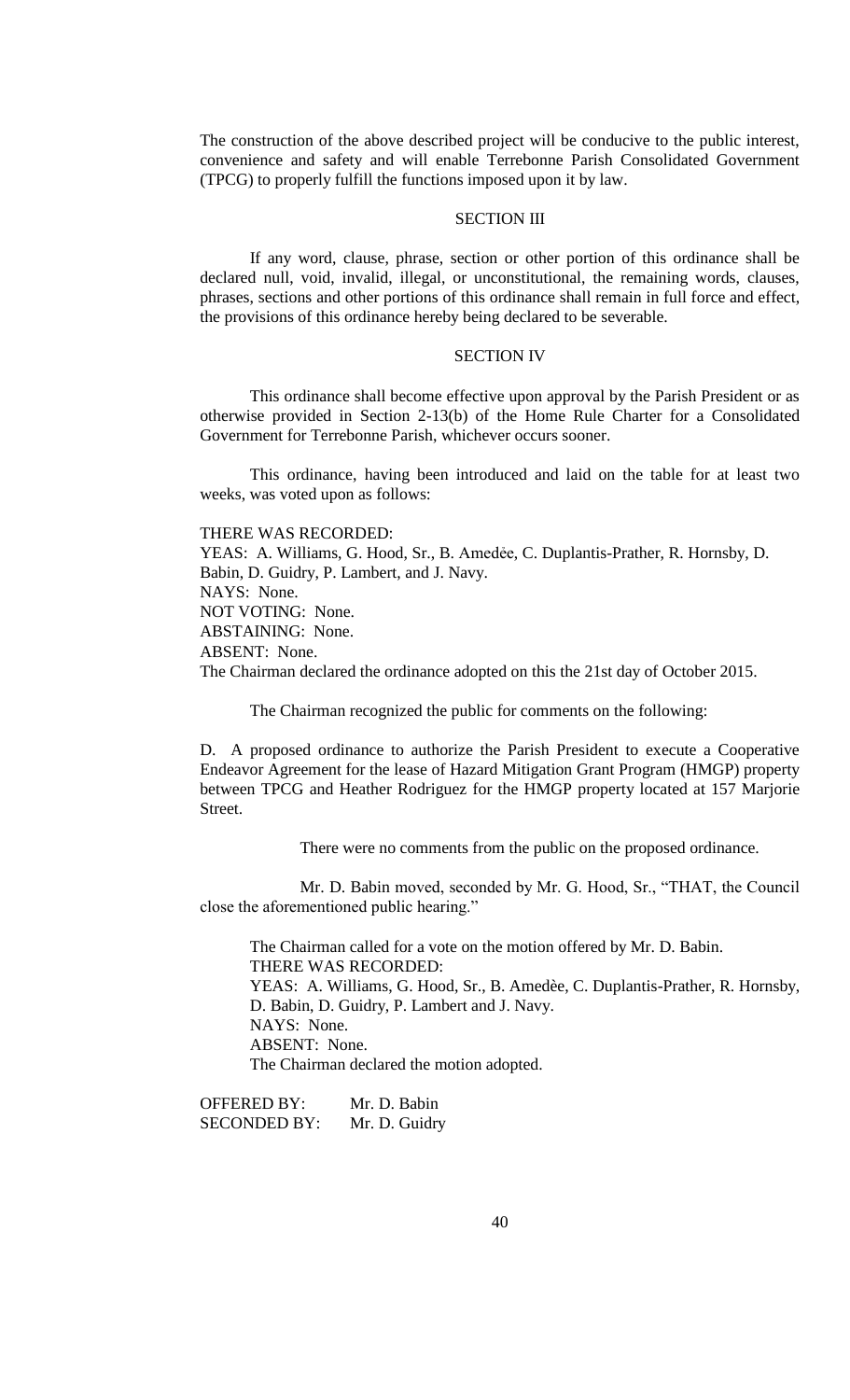#### ORDINANCE NO. 8647

## AN ORDINANCE AUTHORIZING THE PARISH PRESIDENT TO EXECUTE A COOPERATIVE ENDEAVOR AGREEMENT FOR LEASE OF PARISH PROPERTY BETWEEN TPCG AND HEATHER RODRIGUEZ

### SECTION I

WHEREAS, the Terrebonne Parish Consolidated Government ("TPCG") received a ten million dollar grant from the FEMA Hazard Mitigation Grant Program in January of 2003; and

WHEREAS, TPCG is in the process of the "buy-back" portion of the program and has purchased several different properties in Terrebonne Parish; and

WHEREAS, FEMA imposes stringent deed restrictions consistent with their "open space" philosophy on the property obtained by TPCG through the grant monies; and

WHEREAS, TPCG requires assistance in the healthy and sanitary maintenance of these properties and to assure that the use of the property remains consistent with FEMA requirements; and

WHEREAS HEATHER RODRIGUEZ desires to lease the property subject to maintenance requirements and FEMA restrictions; and

WHEREAS, TPCG and HEATHER RODRIGUEZ believe that entering into this Cooperative Endeavor Lease Agreement will serve a public purpose and have a public benefit commensurate with the cost;

The Terrebonne Parish Council, on behalf of the Terrebonne Parish Consolidated Government, authorizes the Parish President to negotiate and to execute a Cooperative

Endeavor Lease Agreement with HEATHER RODRIGUEZ containing substantially the same terms as those set out in the attached agreement.

#### SECTION II

If any word, clause, phrase, section or other portion of this ordinance shall be declared null, void, invalid, illegal, or unconstitutional, the remaining words, clauses, phrases, sections and other portions of this ordinance shall remain in full force and effect, the provisions of this ordinance hereby being declared to be severable.

#### SECTION III

This ordinance shall become effective upon approval by the Parish President or as otherwise provided in Section 2-13(b) of the Home Rule Charter for a Consolidated Government for Terrebonne Parish, whichever occurs sooner.

This ordinance, having been introduced and laid on the table for at least two weeks, was voted upon as follows:

#### THERE WAS RECORDED:

YEAS: A. Williams, G. Hood, Sr., B. Amedėe, C. Duplantis-Prather, R. Hornsby, D. Babin, D. Guidry, P. Lambert, and J. Navy.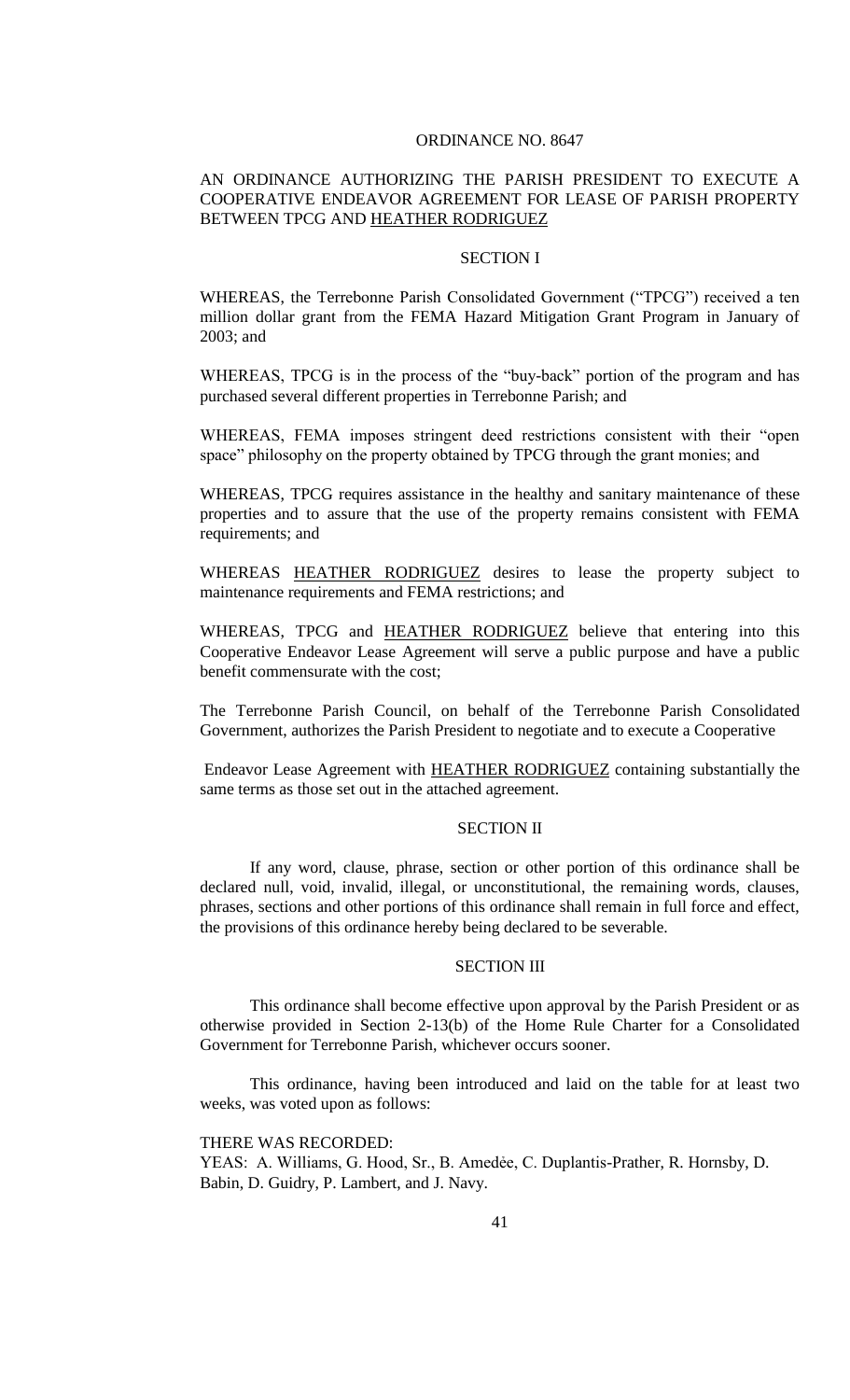NAYS: None. NOT VOTING: None. ABSTAINING: None. ABSENT: None. The Chairman declared the ordinance adopted on this the 21st day of October 2015.

The Chairman recognized the public for comments on the following:

E. A proposed ordinance to declare two hundred sixteen (216) seized firearms from the Houma Police Department, with a value in excess of \$5,000.00, as surplus and authorizing said items to be disposed of through legally approved methods to a licensed firearms dealer or firearms manufacturer.

There were no comments from the public on the proposed ordinance.

Mr. D. Guidry moved, seconded by Mr. G. Hood, Sr. and Ms. C. Duplantis-Prather, "THAT, the Council close the aforementioned public hearing."

The Chairman called for a vote on the motion offered by Mr. D. Guidry. THERE WAS RECORDED: YEAS: A. Williams, G. Hood, Sr., B. Amedèe, C. Duplantis-Prather, R. Hornsby, D. Babin, D. Guidry, P. Lambert and J. Navy. NAYS: None. ABSENT: None. The Chairman declared the motion adopted.

OFFERED BY: Mr. D. Guidry SECONDED BY: Mr. G. Hood, Sr.

### ORDINANCE NO. 8648

An Ordinance to declare seized firearms with a value of Five Thousand Dollars (\$5,000.00) or greater from the Houma Police Department as surplus as described in the attached Exhibit "A" and authorizing said item to be disposed of by public bid, negotiated sale, junked or by any other legally approved method.

### SECTION I

WHEREAS, the movable property listed in the attached Exhibit "A" has a value of \$5,000.00 or greater as indicated by the value set out next to the item on the attached Exhibit A; and

#### SECTION II

NOW THEREFORE BE IT ORDAINED that the Terrebonne Parish Council, on behalf of the Terrebonne Parish Consolidated Government, does hereby declare the attached Exhibit "A" surplus and authorizes the Parish President to dispose of said item(s) by public bid, negotiated sale, junked or by any other legally approved method. Per LA R.S. 40:1798 E (1) c, the seized firearms may only be sold to a firearms dealer or firearms manufacturer who is licensed to buy, sell or trade that type of firearm. The seized firearms shall be sold in one lot.

#### SECTION III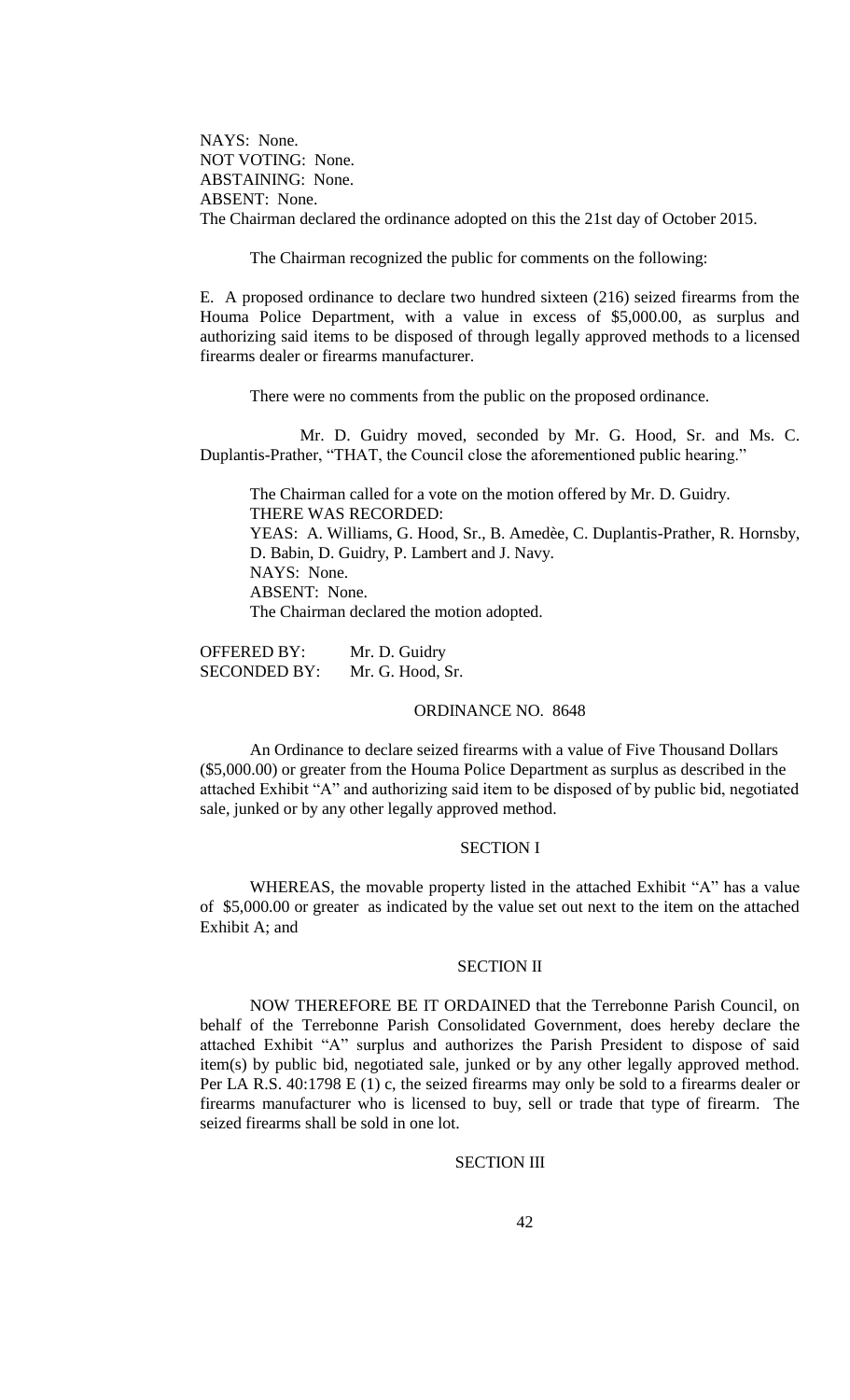If any word, clause, phrase, section or other portion of this ordinance shall be declared null, void, invalid, illegal, or unconstitutional, the remaining words, clauses, phrases, sections and other portions of this ordinance shall remain in force and effect, the provisions of this ordinance hereby being declared to be severable.

#### SECTION IV

This ordinance shall become effective upon approval by the Parish President or as otherwise provided in Section 2-13 (b) of the Home Rule Charter for a Consolidated Government for Terrebonne Parish, whichever occurs sooner.

This ordinance, having been introduced and laid on the table for two weeks, was voted upon as follows:

THERE WAS RECORDED:

YEAS: A. Williams, G. Hood, Sr., B. Amedėe, C. Duplantis-Prather, R. Hornsby, D. Babin, D. Guidry, P. Lambert, and J. Navy. NAYS: None. NOT VOTING: None. ABSTAINING: None. ABSENT: None. The Chairman declared the ordinance adopted on this the 21st day of October 2015.

The Chairman recognized the public for comments on the following:

F. A proposed ordinance to amend the 2015 Adopted Operating Budget and the 5 Year Capital Outlay of the Terrebonne Parish Consolidated Government for the following items:

- I. Housing and Human Services, \$15,000
- II. Sever Bond Project Transfers, \$3,918,274
- III. Solid/Liquid Waste Property Tax Transfer, \$9,331,024
- IV. Bayou Country Sports Park Lights, \$440,000
- V. Bayou Country Sports Park 40 Acres, \$250,000.

There were no comments from the public on the proposed ordinance.

Mr. G. Hood, Sr. moved, seconded by Ms. C. Duplantis-Prather and Ms. A. Williams, "THAT, the Council close the aforementioned public hearing."

The Chairman called for a vote on the motion offered by Mr. G. Hood, Sr. THERE WAS RECORDED:

YEAS: A. Williams, G. Hood, Sr., B. Amedèe, C. Duplantis-Prather, R. Hornsby, D. Babin, D. Guidry, P. Lambert and J. Navy.

NAYS: None. ABSENT: None. The Chairman declared the motion adopted.

| <b>OFFERED BY:</b>  | Mr. R. Hornsby |
|---------------------|----------------|
| <b>SECONDED BY:</b> | Mr. D. Guidry  |

### ORDINANCE NO. 8649

# AN ORDINANCE TO AUTHORIZE THE ACQUISITION OF ADDITIONAL PROPERTY FOR THE BAYOU COUNTRY SPORTS PARK, NAMELY TRACT D-4;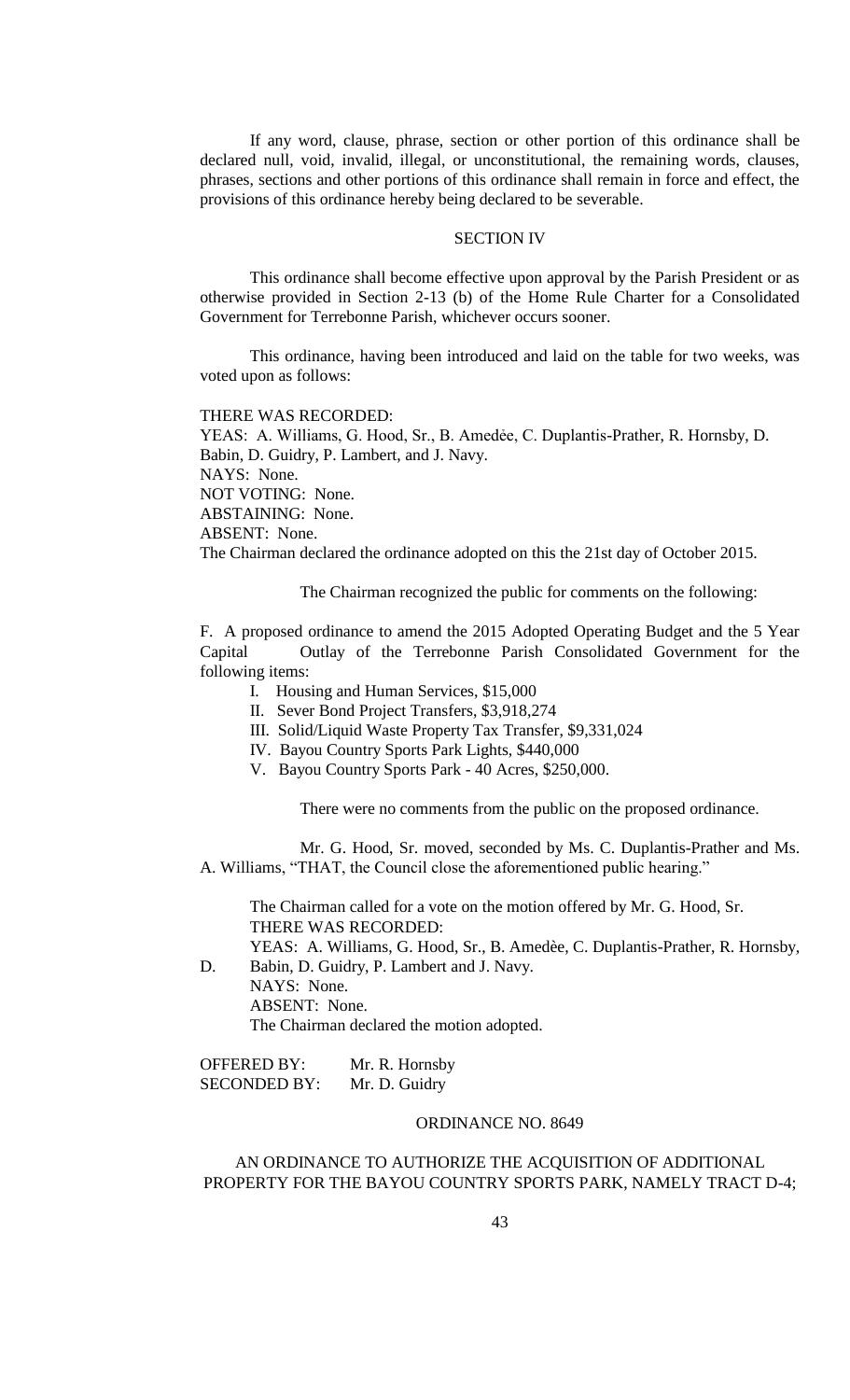## TO AUTHORIZE THE PARISH PRESIDENT TO EXECUTE ANY AND ALL DOCUMENTS NECESSARY TO ACQUIRE SAME; AND TO PROVIDE FOR OTHER MATTERS RELATIVE THERETO.

WHEREAS, the Terrebonne Parish Consolidated Government is authorized by Louisiana Constitution Art. 6, §23 to purchase immovable property for any public purpose; and

WHEREAS, Section 2-11(12) of the Terrebonne Parish Charter requires an ordinance to acquire real property on behalf of the Parish Government; and

WHEREAS, the Terrebonne Parish Consolidated Government wishes to purchase the tract of land described as follows:

#### See Exhibit A

containing 44.801 Acres owned by Danos Properties, LLC for use in Bayou Country Sports Park's recreation facilities, or for any other governmental use; and

WHEREAS, the construction of the above described project will be conducive to the public interest, health, and recreation and will enable Terrebonne Parish Consolidated Government (TPCG) to properly fulfill the functions imposed upon it by law;

WHEREAS, the purchase price shall not exceed fair market value as determined by an appraisal to be performed by Hank Babin; and

NOW, THEREFORE BE IT ORDAINED by the Terrebonne Parish Council, on behalf of the Terrebonne Parish Consolidated Government, that:

### SECTION I

The Parish President, Michel Claudet, be and he is hereby authorized to acquire the immovable property in full ownership described as:

### See Exhibit A

Owned by Danos Properties, LLC; that the Parish President is hereby authorized and empowered for and on behalf of the Terrebonne Parish Consolidated Government to execute documents necessary to acquire the said property in full ownership for the above stated purposes for an amount he deems just and reasonable not to exceed the fair market value set forth above, and any other necessary legal documents for the purchase of said property, free and clear of any encumbrances; all subject to review and approval of the Parish Attorney.

#### SECTION II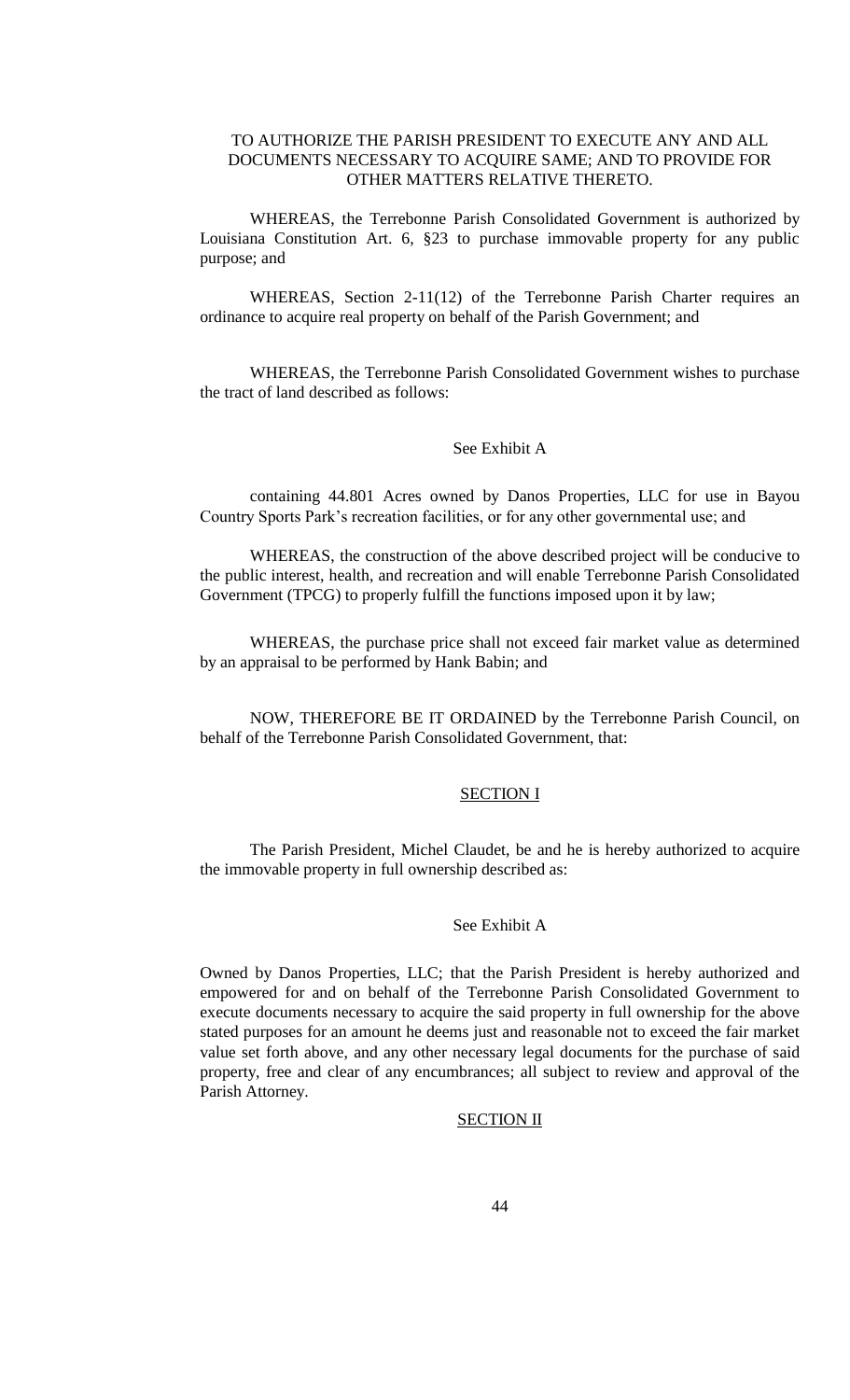If any word, clause, phrase, section or other portion of this ordinance shall be declared null, void, invalid, illegal or unconstitutional, the remaining words, clauses,

phrases, sections and other portions of this ordinance shall remain in full force and effect, the provisions of this ordinance hereby being declared to be severable.

## SECTION III

This ordinance shall become effective upon signing by the Parish President or, if not signed by the Parish President, in accordance with Sections 2-12, 2-13 and 2-14 of the Terrebonne Parish Home Rule Charter.

This ordinance, having been introduced and laid on the table for at least two weeks, was voted upon as follows:

THERE WAS RECORDED: YEAS: A. Williams, G. Hood, Sr., B. Amedėe, C. Duplantis-Prather, R. Hornsby, D. Babin, D. Guidry, P. Lambert, and J. Navy. NAYS: None. NOT VOTING: None. ABSTAINING: None. ABSENT: None. The Chairman declared the ordinance adopted on this the 21st day of October 2015.

## **Exhibit A**

# *DESCRIPTION OF REVISED TRACT D-4 PROPERTY OF DANOS PROPERTIES, L.L.C. ET AL SECTIONS 71 , 74 & 94, T17S-R16E* **TERREBONNE PARISH, LOUISIANA**

Commencing on the northeastern right-of-way line of Valhi Boulevard at the property line common to the properties of Tri-State Land Co. and Danos Properties, L.L.C. Thence along the said right-of-way line on a curve to the left having an arc length of 591.40', a radius of 27,950' and a chord bearing and distance of N71 °04 *'2T W,* 591.39' to a poi nt. Said point being the **POINT OF BEGINNING .**

Thence continuing along the said right-of-way line on a curve to the left having an arc length of 100. a radius of 27.950' and a chord bearing and distance of N71°46'58"W. 100.00' to a point.

Thence N18°05'01"E, 355.06' to a point. Thence 67°55'45"W, 849.69' to a point. Thence N21°33'41"W, 79.78' to a point. Thence N68°09'37"W, 741.30' to a point. Thence N2849'43"E, 7.90' to a point.

Thence N67°31'23"W, 298.43 to a point. Thence N25°24'40"E 501.50' to a point. Thence N79°24'14"E, 203.84' · to a point. Thence S69°27'48"E, 628.22' to a point. Thence S63°49'17"E, 349.84' to a point.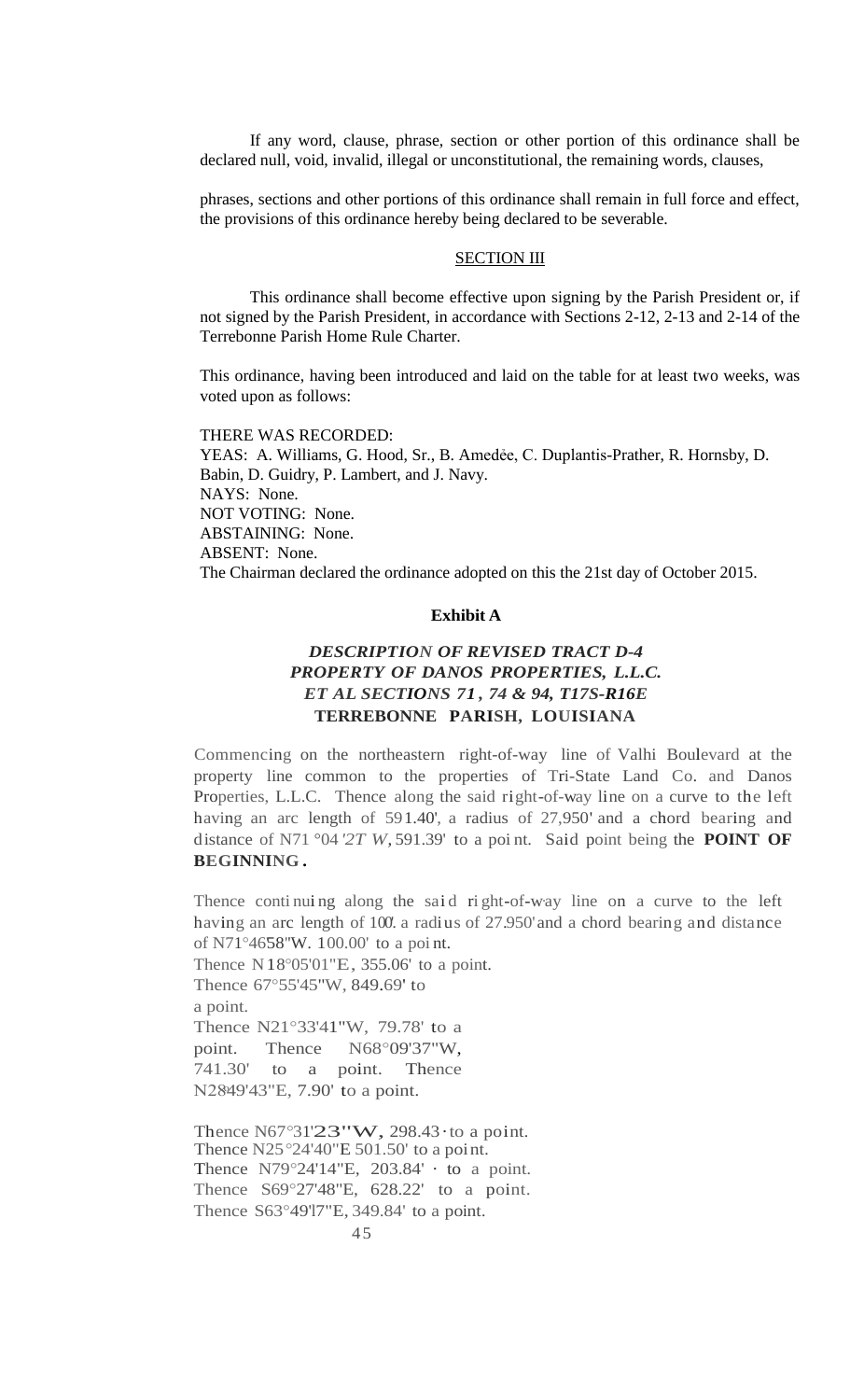Thence N28°58'30"E, 107.63'·to a point. Thence S67°18'53"E, 1.577.68' to a point. Thence S27°55'04"W, 819.50' to a point. Thence N56°39'40"W, 297.71' to a point. Thence N67°55'45"W, 349.05' to a point. Thence S18°05'01"W, 348.32' back to the **POINT OF BEGINNING.**

Revised Tract D-4 contains an area of 44.801 Acres and is more clearly shown on a map prepared by Keneth L. Rembert, Surveyor dated August 13, 201 5 and entitled PLAN SHOWING REVISED TRACT D-4 BELONGING TO DANOS PROPERTIES , L.L.C. ET A L LOCATE D IN SECTIONS 7 1, 74 & 94, T l 7S-R l 6E. TERREBON NE PARISH, LOUISIANA".

## **DESCRIPTION OF REVISED 100' ACCESS, DRAINAGE, MAINTENCE &** UTILITYSERVITUDEONREVISED TRACTD-4 PROPERTY OF DANOS PROPERTIES, L.L.C. ET AL SECTION 71, 74 & 94, T17S-R16E TERREBONNE PARISH, LOUISIANA

Commencing on the northeastern right-o f-way line of Valhi Boulevard at the property line common to the properties of Tri-State Land Co. and Danos Properties, L.L.C. Thence along the said right-of-way line on a curve to the left having an arc length of 591.40', a radius of 27.950" and a chord bearing and distance of N7 1°04'*27"W,* 591.39' to a point. Said point being the POINT OF B EGINNING.

Thence continuing along the said right-of-way line on a curve to the left having an arc length of 100',a radius of 27.950'and a chord bearing and distance of N71°46'58'W, 100.00' to a point.

Thence N18°05'01"E, 355.06' to a point.

Thence S67°55'45"E, 100.24' to a point.

Thence S18°05'01"W, 348.32' back to the POINT OF BEGINNING.

The above-described servitude contains an area of 65.166 square feet and is more clearly shown on a map prepared by Keneth L. Rembert, Surveyor dated August 13, 2015 and entitled "PLAN SHOWING REVISED TRACT D-4 BELONGING TO DANOS PROPERTIES, L.L.C. ET AL LOCATED IN SECTIONS 71, 74 & 94, T17S-R16E. TERREBONNE PARISH. LOUISIANA".

The Chairman recognized the public for comments on the following:

G. A proposed ordinance to obtain additional property for use in the Bayou Country Sports Park to fulfill the necessary property required to complete the master plan for the Bayou Country Sports Park.

There were no comments from the public on the proposed ordinance.

Mr. R. Hornsby moved, seconded by Mr. D. Guidry, "THAT, the Council close the aforementioned public hearing."

The Chairman called for a vote on the motion offered by Mr. R. Hornsby. THERE WAS RECORDED: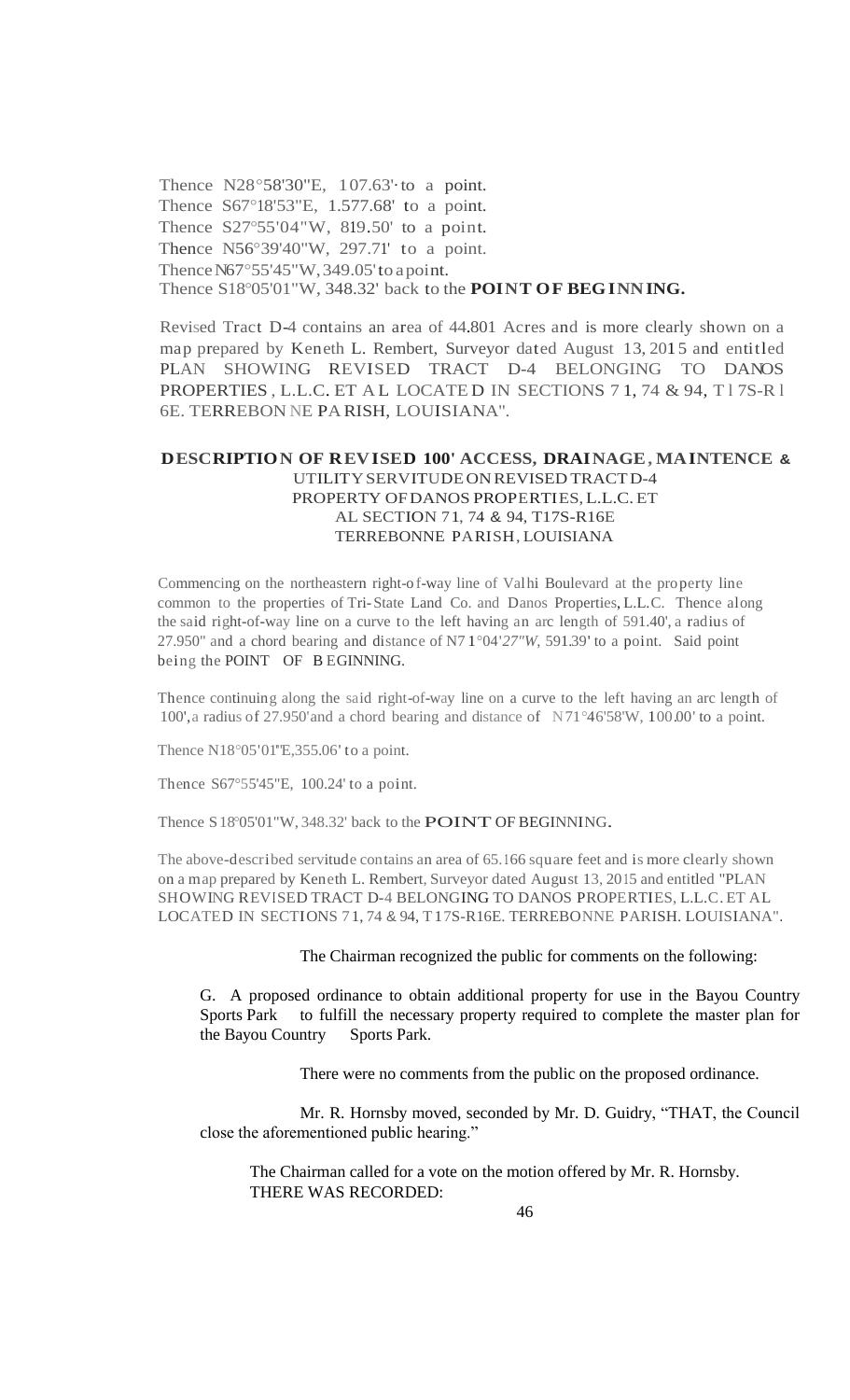YEAS: A. Williams, G. Hood, Sr., B. Amedèe, C. Duplantis-Prather, R. Hornsby, D. Babin, D. Guidry, P. Lambert and J. Navy. NAYS: None. ABSENT: None. The Chairman declared the motion adopted.

OFFERED BY: Mr. G. Hood, Sr. SECONDED BY: Ms. C. Duplantis-Prather

### ORDINANCE NO. 8650

AN ORDINANCE TO AMEND THE 2015 ADOPTED OPERATING BUDGET AND THE 5-YEAR CAPITAL OUTLAY OF THE TERREBONNE PARISH CONSOLIDATED GOVERNMENT FOR THE FOLLOWING ITEMS AND TO PROVIDE FOR RELATED MATTERS.

- I. Housing and Human Services, \$15,000
- II. Sewer Bond Project Transfers, \$3,918,274
- III. Solid/Liquid Waste Property Tax Transfer, \$9,331,024
- IV. Bayou Country Sports Park Lights, \$440,000
- V. Bayou Country Sports Park 40 Acres, \$250,000

#### SECTION I

WHEREAS, in 2014, the Parish received \$15,000 from the sale of property at 303 Lashbrook Street in Chauvin, LA under the Louisiana Land Trust Program, and

WHEREAS, the Housing and Human Services Administration is requesting to utilize this money for first time homebuyers in 2015.

NOW, THEREFORE BE IT ORDAINED, by the Terrebonne Parish Council, on behalf of the Terrebonne Parish Consolidated Government, that the 2015 Adopted Operating Budget be amended to reflect the funding of first time homebuyers in 2015 from funds collected in 2014. (Attachment A)

#### SECTION II

WHEREAS, the Parish Sewer Bond Construction Fund is recognized as part of an Enterprise Fund for Financial Reporting and

WHEREAS, the Finance Department will transfer the activity of the Construction Fund to the Sewerage Fund/Enterprise Fund Category, and

WHEREAS, the total budget of the Sewerage Bond Projects for 2015 is \$3,918,274.

NOW, THEREFORE BE IT FURTHER ORDAINED, by the Terrebonne Parish Council, on behalf of the Terrebonne Parish Consolidated Government, that the 2015 Adopted Operating Budget and the 5 Year Capital Outlay be amended to recognize the transferring of the sewer bond projects to the Sewerage Fund/Enterprise Fund Category. (Attachment B)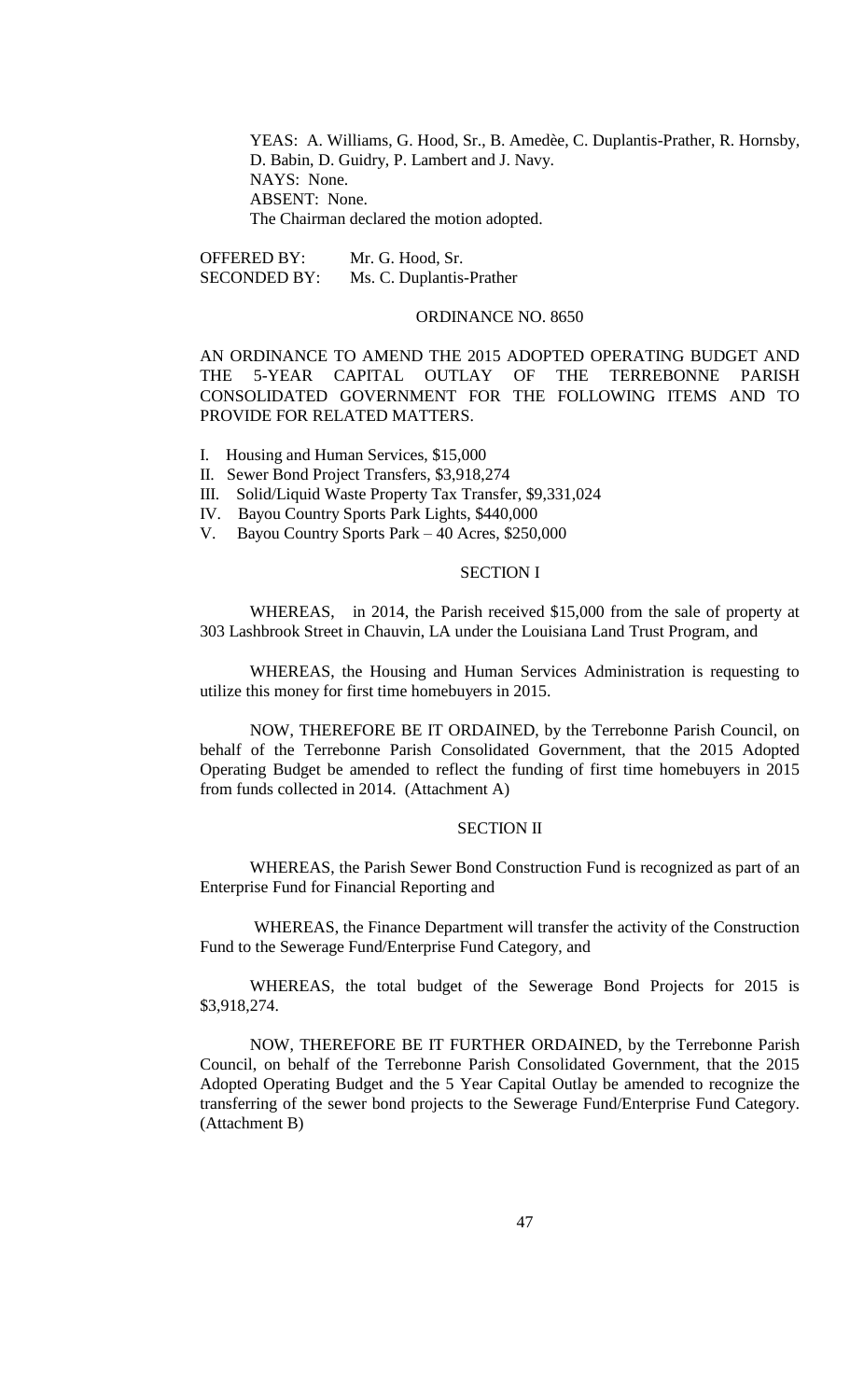### SECTION III

WHEREAS, on November 14, 2009, voters approved the extension of the Solid/Liquid Waste Property Tax through 2029, which would allow the Parish to utilize 2 Mills of the total 11.21 for Liquid Waste projects and debt service payments, and

WHEREAS, Administration has now proceeded with the application to the State Bond Commission for approval to incur limited liability debt of approximately \$8.0 million and proposes to transfer the  $2010 - 2015$  accumulated proceeds of the 2 mills to the Sewerage Fund of \$9,331,024 to fund various current and future capital projects, and

WHEREAS, the immediate need of \$2.5 million is for the purpose of the Gravity Sewer Main Upgrades along Lafayette, Hobson, Honduras, and Morgan Streets, and

WHEREAS, remaining project priorities will be submitted upon approval of the limited liability bonds (expected delivery early 2016).

NOW, THEREFORE BE IT FURTHER ORDAINED, by the Terrebonne Parish Council, on behalf of the Terrebonne Parish Consolidated Government, that the 2015 Adopted Operating Budget be amended to recognize transfer of \$9,331,024 from Solid Waste/Sanitation to Liquid Waste/Sewerage. (Attachment C)

#### SECTION IV

WHEREAS, Recreation District 2/3 is requesting \$440,000 to assist in the purchase and installation of lighting at the Bayou Country Sports Park, and

WHEREAS, the funding source is from the dedicated Hotel Motel Tax the Parish receives through a cooperative endeavor agreement with the Houma Area Convention and Visitors Bureau, and

WHEREAS, the balance available is in excess of the required debt service payments incurred with the initial sale of \$2.9 million limited tax bonds for the Bayou Country Sports Park.

NOW, THEREFORE BE IT FURTHER ORDAINED, by the Terrebonne Parish Council, on behalf of the Terrebonne Parish Consolidated Government that the 2015 Adopted Budget be amended to recognize the funding for the lighting at the Bayou Country Sports Park. (Attachment D)

#### SECTION V

WHEREAS, Administration is in negotiations to purchase an additional 40 acres of property adjacent to the Bayou Country Sports Park, and

WHEREAS, State of Louisiana, Department of Culture, Recreation & Tourism, has approved \$250,000 through a Land and Water Conservation Fund project agreement to match our \$600,000 of available funding.

NOW, THEREFORE BE IT FURTHER ORDAINED, by the Terrebonne Parish Council, on behalf of the Terrebonne Parish Consolidated Government that the 2015 Adopted Budget be amended to recognize \$250,000 from the State of Louisiana for the additional 40 acres adjacent to the Bayou Country Sports Park. (Attachment E)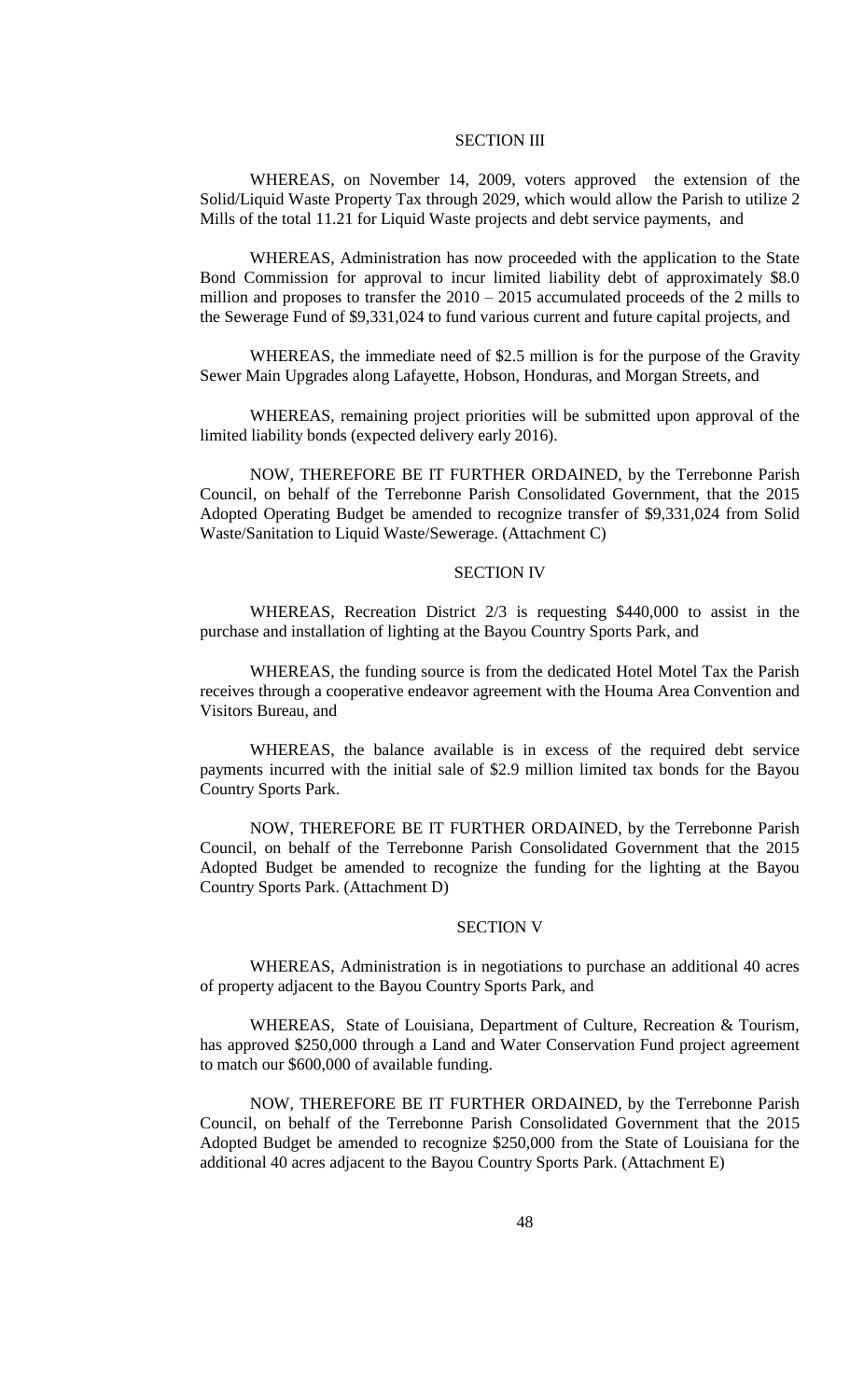### SECTION VI

If any word, clause, phrase, section or other portion of this ordinance shall be declared null, void, invalid, illegal, or unconstitutional, the remaining words, clauses, phrases, sections and other portions of this ordinance shall remain in full force and effect, the provisions of this ordinance hereby being declared to be severable.

## SECTION VII

This ordinance shall become effective upon approval by the Parish President or as otherwise provided in Section 2-13(b) of the Home Rule Charter for a Consolidated Government for Terrebonne Parish, whichever occurs sooner.

This ordinance, having been introduced and laid on the table for at least two weeks, was voted upon as follows:

#### THERE WAS RECORDED:

YEAS: A. Williams, G. Hood, Sr., B. Amedée, C. Duplantis-Prather, R. Hornsby, D. Babin, D. Guidry, P. Lambert, and J. Navy. NAYS: None. NOT VOTING: None. ABSTAINING: None. ABSENT: None. The Chairman declared the ordinance adopted on this the 21st day of October 2015.

Mr. D. Babin moved, seconded by Ms. C. Duplantis-Prather, "THAT, the Council continue with the regular order of business."

The Chairman called for a vote on the motion offered by Mr. D. Babin. THERE WAS RECORDED: YEAS: A. Williams, G. Hood, Sr., B. Amedèe, C. Duplantis-Prather, R. Hornsby, D. Babin, D. Guidry, P. Lambert and J. Navy. NAYS: None. ABSENT: None. The Chairman declared the motion adopted.

Under Agenda Item 7A - Announcements, Council members

 Councilman D. Babin urged everyone to exercise their right to vote this weekend for the election in Terrebonne Parish.

 Councilwoman C. Duplantis-Prather encouraged every pet owner to have their pets spayed or neutered to help control the pet population and asked that if a stray animal is found, please contact the Animal Shelter at (985) 873-6709.

Under Agenda Item 7B - Announcements, Parish President

Accepting bids for the Thompson Road extension between Hwy 56 and Hwy 57.

 Country Drive project from Presqule Isle to Jeff Drive will be going out for bid with the state in November.

 Bids for the Bayou Gardens extension, between Coteau and Bayou Blue, are going out.

 He has 77 days left to the end of term, and thanked everyone for their cooperation they have given.